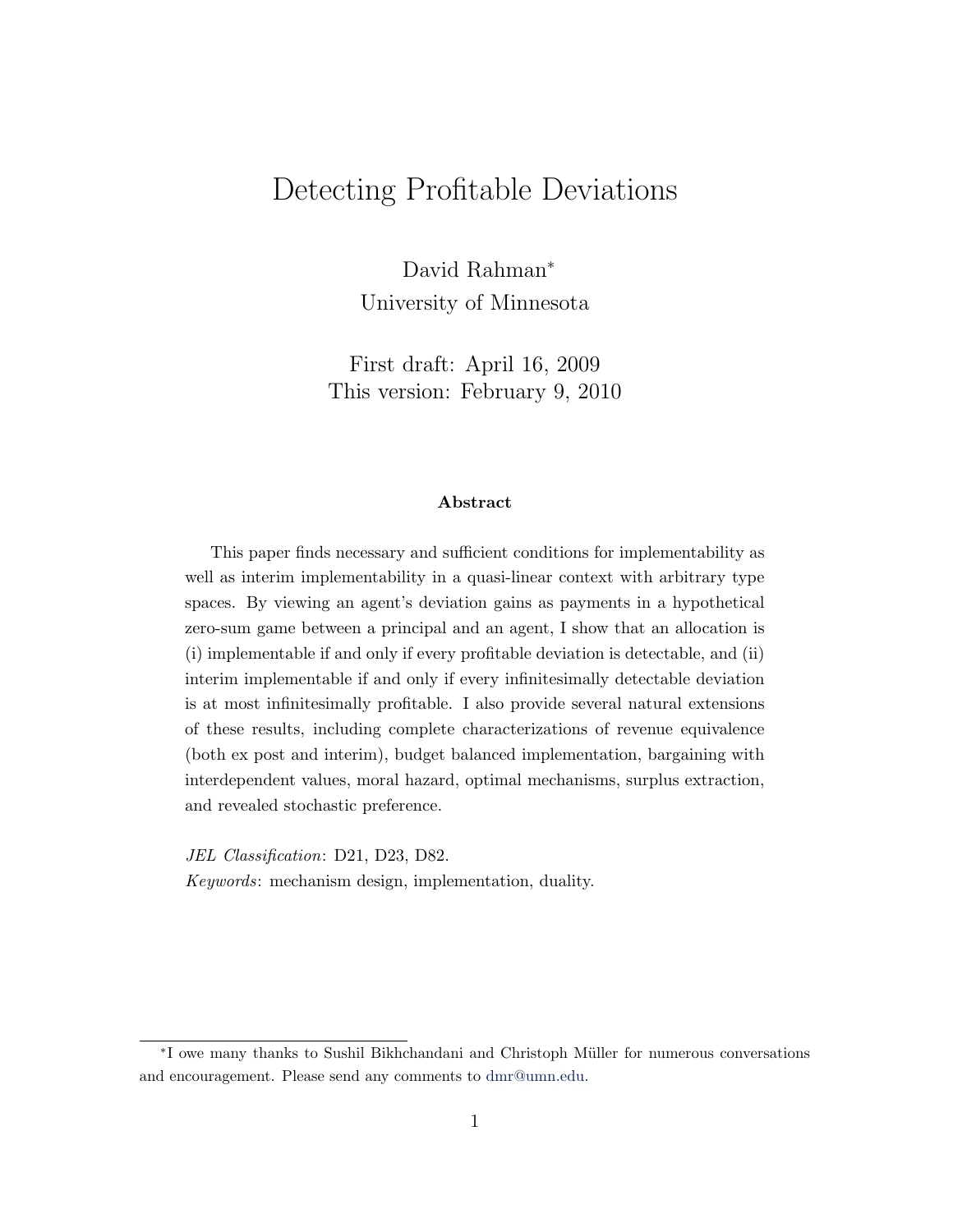## 1 Introduction

Understanding implementable allocations is an essential topic of mechanism design. This problem has been addressed in many general as well as specific contexts. In this paper I will restrict attention to the quasi-linear setting but otherwise keep the model as general as possible. Specifically, I characterize implementable allocations on arbitrary type spaces without placing any restrictions on utilities. Furthermore, I characterize interim implementable allocations on arbitrary type spaces without placing any restrictions on expected utilities. I also explore interesting extensions.

The paper's leading contribution is the intuition behind the main results because it helps to understand the economics of incentive compatibility—just like the planner's problem helps understand its decentralization through prices. Here it is:

Consider the following hypothetical zero-sum game between a principal and an agent. The principal chooses a vector of report-contingent money payments  $\xi$  and the agent chooses a reporting strategy  $\pi$ , i.e., a map from types to probability distributions over reports. The principal pays the agent the deviation gains from reporting according to  $\pi$  rather than just planning to tell the truth. These gains arise from both changes in the allocation (call these "gross" gains) and changes in money payments as a result of misreporting. By definition, an allocation is implementable if for some  $\xi$  the agent cannot make positive deviation gains. Since the agent can guarantee non-negative gains by reporting truthfully, implementability is equivalent to both the principal and agent receiving a payoff of zero, in other words, the value of this hypothetical game is zero. If this game is finite then by the Minimax Theorem it doesn't matter who goes first. Hence, an allocation is implementable if and only if for any reporting strategy  $\pi$ for the agent there is a payment scheme  $\xi$  that makes unprofitable reporting according to  $\pi$ . However, the crucial insight that follows from the Minimax Theorem is that now different  $\xi$ 's may be chosen to discourage different  $\pi$ 's.

If the strategy  $\pi$  is detectable, i.e., it makes the probability distribution over reported types differ from that of actual types, then it is easy to find a  $\xi$  that discourages  $\pi$ : a type whose probability of being reported is larger than that with which it realizes is dubbed a "bad" report. Otherwise, call it a "good" report. Now pay the agent for good reports, charge him for bad ones, and increase the wedge between good and bad reports by increasing the scale of this payment scheme until any utility gains are overwhelmed by monetary losses associated with  $\pi$ .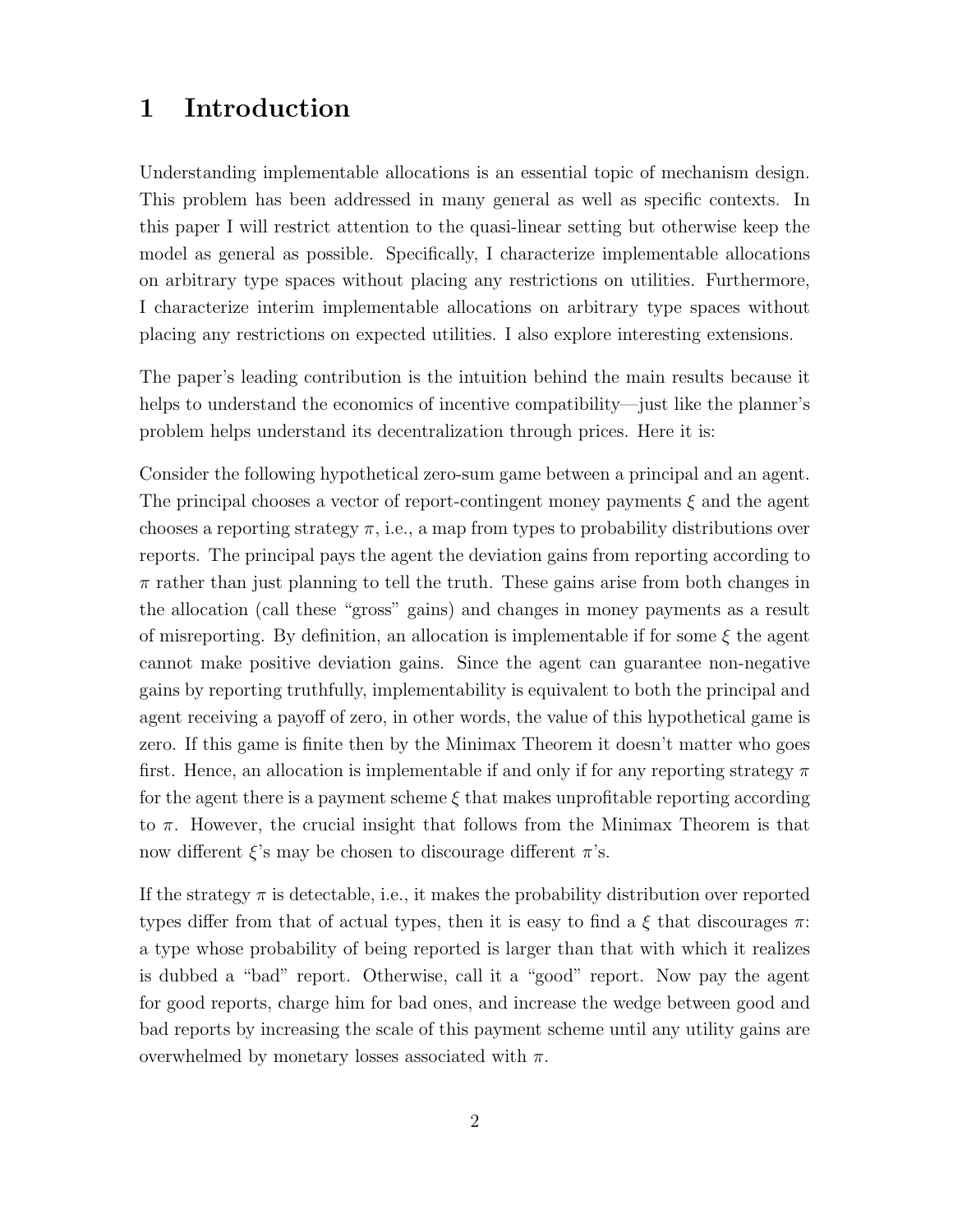<span id="page-2-0"></span>If  $\pi$  is undetectable then the agent receives the same expected money payment whether he reports truthfully or according to  $\pi$ , regardless of  $\xi$ . Hence, the deviation gains from  $\pi$  are non-positive if and only if the gross gains from  $\pi$  are non-positive. Call such a  $\pi$  "unprofitable." This yields the finite version of [Theorem 1:](#page-4-0) an allocation is implementable if and only if every undetectable deviation is unprofitable. The main obstacle in establishing [Theorem 1](#page-4-0) is showing that this intuition holds for arbitrary type spaces, not just finite ones.

Now suppose that the principal observes a signal, such as output or others' types, possibly correlated with the agent's true type, and may pay the agent contingent on the realized signal as well as the agent's report. When such a payment scheme exists to induce truth-telling, we will say that an allocation is interim implementable. [Theorem 5](#page-13-0) characterizes interim implementability on arbitrary type and signal spaces. If the set of types is finite then the same argument as that for [Theorem 1](#page-4-0) follows, except that the notion of detectability takes into account the signal's distribution. When the set of types is infinite, [Theorem 5](#page-13-0) requires a slightly stronger condition than in the finite case, which may be interpreted mathematically as bounded steepness. Strategically, an allocation is interim implementable if and only if every infinitesimally detectable deviation is at most infinitesimally profitable. Intuitively, the problem is this. Consider a sequence of deviations that converge towards being undetectable. If the gross gains from these deviations are positively bounded below then there is an "infinitesimal" deviation with positive profit, and this cannot be discouraged with a payment scheme that also discourages the non-infinitesimal deviations.

An important "windfall" advantage of these results is that they are easy to generalize. This contrasts, for instance, [Rochet'](#page-47-0)s [\(1987\)](#page-47-0) Theorem. (This result is very closely related—indeed, logically equivalent—to [Theorem 1,](#page-4-0) see [Corollary 1.](#page-5-0)) Even though [Rochet'](#page-47-0)s Theorem has a beautifully simple, elegant proof, arguably that proof is "too short" because it is ad hoc and difficult to generalize. By contrast, the proofs of [Theorems 1](#page-4-0) and [5](#page-13-0) are systematic and easy to generalize. In addition, [Rochet'](#page-47-0)s proof is mathematical rather than strategic, unlike the proofs of [Theorems 1](#page-4-0) and [5.](#page-13-0)

To illustrate this advantage, I extend the main results of this paper in a number of interesting directions. With regard to [Theorem 1,](#page-4-0) I provide the following characterizations: (i) ex post revenue equivalence with a strategic interpretation (contrast with the graph-theoretic approach of [Heydenreich et al.,](#page-47-1) [2009\)](#page-47-1), and (ii) budget-balanced ex post implementation with interdependent values.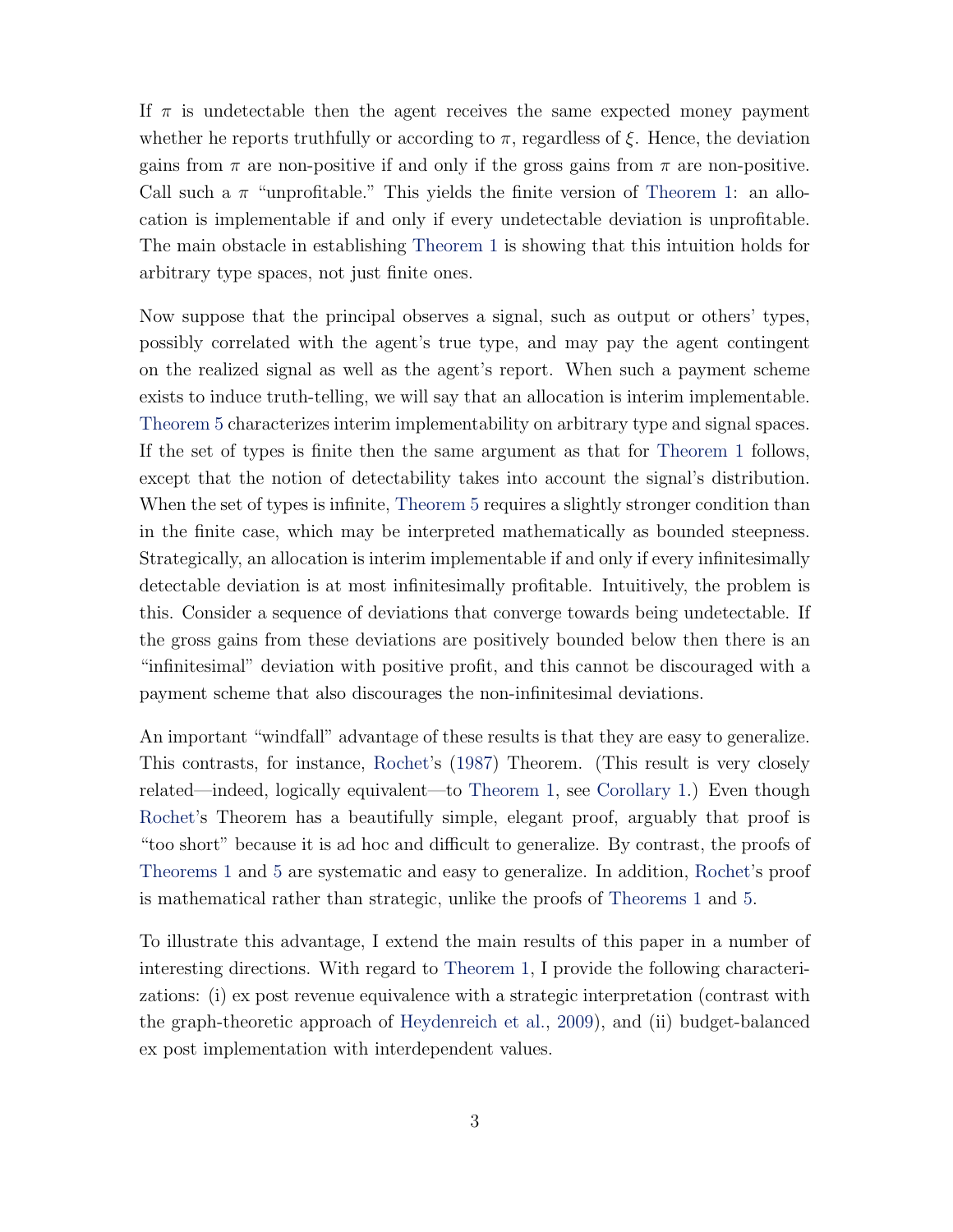<span id="page-3-4"></span>With regard to extending [Theorem 5,](#page-13-0) I characterize: (i) budget-balanced interim implementation, (ii) existence of bargaining solutions with interdependent values, (iii) both full surplus extraction and virtually full surplus extraction on arbitrary type spaces,<sup>[1](#page-3-0)</sup> (iv) interim implementability with moral hazard, (v) interim revenue equivalence<sup>[2](#page-3-1)</sup> with a strategic interpretation even if types are correlated, (vi) revealed stochastic preference.<sup>[3](#page-3-2)</sup>

As a corollary to the duality approach explored in this paper, I obtain a subdifferential characterization of the set of implementing payment schemes for a given allocation, and offer some strategic intuition behind it.[4](#page-3-3)

The remainder of the paper is organized as follows. In the next section, I begin by formally stating [Theorem 1,](#page-4-0) which characterizes implementable allocations. I then provide a detailed comparison of [Theorem 1](#page-4-0) and Rochet's Theorem and characterize the set of implementing payment schemes as a complete lattice. Then I consider the extensions of [Theorem 1](#page-4-0) described above.

In [Section 3](#page-12-0) I begin by formally defining the bounded steepness condition that I label as every infinitesimally detectable deviation being at most infinitesimally profitable. Then I state [Theorem 5,](#page-13-0) which characterizes interim implementability in terms of this condition. Finally, I present several examples to illustrate the result and how the characterizing condition relates to bounded steepness. In [Section 4,](#page-15-0) I extend [Theorem 5](#page-13-0) in the various directions described above.

Omitted proofs and ancillary results are collected in the appendix.

<span id="page-3-3"></span><sup>4</sup>For a related result in the case of ex post implementation, see [Kos and Messner](#page-47-5) [\(2009\)](#page-47-5).

<span id="page-3-0"></span><sup>&</sup>lt;sup>1</sup>My results contrast the work of [Cremer and McLean](#page-46-0) [\(1988\)](#page-46-0) and [McAfee and Reny](#page-47-2) [\(1992a\)](#page-47-2) in important ways. First, find necessary and sufficient conditions for full surplus extraction on arbitrary type spaces. Secondly, I clarify the role that [McAfee and Reny'](#page-47-2)s "finite participation fees" played in their derivation of virtual surplus extraction, as well as provide conditions necessary and sufficient conditions for it. Finally, I also describe how detectability is a different, much weaker condition than [Cremer and McLean'](#page-46-0)s [\(1988\)](#page-46-0) convex independence.

<span id="page-3-1"></span><sup>&</sup>lt;sup>2</sup>I characterize both when there is a unique expected payment schedule (subject to a constant) as well as when there is a unique contingent schedule subject to a constant. By contrast, [Heydenreich](#page-47-1) [et al.](#page-47-1) [\(2009\)](#page-47-1) only characterize unique expected payments assuming that types are independent.

<span id="page-3-2"></span><sup>3</sup>Although in this paper I restrict attention to revealed stochastic preference under the assumption of quasi-linearity (this assumption can be relaxed, see [Afriat,](#page-46-1) [1967,](#page-46-1) p. 72), I otherwise generalize the work of [McFadden and Richter](#page-47-3) [\(1990\)](#page-47-3) and [McFadden](#page-47-4) [\(2005\)](#page-47-4) in several ways. First, I allow for prices, or "budgets" to vary randomly in a way that may be correlated with stochastic preferences. This allows for a richer interpretation of stochastic preferences as those of a population. Secondly, I do not restrict attention to compact metric type spaces.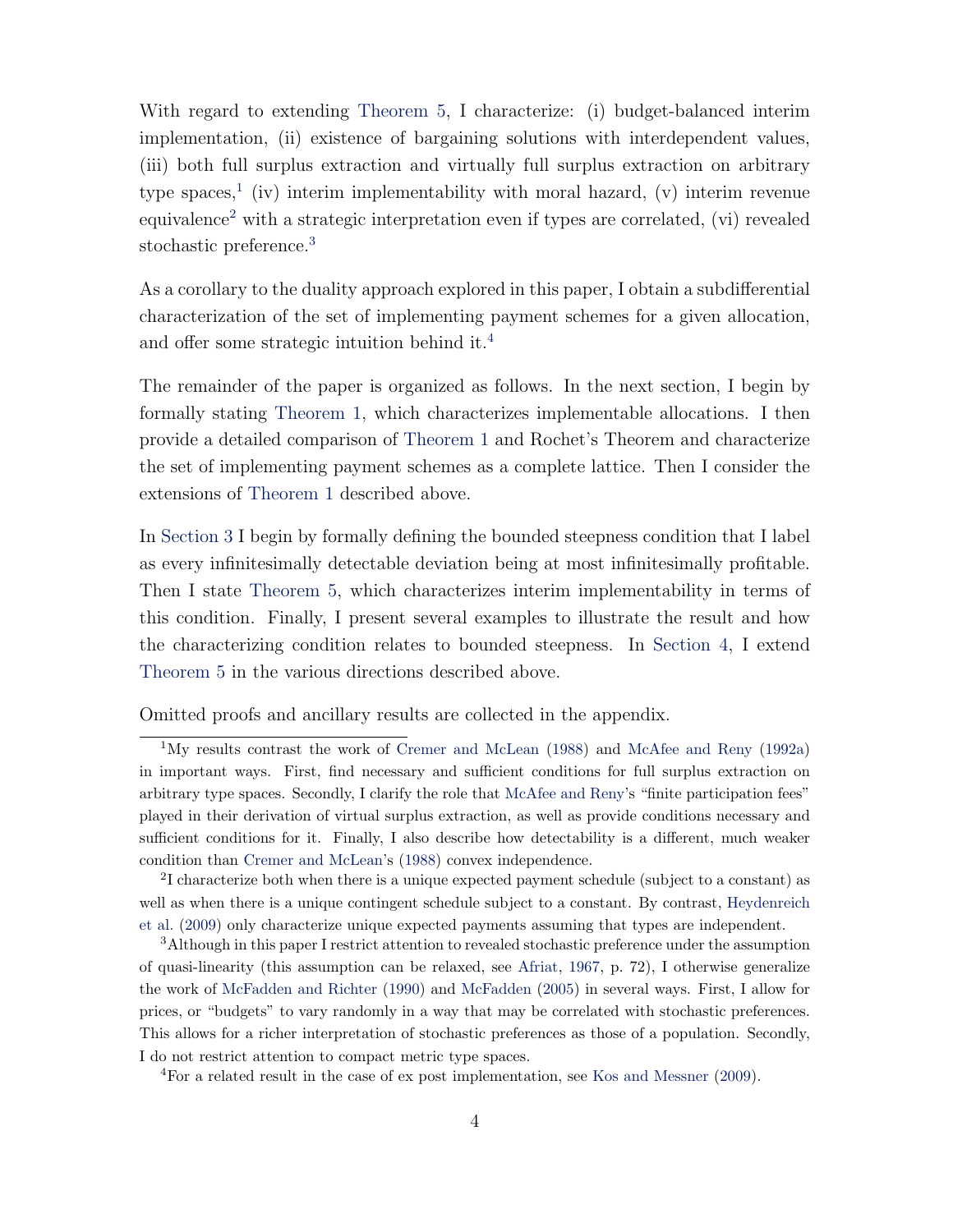### 2 Ex Post Implementation

Consider an agent with private information parametrized by a type t in some set  $T$ , interpreted as the collection of all types that the principal deems possible. Let  $X$ be a nonempty set of outcomes, and denote by  $v(t, x) \in \mathbb{R}$  his utility from outcome  $x \in X$  when his type is  $t \in T$ . An allocation is any map  $\mathbf{x} : T \to X$ . An incentive scheme (or simply scheme) is any map  $\xi : T \to \mathbb{R}$ , interpreted as report-contingent linear transfers intended to induce the agent to report his type truthfully.

An allocation **x** is called *implementable* if a scheme  $\xi$  exists such that

$$
v(t, \mathbf{x}(s)) - v(t, \mathbf{x}(t)) \le \xi(s) - \xi(t) \qquad \forall (t, s) \in T \times T. \tag{1}
$$

A finite reporting strategy (or simply reporting strategy) is any map  $\pi : S \to \Delta(S)$ defined on some finite subset S of T, where  $\pi(s|t)$  is interpreted as the conditional probability that the agent's report equals s when his true type equals  $t$ . For instance, the truthful reporting strategy  $\theta$  is defined for every pair  $(s,t)$  by  $\theta(s|t) = 1$  if  $s = t$ and 0 otherwise. A *finite deviation* (or simply *deviation*) is any reporting strategy that isn't truthful, i.e., it lies with positive probability conditional on some type.

A reporting strategy  $\pi$  is called *undetectable* if

$$
\sum_{t \in S} \pi(s|t) = 1 \qquad \forall s \in S. \tag{2}
$$

In other words,  $\pi$  is doubly stochastic. Otherwise,  $\pi$  is called *detectable*. Suppose that types are drawn from S according to the uniform distribution (so the probability of each type equals  $1/|S|$ .<sup>[5](#page-4-1)</sup> Intuitively,  $\pi$  is undetectable if the probability distribution over reports coincides with that of actual types,  $1/|S|$ .

A reporting strategy  $\pi$  is  $\mathbf{x}$ -profitable if it yields a higher ex ante payoff than truthful reporting assuming that the incentive scheme is identically zero, i.e.,

$$
\sum_{(t,s)} \pi(s|t) [v(t, \mathbf{x}(s)) - v(t, \mathbf{x}(t))] > 0.
$$
 (3)

Otherwise,  $\pi$  is called x-unprofitable. Intuitively, (3) says that the expected utility from reporting according to  $\pi$  is greater than that from reporting truthfully.

<span id="page-4-0"></span>**Theorem 1.** A given allocation  $\bf{x}$  is implementable if and only if every  $\bf{x}$ -profitable deviation is detectable.

<span id="page-4-1"></span><sup>&</sup>lt;sup>5</sup>Although the uniform assumption is useful, it is by no means necessary for any of the results.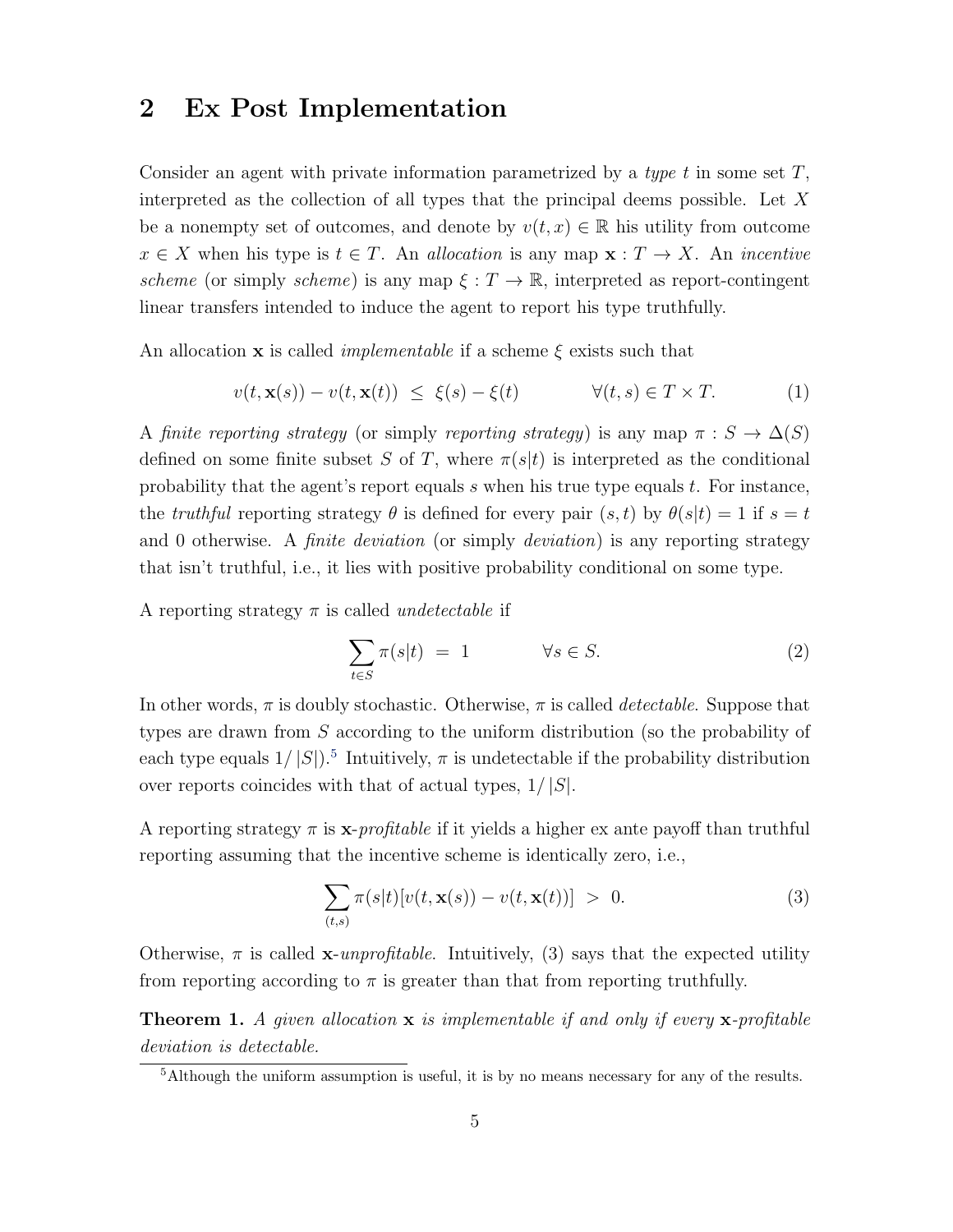#### <span id="page-5-2"></span><span id="page-5-1"></span>2.1 Rochet's Theorem

Let us compare [Theorem 1](#page-4-0) to [Rochet'](#page-47-0)s [\(1987\)](#page-47-0) Theorem, which states that a given allocation  $x$  is implementable if and only if it is *cyclically monotone*, i.e., for every finite cycle  $(t_1, \ldots, t_{m+1})$  such that  $t_1 = t_{m+1}$ ,

$$
\sum_{k=1}^{m} v(t_{k+1}, \mathbf{x}(t_k)) - v(t_k, \mathbf{x}(t_k)) \leq 0.
$$
 (4)

[Rochet'](#page-47-0)s proof of this result (adapted from [Rockafellar,](#page-47-6) [1970\)](#page-47-6) is remarkable not only for its simplicity, but also because it is constructive: if an allocation is implementable, the proof produces an incentive scheme that implements it. We include it below.

*Proof of [Rochet'](#page-47-0)s Theorem.* For sufficiency, suppose that **x** is implementable and let  $(t_1, \ldots, t_{m+1})$  be a finite cycle, so  $t_1 = t_{m+1}$ . By hypothesis, there exists a scheme  $\xi$ such that  $v(t_{k+1}, \mathbf{x}(t_k)) - v(t_{k+1}, \mathbf{x}(t_{k+1})) \leq \xi(t_k) - \xi(t_{k+1})$  for every  $k \in \{1, ..., m\}$ . Adding up all these inequalities yields  $\sum_{k=1}^{m} v(t_{k+1}, \mathbf{x}(t_k)) - v(t_{k+1}, \mathbf{x}(t_{k+1})) \leq 0$ , or equivalently  $\sum_{k=1}^{m} v(t_{k+1}, \mathbf{x}(t_k)) - v(t_k, \mathbf{x}(t_k)) \leq 0$ . Conversely, fix  $t_0 \in T$  and define  $U(t_0,t) = \sup \sum_{k=1}^m v(t_{k+1}, \mathbf{x}(t_k)) - v(t_k, \mathbf{x}(t_k))$ , where the sup is with respect to all finite sequences  $(t_1, \ldots, t_m)$  such that  $t_1 = t_0$  and  $t_m = t$ . By cyclic monotonicity,  $U(t_0, t_0) = 0$ . Moreover,  $U(t_0, t_0) \ge U(t_0, t) + v(t_0, \mathbf{x}(t)) - v(t, \mathbf{x}(t))$  for all t, so  $U(t_0, t)$ is finite. Hence,  $U(t_0, t) \ge U(t_0, s) + v(t, \mathbf{x}(s)) - v(s, \mathbf{x}(s))$  for all  $(t, s)$ . Finally, if  $\xi(t) = v(t, \mathbf{x}(t)) - U(t_0, t)$  then  $v(t, \mathbf{x}(s)) - v(t, \mathbf{x}(t)) \leq \xi(s) - \xi(t)$ .

To relate cyclic monotonicity with [Theorem 1,](#page-4-0) we will show that a cycle can be interpreted as an undetectable reporting strategy with rational probabilities. In so doing, we provide another characterization of implementability in terms of permutations, which may be thought of as undetectable "pure" reporting strategies.

A finite permutation (or simply permutation) is any map  $\sigma : S \to S$  defined on some finite subset S of T such that  $\sigma$  is both one-to-one and onto. A permutation  $\sigma$  can be written as a pure reporting strategy,  $\pi_{\sigma}$  defined pointwise by  $\pi_{\sigma}(s|t) = 1$  if  $s = \sigma(t)$ and 0 otherwise. By virtue of  $\sigma$  being a permutation, it follows that for every  $t \in S$ , (i) there exists a unique  $s \in S$  such that  $\pi_{\sigma}(s|t) = 1$ , and (ii) there exists a unique  $s \in S$  such that  $\pi_{\sigma}(t|s) = 1$ . Therefore,  $\pi_{\sigma}$  is undetectable.

<span id="page-5-0"></span>**Corollary 1.** The following statements are equivalent for a given allocation  $\mathbf{x}$ :

- (i) Every undetectable deviation is  $\mathbf{x}$ -unprofitable.
- (ii)  $\mathbf{x}$  is cyclically monotone.
- (iii) Every permutation is  $\mathbf{x}$ -unprofitable.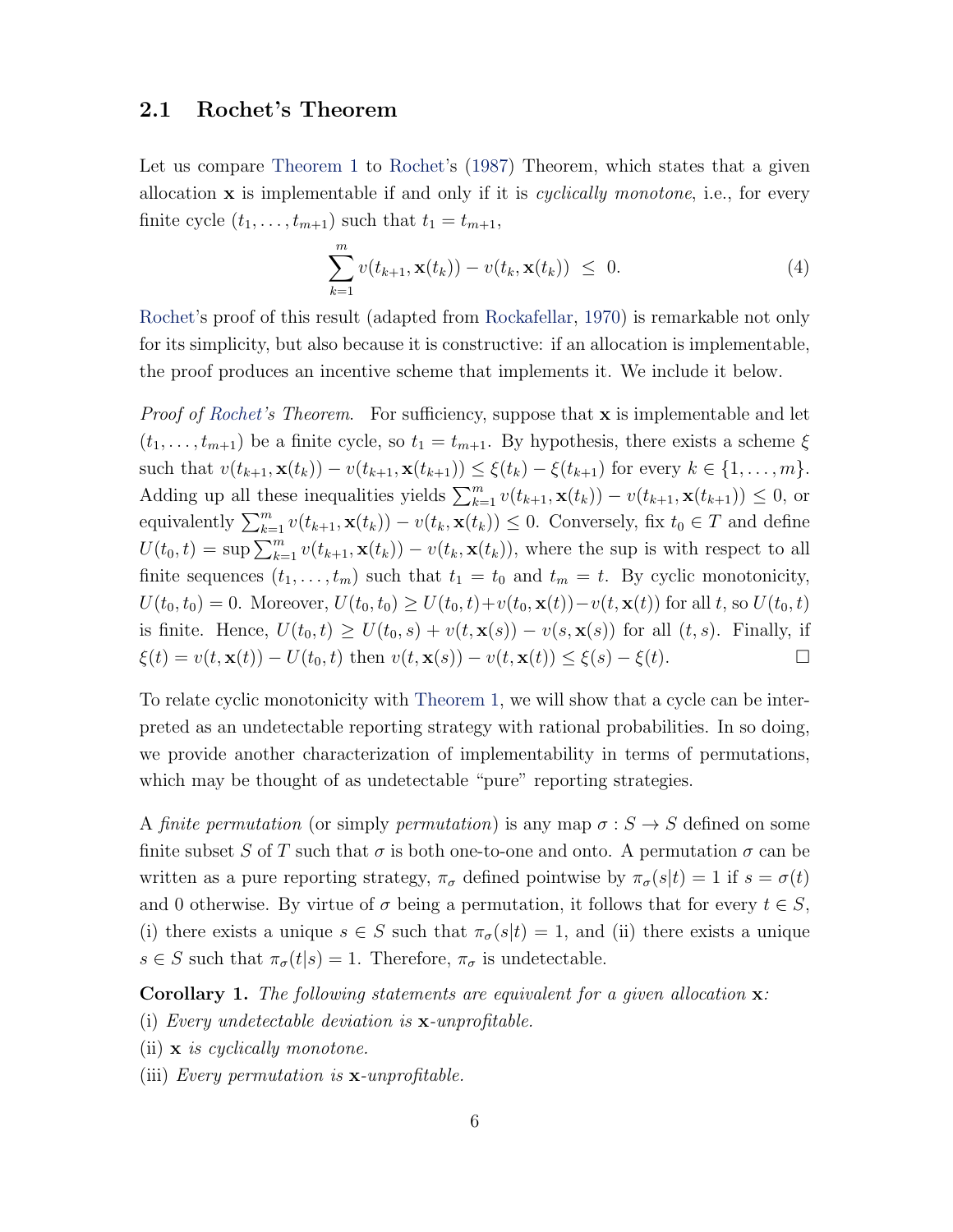Proof. By Rochet's Theorem and [Theorem 1,](#page-4-0) (i) is equivalent to (ii), and (i) is equivalent to (iii) by linearity of  $g(w)$  with respect to  $g \in \mathbb{R}^{(T \times T)}$  together with the Birkhoff-von Neumann Theorem, which states that the set of doubly stochastic matrices is the convex hull of the set of permutation matrices.  $\Box$ 

It is instructive to consider a more direct argument for [Corollary 1:](#page-5-0) (iii) implies (i) by the Birkhoff-von Neumann Theorem. (ii) implies (iii) because a permutation is a finite collection of cycles, each without repetitions, and cyclic monotonicity applied to a permutation implies that it is  $x$ -unprofitable. Finally, (i) implies (ii) by representing a cycle as an undetectable reporting strategy with rational probabilities as follows.

Indeed, let  $(t_1, \ldots, t_{m+1})$  be a cycle, so  $t_1 = t_{m+1}$ . Let  $S = \{s_1, \ldots, s_\ell\}$ , with  $\ell \leq m$ , be the set of distinct elements in the cycle, and write  $[s_j]$  for the number of times that  $s_j$  appears in  $(t_1, \ldots, t_m)$ . Also write  $[s_i, s_j]$  for the number of times that  $s_i$  appears immediately before  $s_j$  in  $(t_1, \ldots, t_{m+1})$ . Let  $s_0$  be any type that solves  $[s_0] = \max_j [s_j]$ , and define  $\pi(s|t) = [t, s]/[s_0]$  if  $s \neq t$  and  $1 - \sum_{s \neq t} [t, s]/[s_0]$  otherwise. Clearly,  $\pi$  is a reporting strategy. To see that  $\pi$  is undetectable, notice that since  $(t_1, \ldots, t_{m+1})$  is a cycle,  $\sum_{s\neq t}[t,s] = \sum_{s\neq t}[s,t]$  for every t: the outflow from t equals the inflow to t. Finally, it is clear that by construction every element of  $\pi$  is a rational number, since every element is obtained as the difference between a natural number and the ratio of two natural numbers.

By [Corollary 1,](#page-5-0) (iii) also characterizes implementability. Since the set of permutations are the extreme points of the set of doubly stochastic matrices, (iii) exploits linearity to provide this alternative characterization by just checking for unprofitability at the extreme points of the set of undetectable deviations. In this respect, (iii) is arguably more "efficient" than (ii) or (i), on the grounds that (iii) requires checking for unprofitability of a strict subset of the reporting strategies in (ii) or (i). In fact, (iii) checks for unprofitability of the smallest such subset of reporting strategies.

#### <span id="page-6-1"></span>2.2 Implementing Allocations

It is not clear from the proof of [Theorem 1](#page-4-0) how to find a scheme that implements a given allocation. We fill this gap below. Using the notation developed in [Section B,](#page-32-0) consider the following linear programming problem given a pair of types  $(t_0, t_1)$ :

<span id="page-6-0"></span>
$$
V(t_0, t_1) = \inf_{\xi \in \mathbb{R}^T} \{ \xi(t_1) - \xi(t_0) : v(t, \mathbf{x}(s)) - v(t, \mathbf{x}(t)) \le \xi(s) - \xi(t) \ \forall (t, s) \}. \tag{P}
$$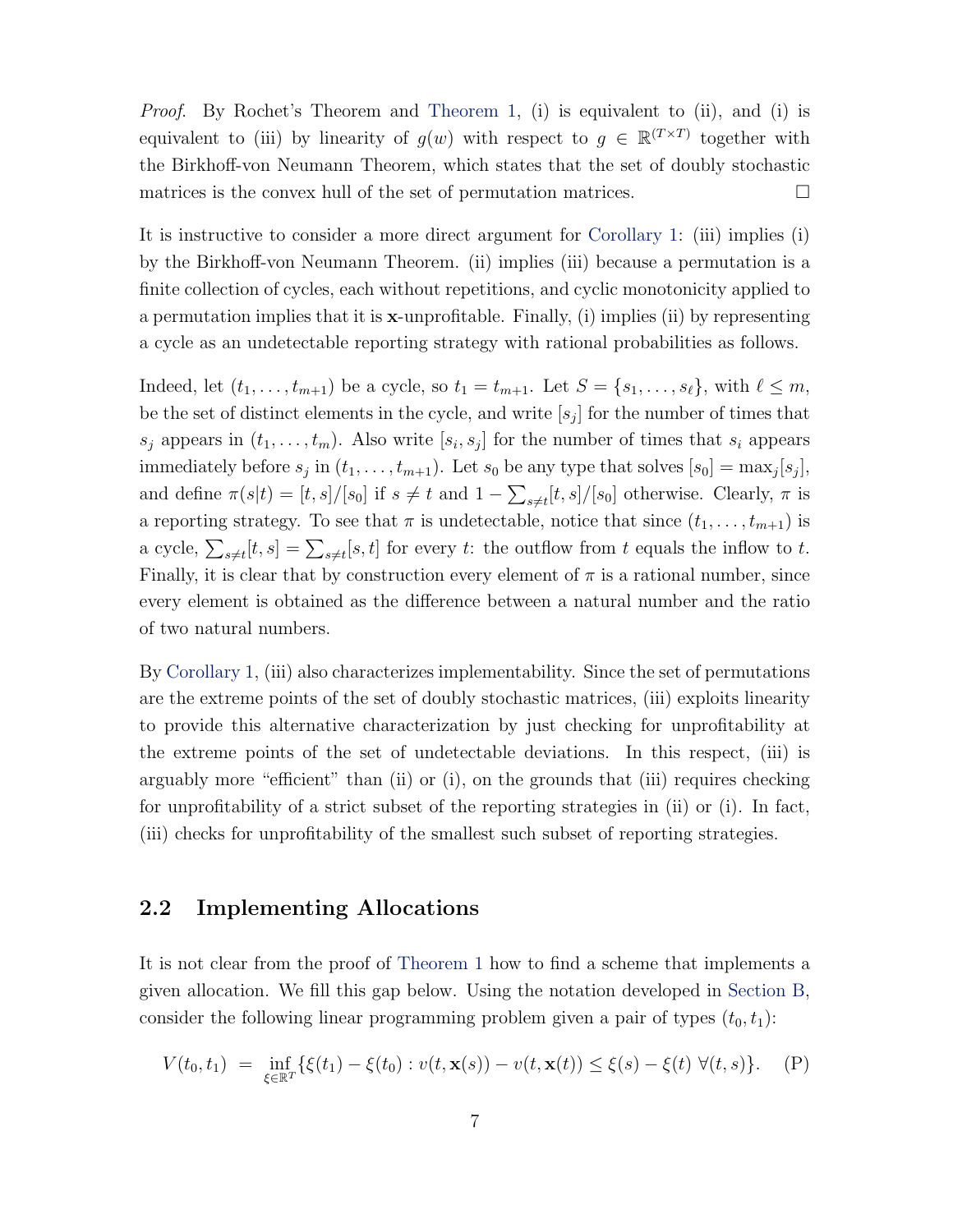By incentive compatibility,  $v(t_0, \mathbf{x}(t_1)) - v(t_0, \mathbf{x}(t_0)) \leq \xi(t_1) - \xi(t_0)$  for every  $\xi$  that implements **x**.  $V(t_0, t_1)$  denotes the value of  $(P)$ . By definition,  $V(t_0, t_1)$  is the greatest lower bound on  $\xi(t_1) - \xi(t_0)$  subject to  $\xi$  implementing x. This implies that  $V(t_0, t_1) \ge v(t_0, \mathbf{x}(t)) - v(t_0, \mathbf{x}(t_0)) > -\infty$  and  $V(t_0, t_0) = 0$  if **x** is implementable.

Given  $t_0 \in T$ , let  $\mathscr{F}(t_0) = \{ \xi : \xi(t_0) = 0 \text{ and } v(t, \mathbf{x}(s)) - v(t, \mathbf{x}(t)) \leq \xi(s) - \xi(t) \ \forall (t, s) \}$ be the set of schemes  $\xi$  that implement **x** normalized so that  $\xi(t_0) = 0$ . Endow  $\mathscr{F}(t_0)$ with the pointwise order, i.e.,  $\xi \ge \zeta$  if and only if  $\xi(t) \ge \zeta(t)$  for all  $t \in T$ .

<span id="page-7-0"></span>**Lemma 1.** The partially ordered set  $(\mathscr{F}(t_0), \geq)$  is a complete lattice for every  $t_0 \in T$ .

*Proof.* It  $\mathcal{F}(t_0)$  is empty then there is nothing to prove. Otherwise, x is clearly implementable. Let  $\mathscr{G}$  be any subset of  $\mathscr{F}(t_0)$ . We must show that both  $\bigwedge \mathscr{G} \in \mathscr{F}(t_0)$ and  $\bigvee \mathscr{G} \in \mathscr{F}(t_0)$ . By incentive compatibility,  $v(t_0, \mathbf{x}(t)) - v(t_0, \mathbf{x}(t_0)) \leq \xi(t)$  for every  $\xi \in \mathscr{G}$  and  $t \in T$ . Let  $\xi_0(t) := \inf_{\xi} {\{\xi(t) : \xi \in \mathscr{G}\}}$ . By virtue of  $\xi_0(t)$  being the greatest lower bound on  $\{\xi(t): \xi \in \mathscr{G}\}\$ , it follows that  $\xi_0(t) \geq v(t_0, \mathbf{x}(t)) - v(t_0, \mathbf{x}(t_0)) > -\infty$ . Now, for any pair  $(t, s)$  and any  $\xi \in \mathscr{G}$ ,  $v(t, \mathbf{x}(s)) - v(t, \mathbf{x}(t)) \leq \xi(s) - \xi(t)$ , therefore  $v(t, \mathbf{x}(s)) - v(t, \mathbf{x}(t)) \leq \xi(s) - \xi_0(t)$ , which implies  $v(t, \mathbf{x}(s)) - v(t, \mathbf{x}(t)) \leq \xi_0(s) - \xi_0(t)$ , since  $\xi_0(t)$  is the greatest lower bound on  $\{\xi : \xi \in \mathscr{G}\}\$  and  $v(t, \mathbf{x}(s)) - v(t, \mathbf{x}(t)) + \xi_0(t)$ is a lower bound on this set. Therefore,  $\xi_0 = \bigwedge \mathscr{G} \in \mathscr{F}(t_0)$ . A proof that  $\bigvee \mathscr{G} \in \mathscr{F}(t_0)$ uses a symmetric argument to the one above, and it is therefore omitted.  $\Box$ 

<span id="page-7-3"></span>**Proposition 1.** For every type  $t_0$ , the scheme  $V(t_0, \cdot)$  implements **x**, solves [\(P\)](#page-6-0) above for all  $t_1$ , and satisfies  $V(t_0, \cdot) = \bigwedge \mathscr{F}(t_0)$ .

*Proof.* This result follows immediately from [Lemma 1.](#page-7-0)  $\Box$ 

Using the notation of [Section B,](#page-32-0) it is easy to see that the dual of [\(P\)](#page-6-0) is

<span id="page-7-2"></span>
$$
W(t_0, t_1) = \sup_{g \ge 0} \{ g(w) : Dg = \mathbf{1}_{t_1} - \mathbf{1}_{t_0} \},
$$
 (D)

where  $\mathbf{1}_s(t) = 1$  if  $t = s$  and zero otherwise. Let  $W(t_0, t_1)$  be the value of this problem. There clearly exists a feasible dual solution, hence  $W(t_0, t_1) > -\infty$ . By weak duality,  $V(t_0, t_1) \geq W(t_0, t_1)$ . Therefore, if **x** is implementable then the value of (the primal and hence also) the dual is finite for every choice of  $(t_0, t_1)$ .

<span id="page-7-1"></span>**Theorem 2.** If **x** is implementable then  $W(t_0, \cdot) \in \mathbb{R}^T$  implements **x** for every  $t_0 \in T$ .

*Proof.* For any pair  $(t, s)$ , let g be defined by supp  $g = \{(t, s)\}\$ and  $\lambda_{ts} = 1$ , so  $Dg = \mathbf{1}_s - \mathbf{1}_t$ . By definition,  $W(t, s) \ge g(w) = v(t, \mathbf{x}(s)) - v(t, \mathbf{x}(t))$ . By revealed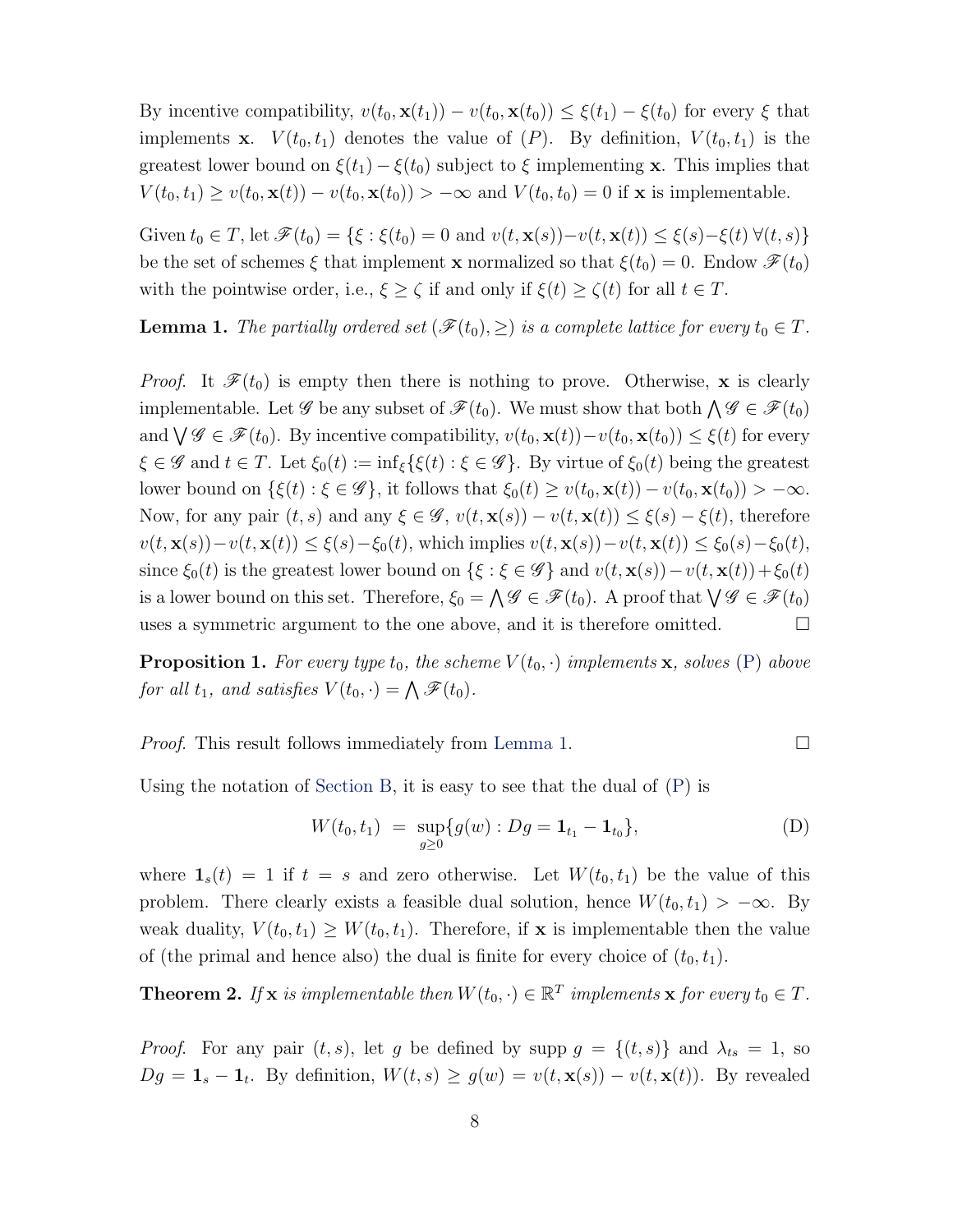preference,  $W(t,s) + W(s,r) \leq W(t,r)$ , so  $W(t,r) - W(t,s) \geq W(s,r)$ . Therefore,  $W(r, s) - W(r, t) \ge W(t, s) \ge v(t, \mathbf{x}(s)) - v(t, \mathbf{x}(t))$  for all  $(t, s, r)$ .

[Theorem 2](#page-7-1) derives a scheme to implement a given allocation from the value of [\(D\)](#page-7-2). We will now show how it is related to the value of [\(P\)](#page-6-0).

<span id="page-8-0"></span>**Corollary 2.**  $V(t_0, t_1) = W(t_0, t_1)$  for every pair  $(t_0, t_1)$ .

*Proof.* If **x** is not implementable then  $V(t_0, t_1) = \infty$ . By [Theorem 1,](#page-4-0) there is an **x**-profitable, undetectable deviation h. Given a feasible dual solution g,  $g + \alpha h$  is also feasible for any scalar  $\alpha \geq 0$ , and  $(g + \alpha h)(w) \to \infty$  as  $\alpha \to \infty$ , so  $W(t_0, t_1) =$  $V(t_0, t_1)$ . If **x** is implementable then  $W(t_0, \cdot)$  implements **x** by [Theorem 2.](#page-7-1) By weak duality,  $W(t_0, t_1) \leq V(t_0, t_1)$ , and since  $\xi(\cdot|t_0)$  is a feasible primal solution with  $W(t_0, t_0) = 0$ , it follows that  $W(t_0, t_1) \ge V(t_0, t_1)$ .

The results above yield an alternative, constructive proof of [Theorem 1,](#page-4-0) stated below.

<span id="page-8-4"></span>**Corollary 3.** An allocation **x** is implementable if and only if  $W(t,t) = 0$  for all t. In this case, the scheme  $W(t, \cdot)$  implements **x** for every t.

*Proof.* This result follows from [Theorem 2](#page-7-1) and [Corollary 2.](#page-8-0)

#### <span id="page-8-3"></span>2.3 Revenue Equivalence

The linear programs of [Section 2.2](#page-6-1) suggest an immediate characterization of revenue equivalence. An (implementable) allocation exhibits revenue equivalence if any two incentive schemes that implement it differ by a constant, i.e., for any implementing schemes  $\xi$  and  $\zeta$  there exists  $c \in \mathbb{R}$  such that  $\xi(t) = \zeta(t) + c$  for all  $t \in T$ .

By [Lemma 1,](#page-7-0) an allocation exhibits revenue equivalence if and only if the set  $\mathscr{F}(t)$ is a singleton for every type t. This is clearly equivalent to  $\bigwedge \mathscr{F}(t) = \bigvee \mathscr{F}(t)$ .

<span id="page-8-1"></span>**Lemma 2.** For every type  $t_1$ , the incentive scheme  $-V(\cdot, t_1)$  implements **x**, solves [\(P\)](#page-6-0) above for all  $t_0$ , and satisfies  $-V(\cdot, t_1) = \bigvee \mathscr{F}(t_1)$ .

*Proof.* Follows from [Lemma 1](#page-7-0) and [Proposition 1.](#page-7-3) □

<span id="page-8-2"></span>**Theorem 3.** An allocation exhibits revenue equivalence if and only if for all  $(t_0, t_1)$ ,

$$
W(t_0, t_1) + W(t_1, t_0) = 0. \t\t(5)
$$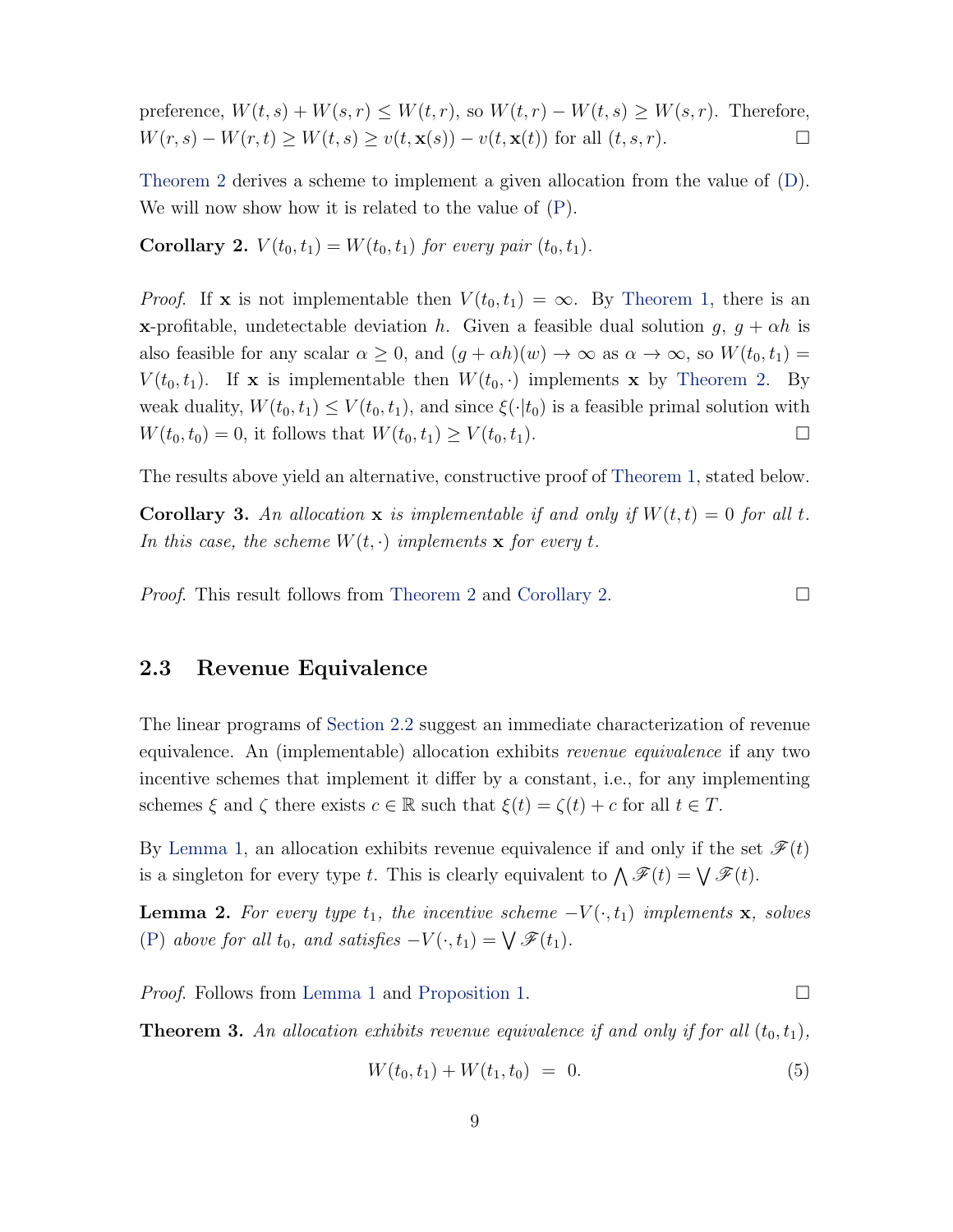<span id="page-9-0"></span>[Theorem 3](#page-8-2) provides a dual characterization of revenue equivalence with the following

strategic interpretation.  $W(t_0, t_1)$  may be interpreted as the maximum profit from deviations that shift the same fixed probability mass from  $t_0$  to  $t_1$ . Therefore, revenue equivalence holds if and only if for every  $(t_0, t_1)$ , this profit is equal to the maximum profit from deviations that shift the same probability mass back from  $t_1$  to  $t_0$ .

Mathematically, this result is equivalent to Theorem 1 of [Heydenreich et al.](#page-47-1) [\(2009\)](#page-47-1). However, the interpretation provided above for [Theorem 3](#page-8-2) is substantially different from theirs. Indeed, the interpretation here is strategic, whereas the interpretation offered by [Heydenreich et al.](#page-47-1) [\(2009\)](#page-47-1) is graph-theoretic. Specifically, [Heydenreich et al.](#page-47-1) [\(2009\)](#page-47-1) show that revenue equivalence is characterized by  $U(t_0, t_1) = -U(t_1, t_0)$  for all  $(t_0, t_1)$ , where U is defined in the proof of [Rochet'](#page-47-0)s Theorem [\(Section 2.1\)](#page-5-1). It is not immediately clear how to interpret the optimization problem that defines U (although the discussion at the end of [Section 2.1](#page-5-1) suggests one). On the other hand, the dual problem that defines W carries the readily-available interpretation offered in the paragraph above. Finally, Theorem 1 of [Heydenreich et al.](#page-47-1) [\(2009\)](#page-47-1) does not apply to interim implementation. This issue is discussed in [Section 4.7](#page-29-0) below, which provides yet another characterization of revenue equivalence.

#### 2.4 Budget Balance

We begin by extending the model to include several agents. Let  $I$  be a set of agents, and for every agent  $i \in I$ , let  $T_i$  be the set of i's possible types. Let  $T = \prod_i T_i$  be the space of type profiles. Let  $v_i(t, x) \in \mathbb{R}$  be the utility of agent i from choice x if the type profile in society is t. An allocation  $\mathbf{x}: T \to X$  is defined as before. An incentive scheme is now a map  $\xi : I \times T \to \mathbb{R}$ , and a mechanism is any pair  $(\mathbf{x}, \xi)$ .

It is well known that [Rochet'](#page-47-0)s Theorem can be extended in the context of many agents to so-called ex post implementation. Below we similarly extend [Theorem 1,](#page-4-0) which is a trivial exercise given the previous results. We include it for completeness and because it will help to compare with results on budget balance below and Bayesian implementation in the next section.

Call  $(\mathbf{x}, \xi)$  ex post incentive compatible (EPIC) if

 $v_i(t, \mathbf{x}(s_i, t_{-i})) - v_i(t, \mathbf{x}(t)) \leq \xi_i(s_i, t_{-i}) - \xi_i(t)$   $\forall (i, t_i)$  $, s_i, t_{-i}).$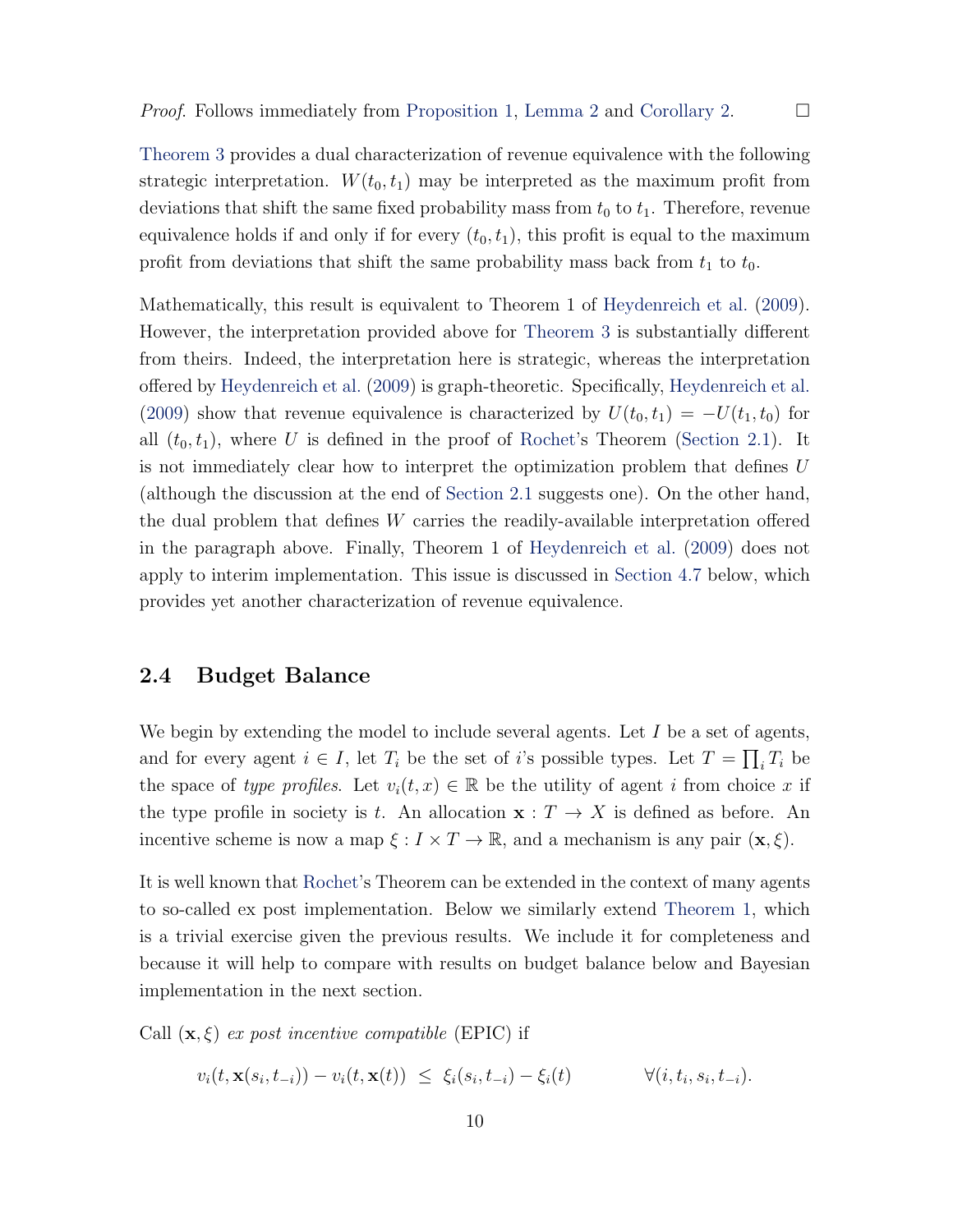An allocation **x** is ex post implementable if there is a scheme  $\xi$  that makes it EPIC. Intuitively, a mechanism is EPIC if for every agent, it is optimal to reveal one's true type after observing others' true types. Therefore, an EPIC mechanism will be incentive compatible regardless of one's beliefs about others, since the expected payoff from any reporting strategy is implied the state-by-state payoffs, where in this case a state is any profile of other agents' types.

A reporting strategy for agent i is now a map  $\pi_i : S \to \Delta(S_i)$  defined on some finite subsets  $S_i \subset T_i$  and  $S \subset T$ , where  $\pi_i(s_i|t)$  is the probability i reports  $s_i$  when the profile of types is t. Now  $\pi_i$  is undetectable if  $\sum_{s_i} \pi_i(s_i|t) = \sum_{s_i} \pi_i(t_i|s_i, t_{-i})$  for all t. Given an allocation  $x$ , a reporting strategy is called *ex post*  $x$ -profitable if

$$
\sum_{(t_i,s_i)} \pi_i(s_i|t) [v_i(t,\mathbf{x}(s_i,t_{-i})) - v_i(t,\mathbf{x}(t))] > 0 \qquad \forall t_{-i} \in T_{-i}.
$$

A deviation by agent i is any reporting strategy by i that isn't truthful.

The following result is an immediate consequence of [Theorem 1.](#page-4-0)

<span id="page-10-0"></span>**Corollary 4.** A given allocation  $x$  is expost implementable if and only if every ex post x-profitable deviation is detectable.

A scheme is *budget balanced* if  $\sum_i \xi_i(t) = 0$  for every type profile t. An allocation **x** is ex post implementable with budget balance if there is a budget balanced scheme  $\xi$  such that  $(x, \xi)$  is EPIC. Below, we extend [Theorem 1](#page-4-0) to characterize budget balanced implementation. For this purpose, assume that  $|I| = n \in \mathbb{N}$ , i.e., there are finitely many agents. Although not essential, this assumption is useful for the sake of clarity.

A finite strategy profile (or simply strategy profile) is any family of reporting strategies  $\pi = {\pi_i : i \in I}.$  A deviation profile is any strategy profile with at least one deviation. A strategy profile  $\pi$  is called *unattributable* if

$$
\sum_{s_i \in S_i} \pi_i(t_i|s_i, t_{-i}) = \sum_{s_j \in S_j} \pi_j(t_j|s_j, t_{-j}) \qquad \forall (i, j, t).
$$

Otherwise,  $\pi$  is called *attributable*. Intuitively, a strategy profile is unattributable if the probability distribution over reported types is the same across players. After an unattributable deviation, even though the deviation may have been detected, it is impossible to identify the identity of the deviator or any non-deviator. Finally, a strategy profile  $\pi$  is ex post **x**-profitable if

$$
\sum_{(i,t,s_i)} \pi_i(s_i|t) [v_i(t,\mathbf{x}(s_i,t_{-i})) - v_i(t,\mathbf{x}(t))] > 0,
$$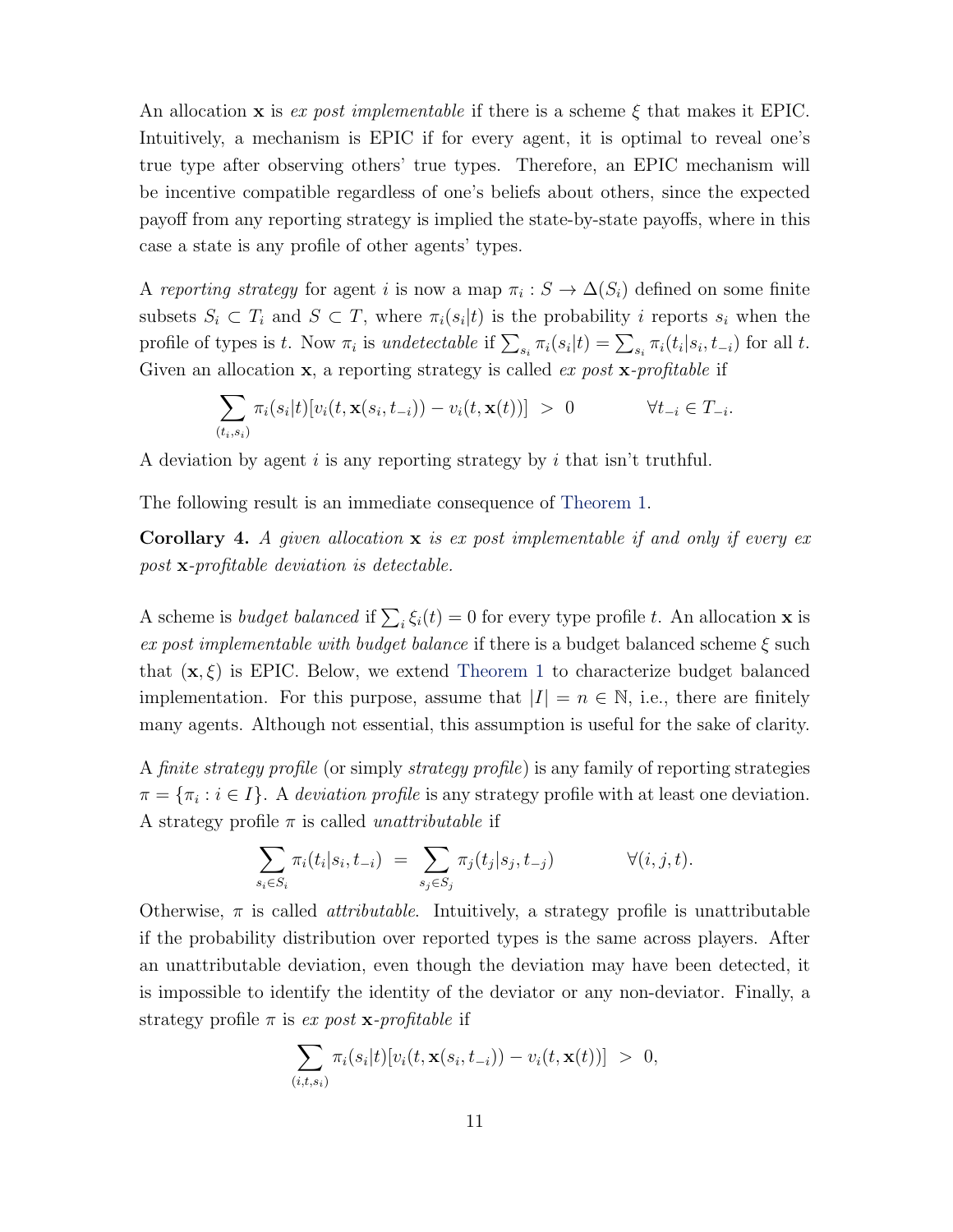where the sum above is also taken with respect to the set of agents.

<span id="page-11-0"></span>**Theorem 4.** A given allocation  $x$  is expost implementable with budget balance if and only if every ex post x-profitable deviation profile is attributable.

The results of [Sections 2.2](#page-6-1) and [2.3](#page-8-3) extend easily to the budget balanced setting after suitable modifications. Specifically, define  $V_i(t_i^0, t_i^1; t_{-i}) = \inf \xi_i(t_i^1, t_{-i}) - \xi_i(t_i^0, t_{-i}),$ where the infimum is taken with respect to incentive schemes that ex post implement **x** with budget balance. By the same argument as in [Lemma 1,](#page-7-0) for any  $t^0 \in T$ , the set of all schemes  $\xi$  that implement **x** with budget balance and satisfy  $\xi_i(t_i^0, t_{-i}) = 0$  for all  $t_{-i}$  is a complete lattice. Therefore, given  $t^0 \in T$ , the scheme  $\xi_i(t) = V_i(t_i^0, t_i; t_{-i})$ ex post implements x with budget balance. This leads to the dual problem below.

$$
W_i(t_i^0, t_i^1; t_{-i}) = \sup_{\lambda \ge 0, \eta} \{ \lambda(w) : D\lambda = \eta + \mathbf{1}_{t_i^1}^i - \mathbf{1}_{t_i^0}^i \},
$$

where  $\mathbf{1}_{t_i}^i \in \mathbb{R}^{I \times T}$  is defined by  $\mathbf{1}_t^i$  $t_{i}^{i}(j, t) = 1$  if  $j = i$  and  $t_{i} = t_{i}^{0}$ , and zero otherwise.

Now [Proposition 1,](#page-7-3) [Theorem 2,](#page-7-1) [Corollaries 2](#page-8-0) and [3,](#page-8-4) as well as [Lemma 2](#page-8-1) easily extend with budget balance. Hence, [Theorem 4](#page-11-0) generalizes cyclic monotonicity to characterize budget-balanced implementation as follows:  $W_i(t_i, t_i; t_{-i}) = 0$  for all  $(i, t)$ .

Finally, [Theorem 3](#page-8-2) also extends to the case of budget balance with the following generalization. An allocation  $x$  has *budget-balanced revenue equivalence* if for any two schemes  $\xi$  and  $\zeta$  that ex post implement x with budget balance,  $\xi_i(t) = \zeta_i(t) + c_i(t_{-i})$ for all  $(i, t)$  and some  $c_i(t_{-i}) \in \mathbb{R}$ . (Hence,  $\sum_i c_i(t_{-i}) = 0$  for all t.)

<span id="page-11-1"></span>Corollary 5. An allocation has budget-balanced revenue equivalence if and only if

$$
W_i(t_i^0, t_i^1; t_{-i}) + W_i(t_i^1, t_i^0; t_{-i}) = 0 \qquad \forall (i, t_i^0, t_i^1, t_{-i}).
$$

The interpretation behind [Corollary 5](#page-11-1) is almost identical to that of [Theorem 3.](#page-8-2) The only difference is that "attributable" now replaces "detectable." The amount  $W_i(t_0, t_1; t_{-i})$  corresponds to the maximum profit from a strategy profile that is unattributable except for a given agent  $i$ , whose strategy changes the probability distribution over reports by taking probability mass from  $t_i^0$  to  $t_i^1$ . Revenue equivalence with budget balance is equivalent to this profit plus the maximum profit from taking the probability mass back from  $t_i^1$  to  $t_i^0$  being always equal to zero.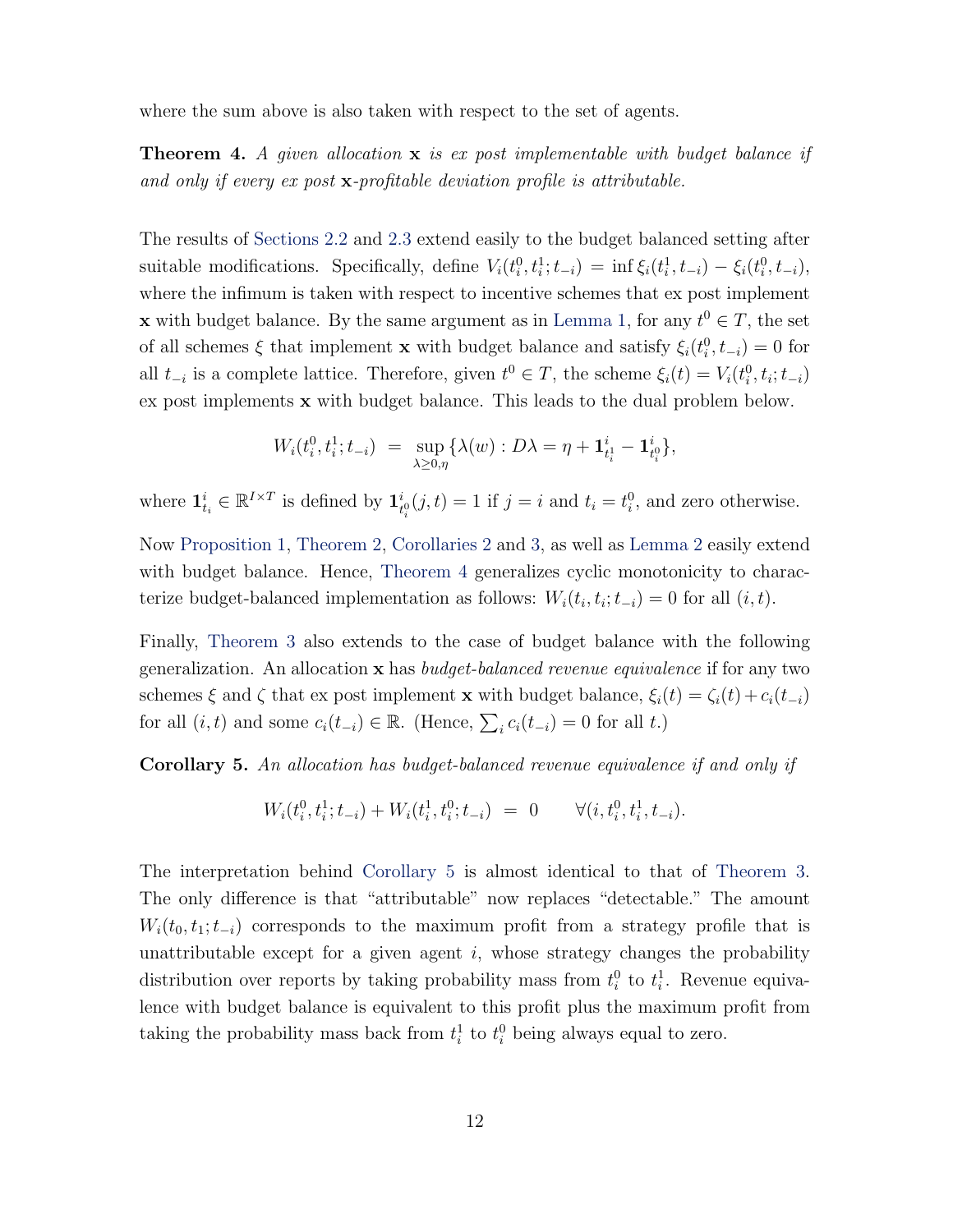### <span id="page-12-0"></span>3 Interim Implementation

Now consider interim implementation. Intuitively, the principal observes a signal that may be correlated with an agent's type. As a result, it may be easier to implement an allocation if the signal can be used to discern different agent types.

For simplicity (and without loss), we focus on incentives for a single agent. T still denotes the set of possible agent types. Let  $(Y, \mathscr{Y})$  be a measurable space of possible signals that the principal may observe, such as output or other agents' reported types. For each type t, let  $p(t)$  be a countably additive probability measure on  $\mathscr Y$  describing the probability of signals given t. X is still the set of choices. Let  $v(t, x, y) \in \mathbb{R}$  be the agent's utility from choice x when his type is t and the realized signal is y. An allocation is now a map  $\mathbf{x} : T \times Y \to X$ . A scheme is now a map  $\xi : T \times Y \to \mathbb{R}$ .

An allocation **x** is called Y-interim implementable if there exists a scheme  $\xi$  such that

$$
\int_Y [v(t, \mathbf{x}(s, y), y) - v(t, \mathbf{x}(t, y), y)] p(dy|t) \le \int_Y [\xi(s, y) - \xi(t, y)] p(dy|t) \qquad \forall (t, s).
$$

For this system of inequalities to be well defined, we must impose some integrability restrictions on v, x and ξ. Firstly, we assume that  $v(t, \mathbf{x}(s, y), y)$  is a  $\mathscr{Y}$ -measurable function of y for every  $(t, s)$  and  $\xi(t, y)$  is also a  $\mathscr Y$ -measurable function of y for all t.

However, this restriction is not enough to avoid integrals that involve  $\infty - \infty$ . On the other hand, we wish to maintain a general model. We attempt to reconcile this trade-off by making the following assumption, which will be discussed momentarily.

<span id="page-12-1"></span>**Assumption 1.** (i) The integral  $w(t,s) = \int_Y [v(t,\mathbf{x}(s,y), y) - v(t,\mathbf{x}(t,y), y)] p(dy|t)$ is well defined for every  $(t, s)$ , with values in  $\mathbb{R} \cup \{-\infty\}$ . (ii) Every scheme  $\xi$  has the property that  $\xi(t, y)$  is a bounded measurable function of y for all t, i.e.,  $\xi \in B(Y)^T$ .

A reporting strategy is still a map  $\pi : S \to \Delta(S)$  for some finite subset  $S \subset T$ . A deviation is an untruthful reporting strategy. Say that  $\pi$  is Y-undetectable if

$$
\sum_{t \in S} \pi(s|t) p(t) = p(s) \quad \forall s \in S.
$$

A reporting strategy  $\pi$  is called **x**-profitable if  $w \cdot \pi = \sum_{(t,s)} \pi(s|t)w(t,s) > 0$ .

It might be conjectured that an allocation  $x$  is Y-interim implementable if and only if every  $\mathbf{x}$ -profitable deviation is Y-detectable. However, this conjecture is false. It turns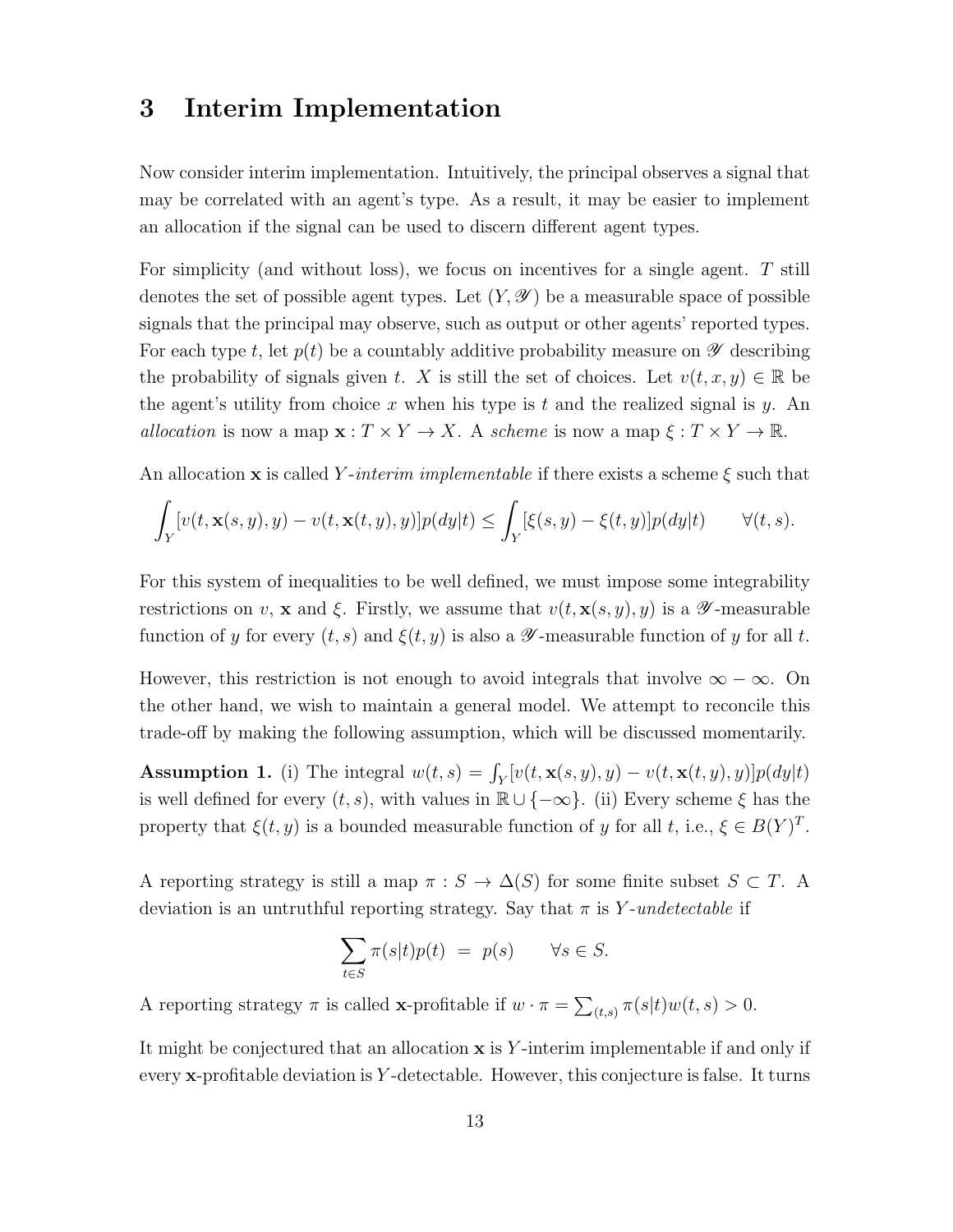out that this condition is necessary but not sufficient for Y -interim implementation, in contrast with [Theorem 1.](#page-4-0) (Examples illustrating this lack of sufficiency are provided below.) Intuitively, characterizing interim implementation requires in addition that infinitesimally detectable deviations be at most infinitesimally profitable.

**Definition 1.** Every infinitesimally Y-detectable deviation is at most infinitesimally x-profitable if "every x-profitable deviation is uniformly Y -detectable," i.e.,

$$
\mathcal{D} := \inf_{\xi} \sup_{\pi} \frac{w \cdot \pi}{|D\pi(\xi)|} < +\infty,^6 \tag{4}
$$

where  $\xi : T \times Y \to \mathbb{R}$  is any real-valued function such that  $\xi(t, y)$  is a  $p(t)$ -integrable function of y for every  $t, \pi$  is a reporting strategy and

$$
D\pi(\xi) = \sum_{(t,s)} \int_Y \xi(s,y)\pi(s|t)[p(dy|t) - p(dy|s)].
$$

Intuitively, not only is every Y-undetectable deviation  $\mathbf{x}$ -unprofitable, but also the profitability of every deviation is uniformly bounded by its detectability.

<span id="page-13-0"></span>**Theorem 5.** A given allocation  $x$  is Y-interim implementable if and only if every infinitesimally Y-detectable deviation is at most infinitesimally  $\mathbf{x}$ -profitable.

Before proving [Theorem 5,](#page-13-0) let us discuss its differences with [Theorem 1](#page-4-0) in the context of some illustrative examples. Notice that all the examples below exhibit the fact that every  $\mathbf{x}$ -profitable deviation is Y-detectable, yet  $\mathbf{x}$  is not Y-interim implementable.

<span id="page-13-3"></span>**Example 1.** Let  $T = [0, 1]$  and  $Y = \{0, 1\}$ . Define  $p(0) = [0], p(1) = [1]$  and  $p(t) = \frac{1}{2}[0] + \frac{1}{2}[1]$  for all  $t \in (0, 1)$ , where [z] stands for Dirac measure.<sup>[7](#page-13-2)</sup> For every  $t \in (0, 1)$ , let  $\pi_t$  be the reporting strategy defined pointwise by  $\pi_t(0|t) = t = \pi_t(1|t)$ ,  $\pi_t(t|t) = 1 - t$ ,  $\pi_t(t|0) = t = \pi_t(t|1)$  and  $\pi_t(0|0) = 1 - t = \pi_t(1|1)$ . It is evident that  $D\pi_t(\xi) = \frac{t}{2} [\xi(0, 1) - \xi(0, 0) + \xi(1, 0) - \xi(1, 1)]$  for all  $\xi : T \times Y \to \mathbb{R}$ . Therefore,  $|D\pi_t(\xi)| \to 0$  as  $t \to 0$  for every  $\xi$ . Define w as follows:  $w(t, 0) = 1/t$  for every  $t \in (0,1)$  and  $w(r, s) = 0$  for all other  $(r, s)$ . Clearly, every x-profitable deviation is Y-detectable, since making any profit requires type  $0$  misreporting to some type  $t \in (0,1)$  with positive probability, and this is Y-detectable. Now the profit from  $\pi_t$ 

<span id="page-13-1"></span><sup>6</sup>We adopt the convention that any real number divided by infinity equals zero, and any real number divided by zero equals zero if the numerator is zero and otherwise equals  $\pm \infty$  depending on the sign of the numerator.

<span id="page-13-2"></span><sup>&</sup>lt;sup>7</sup>In other words,  $[z](Z) = 1$  if  $z \in Z$  and 0 otherwise.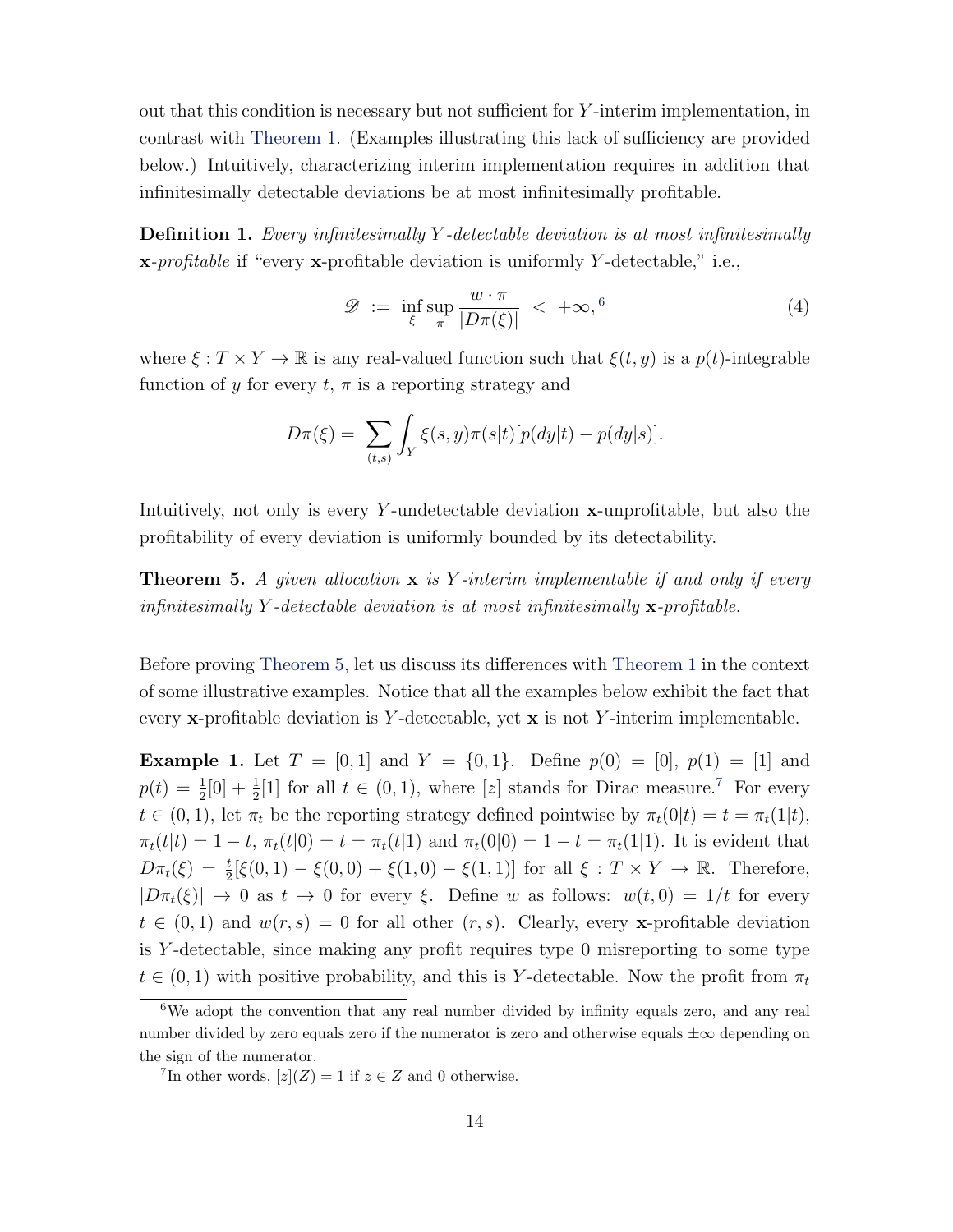is given by  $w \cdot \pi_t = t[w(t, 0) + w(t, 1) + w(0, t) + w(1, t)] = 1$  for every  $t \in (0, 1)$ . As a result,  $\mathscr{D} = +\infty$ , so Y-interim implementability fails by [Theorem 5.](#page-13-0) Notice that this argument fails if and only if  $w(t, 0)$  is bounded above by a constant for all t.

[Example 1](#page-13-3) identifies an important difference between [Theorems 1](#page-4-0) and [5,](#page-13-0) namely that detection and infinitesimal detection are potentially different notions. Although the example above relies on  $w$  becoming unbounded, this is by no means a prerequisite for the kind of pathology that it portrays, as the next examples show.

<span id="page-14-0"></span>**Example 2.** Let  $T = [0, 1]$  and  $Y = \{0, 1\}$ . Define  $p(0) = [0], p(1) = [1]$  and  $p(t) = (1-t)[0] + t[1]$  for all other t. Given y and any finite subset of types there is only one type with largest probability over  $y$ , so every deviation is Y-detectable. For every  $k \in \mathbb{N}$ , let  $t_k = 1/k$  and define  $\pi_k$  by  $\pi_k(0|t_k) = (1 - t_k)$  and  $\pi_k(1|t_k) = t_k$ . (Let  $\pi_k$  be honest elsewhere.) By routine calculations,  $D\pi_k(\xi) = \frac{1}{k}(1 - \frac{1}{k})$  $(\frac{1}{k})\Delta \xi$  for all  $\xi : T \times Y \to \mathbb{R}$ , where  $\Delta \xi = \xi(0, 1) - \xi(0, 0) + \xi(1, 0) - \xi(1, 1)$ . Define w by  $w(t, 0) = 1$ for all t and  $w(t,s) = 0$  for all other  $(t, s)$ . Clearly,  $w \cdot \pi_k = (1 - \frac{1}{k})$  $(\frac{1}{k})w(t_k, 0) = (1 - \frac{1}{k})$  $(\frac{1}{k})$ . Finally,  $\lim w \cdot \pi_k / |D \pi_k(\xi)| = \lim (1 - \frac{1}{k})$  $\frac{1}{k}$ )/( $\frac{1}{k}$  $\frac{1}{k}(1-\frac{1}{k})$  $(\frac{1}{k}) |\Delta \xi|$  = lim  $\frac{k}{|\Delta \xi|}$  =  $+\infty$ . Therefore,  $\mathscr{D} = +\infty$  and Y-interim implementability fails by [Theorem 5.](#page-13-0)

[Example 2](#page-14-0) above shows that a suitable discontinuity in  $w$  is sufficient to prevent an allocation from being interim implementable. Indeed, notice that in the example  $w(t, 0)$  does not tend to 0 as  $t \to 0$ , even though  $w(0, 0) = 0$ . However, discontinuity is not necessary for interim implementation to fail, as the next example shows.

<span id="page-14-1"></span>**[Example](#page-14-0) 3.** Consider exactly the same setting and sequence  $\{\pi_k\}$  as in Example [2.](#page-14-0) The only difference here is that now w is defined by  $w(0,t) = \sqrt{t}$ . It is easy to see that now  $w \cdot \pi_k = (1 - \frac{1}{k})$  $(\frac{1}{k})w(t_k,0) = (1 - \frac{1}{k})$  $\frac{1}{k}$  $\frac{1}{\sqrt{n}}$  $\overline{\overline{k}}$ . Simple calculations show that  $\lim w \cdot \pi_k / |D \pi_k(\xi)| = \lim ((1 - \frac{1}{k})$  $\frac{1}{k}$  $\frac{1}{\sqrt{n}}$  $(\frac{1}{k})/(\frac{1}{k})$  $\frac{1}{k}(1 - \frac{1}{k})$  $(\frac{1}{k}) |\Delta \xi|) = \lim \frac{k}{\sqrt{k}|\lambda|}$  $\frac{k}{\overline{k}|\Delta\xi|}$  = +∞. Therefore,  $\mathscr{D} = +\infty$  and again Y-interim implementability fails by [Theorem 5.](#page-13-0)

[Example 3](#page-14-1) shows that a failure of Lipschitz continuity in  $w$  is enough for interim implementation to fail. However, yet again this is not necessary. The next example highlights that what drives all these failures is not failure of Lipschitz continuity, but rather a lack of bounded steepness between the change in probabilities and the change in payoffs from misreporting.

<span id="page-14-2"></span>**Example 4.** Let  $T = [0, 1]$  and  $Y = \{0, 1\}$ . Let  $p(t) = (1 - t^2)[0] + t^2[1]$  for all t. As in [Example 2,](#page-14-0) every deviation is Y-detectable. Given  $k \in \mathbb{N}$ , let  $t_k = 1/k$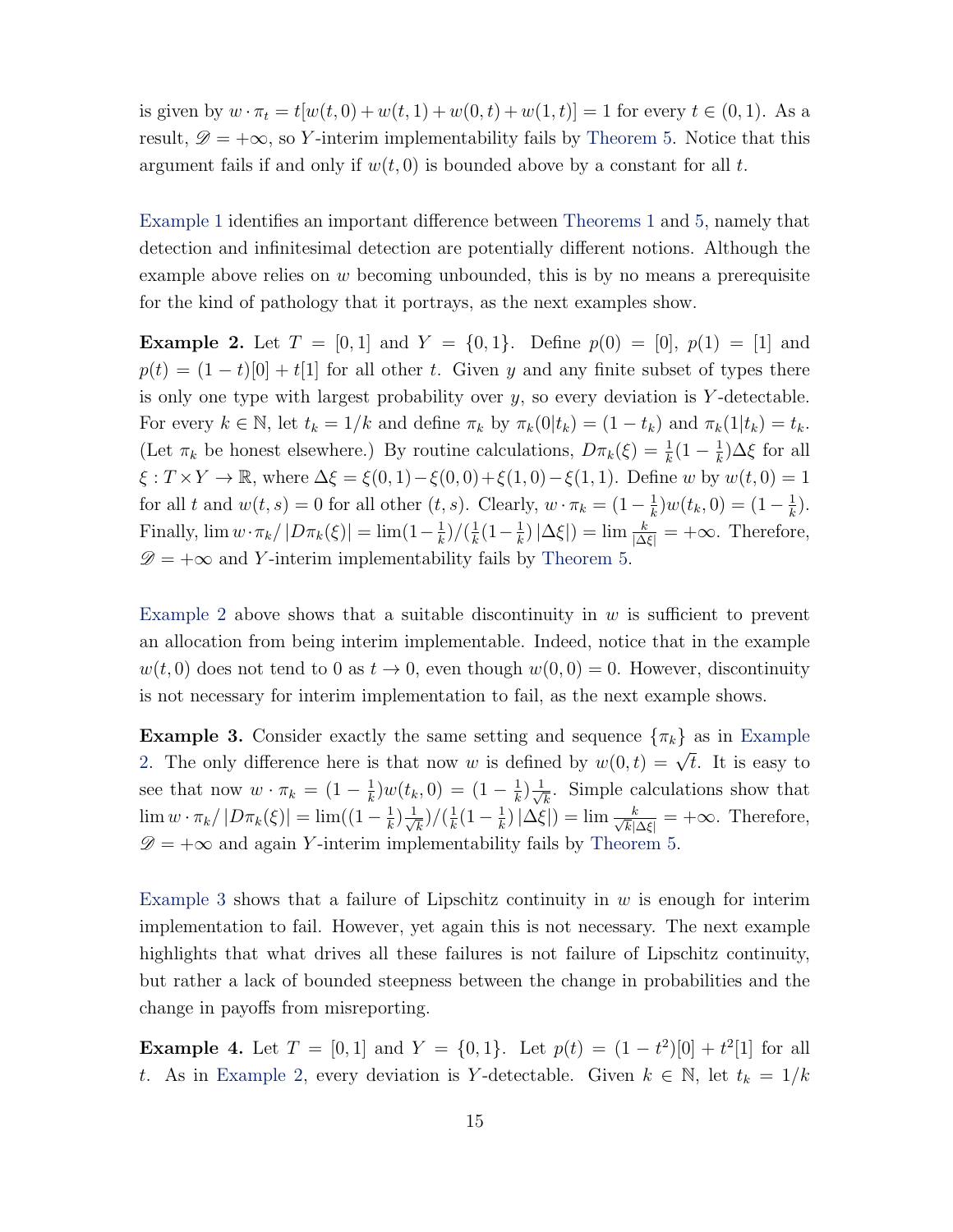and  $\pi_k$  be the reporting strategy defined by  $\pi_k(0|t_k) = (1 - t_k^2)$  and  $\pi_k(1|t_k) = t_k^2$ . By routine calculations,  $D\pi_k(\xi) = \frac{1}{k^2}(1 - \frac{1}{k^2})$  $\frac{1}{k^2}$ ) $\Delta \xi$  for all  $\xi : T \times Y \to \mathbb{R}$ , where  $\Delta \xi = \xi(0,1) - \xi(0,0) + \xi(1,0) - \xi(1,1)$ . Define w by  $w(t,0) = t$  for all t and 0 elsewhere. Clearly,  $w \cdot \pi_k = (1 - \frac{1}{k^2})$  $(\frac{1}{k^2})w(t_k,0) = (1 - \frac{1}{k^2})$  $\frac{1}{k^2}$ ) $\frac{1}{k}$  $\frac{1}{k}$ . After simple calculations,  $\lim w \cdot \pi_k / |D \pi_k(\xi)| = \lim (1 - \frac{1}{k^2})$  $\frac{1}{k^2}$ ) $\frac{1}{k}$  $(\frac{1}{k})/(\frac{1}{k^2})$  $\frac{1}{k^2}(1-\frac{1}{k^2})$  $\frac{1}{k^2}$ )  $|\Delta \xi|$  = lim  $\frac{k^2}{k|\Delta \xi|}$  = + $\infty$ . Therefore,  $\mathscr{D} = +\infty$  and once again Y-interim implementability fails by [Theorem 5.](#page-13-0)

[Example 4](#page-14-2) exhibits a Lipschitz continuous function  $w$  yet Y-interim implementation fails even though every deviation is Y-detectable. Intuitively, this happens here because the "steepness" ratio of changes in payoffs (linear) to changes in probabilities (quadratic) explodes as the deviation becomes infinitesimal. By [Theorem 5,](#page-13-0) interim implementation is equivalent to this steepness being uniformly bounded.

We end this section by showing that [Theorem 1](#page-4-0) is a special case of [Theorem 5](#page-13-0) when the principal's signal y is independent of the agent's type  $t$ .

<span id="page-15-1"></span>**Proposition 2.** Given an allocation **x**, suppose that  $p(t)$  does not depend on t. Every infinitesimally Y-detectable deviation is at most infinitesimally  $\mathbf{x}$ -profitable if and only if every x-profitable deviation is detectable.

### <span id="page-15-0"></span>4 Extensions

In this section we discuss several extensions: moral hazard, revealed stochastic preference, surplus extraction, budget balanced implementation, bargaining with interdependent values, optimal mechanisms and finally a "subdifferential" characterization of interim implementing incentive schemes.

#### 4.1 Moral Hazard

The moral hazard problem fits easily into the framework developed above. To see this, consider a prototypical such problem. An agent's possible actions are described by an arbitrary set A. The principal wants the agent to choose some fixed action  $a \in A$ , but the agent may choose any action  $b \in A$ . Let Y be another measurable space of verifiable output, and  $p(a) \in \Delta(Y)$  the conditional probability of such output. Finally, let  $v(a) \in \mathbb{R}$  be the agent's utility from each action a.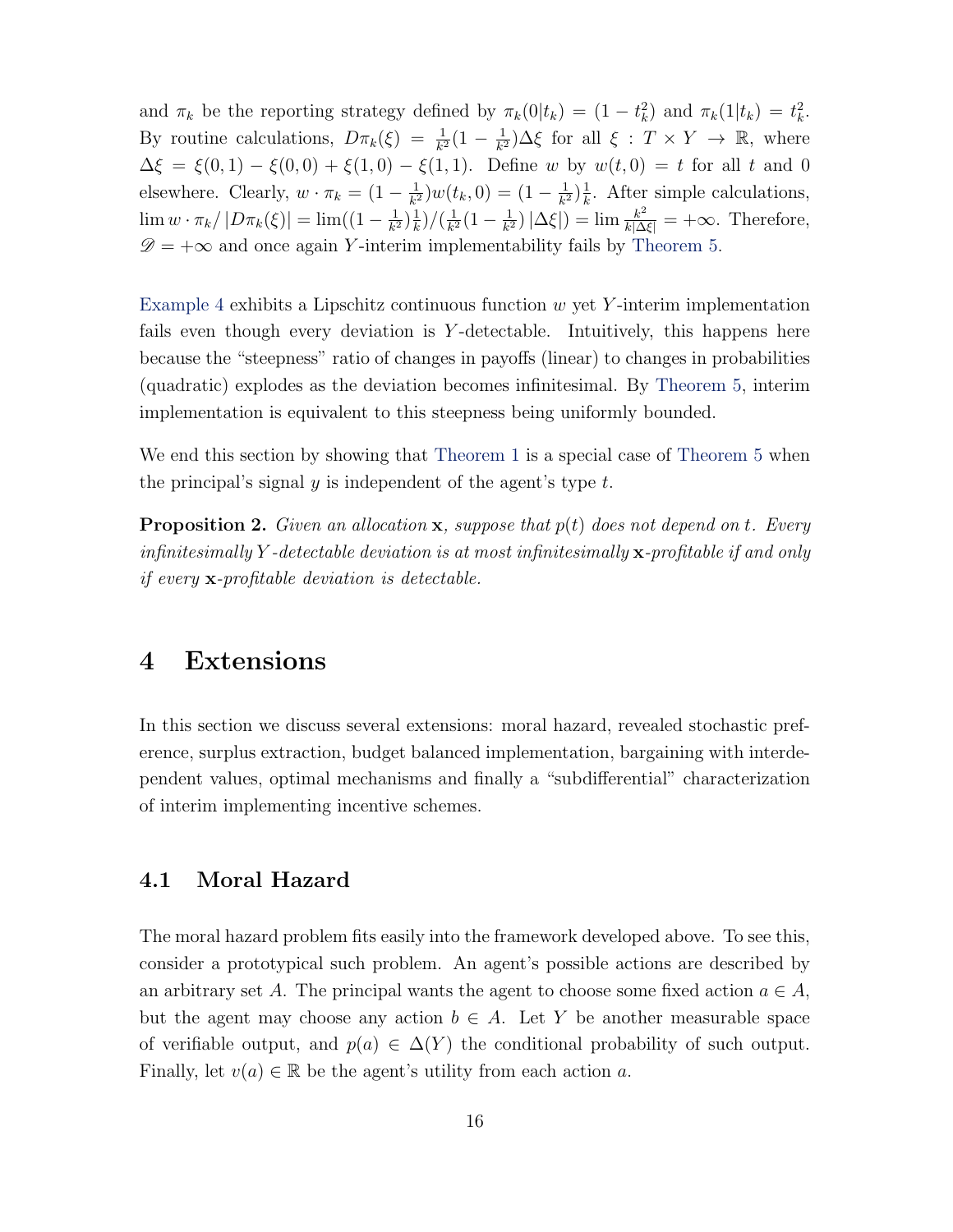<span id="page-16-1"></span>An action a is Y-enforceable if there is a payment scheme  $\xi \in B(Y)$  such that

$$
v(b) - v(a) \le \int_Y \xi(y)[p(dy|b) - p(dy|a)] \qquad \forall b \in A.
$$

A deviation in this setting is any  $\pi \in \mathbb{R}^{(A)}$  such that  $\pi \geq 0$  and  $\sum_{a} \pi(a) = 1$ . Such a  $\pi$  is called Y-undetectable if

$$
p(a) = \sum_{b \in A} \pi(b)p(b).
$$

A deviation  $\pi$  is called *a-profitable* if  $\sum_b \pi(b)[v(b) - v(a)] > 0$ . Finally, say that *every* infinitesimally Y -detectable deviation is at most infinitesimally a-profitable if

$$
\inf_{\xi} \sup_{\pi} \frac{w \cdot \pi}{|D\pi(\xi)|} < +\infty,
$$

where  $w \in \mathbb{R}^A$  is the vector defined pointwise by  $w(b) = v(b) - v(a)$  for all  $b \in A$ and  $D\pi(\xi) = \sum_b \int_Y \xi(y)[p(dy|b) - p(dy|a)]$ . The following result follows easily from previous ones, so its proof is omitted.

<span id="page-16-0"></span>**Theorem 6.** A given action a is Y-enforceable if and only if every infinitesimally Y -detectable deviation is at most infinitesimally a-profitable.

[Theorem 6](#page-16-0) shows how implementability of an allocation is characterized in the same manner under adverse selection as under moral hazard. Under each environment, implementability boils down to detecting profitable deviations from either honesty or obedience. An immediate difference between moral hazard and adverse selection, of course, is that if output is independent of effort then clearly it is impossible to implement any (opportunity) costly effort by the agent.

#### 4.2 Surplus Extraction

In this subsection we show (i) how the notions of detectability introduced in this paper differ substantially from the conditions of [Cremer and McLean](#page-46-0) [\(1988\)](#page-46-0) and [McAfee](#page-47-2) [and Reny](#page-47-2) [\(1992a,](#page-47-2)[b\)](#page-47-7), and (ii) how their results can be generalized to arbitrary settings using the tools of this paper. Specifically, we characterize below full surplus extraction and discuss "virtually full" surplus extraction.

We begin by discussing [Cremer and McLean'](#page-46-0)s contribution. [Cremer and McLean](#page-46-0) [\(1988\)](#page-46-0) show that in a setting with finitely many types, agents' conditional probability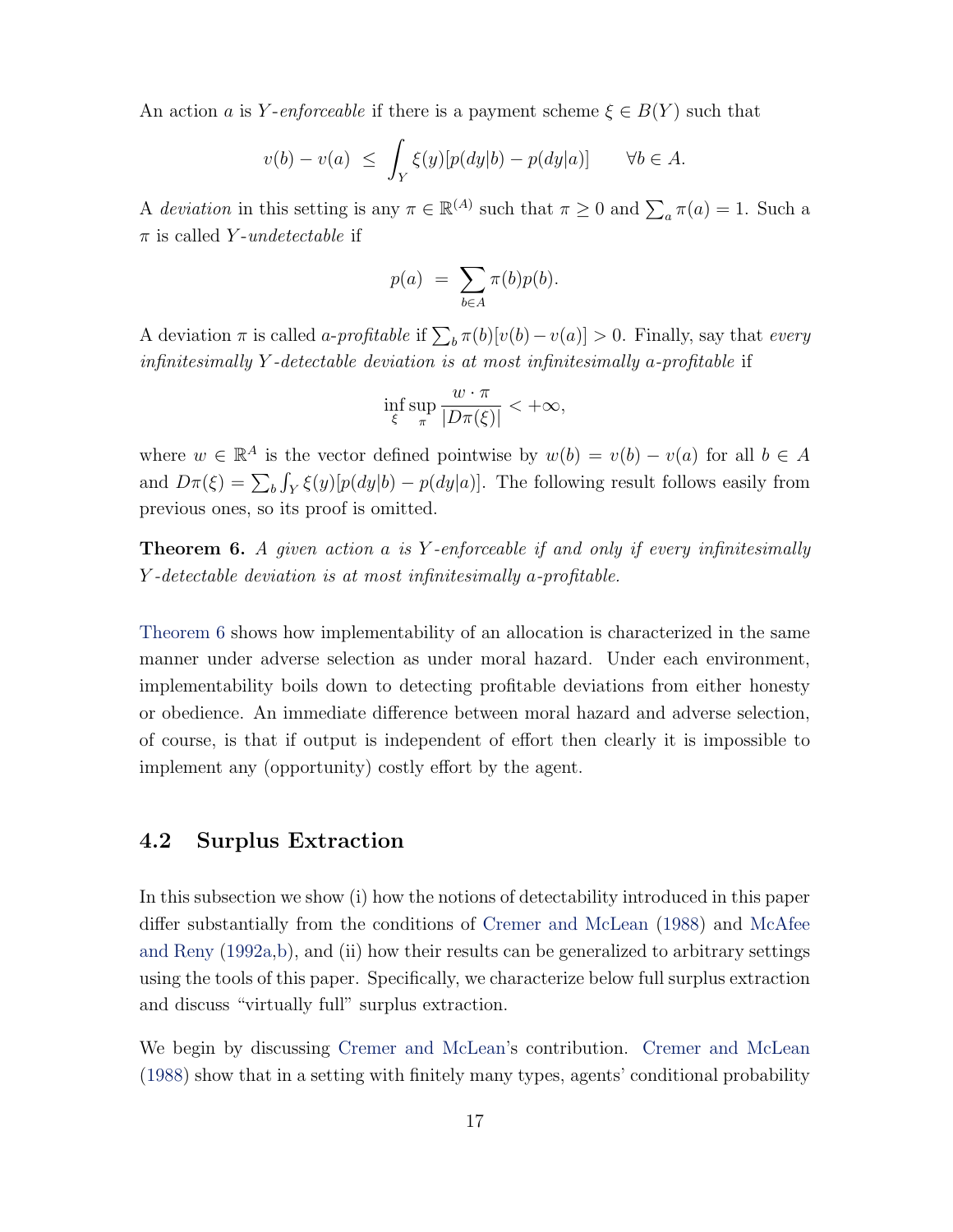<span id="page-17-1"></span>vectors exhibit convex independence (defined below) if and only if for any profile of utility functions, every allocation is implementable with an incentive scheme that makes every individual rationality constraint bind. Hence, the scheme extracts all the surplus. Formally, p exhibits convex independence if  $\sum_s \lambda(t,s)[p(t)-p(s)] = 0$ for every type t and  $\lambda \geq 0$  imply that  $\lambda \cdot w = 0$  for all w with  $w(t, t) = 0$  given t. (Equivalently, convex independence is defined by  $p(t) \notin \text{conv}{p(s) : s \neq t}$  for all t.)

To see how the notions of detectability introduced in this paper differ from convex independence, consider the following simple example.

<span id="page-17-0"></span>**Example 5.** Let  $T = \{0, \frac{1}{2}\}$  $\frac{1}{2}$ , 1},  $Y = \{0, 1\}$ , and  $p(t) = t[1] + (1 - t)[0]$ . In this case, it is clear that convex independence fails, since  $p(\frac{1}{2})$  $(\frac{1}{2}) = \frac{1}{2}p(0) + \frac{1}{2}p(1)$ , and hence  $p(\frac{1}{2})$  $\frac{1}{2})$ lies in the convex hull of  $\{p(0), p(1)\}\)$ . On the other hand, it is easy to see that every deviation is Y -interim detectable.

[Cremer and McLean'](#page-46-0)s result is usually summarized by the slogan "if types are correlated then you can extract the surplus." [Example 5](#page-17-0) shows that "correlated types" is not enough to extract the surplus. Indeed, types are correlated in [Example 5](#page-17-0) because t and y are clearly correlated, yet convex independence fails. (Think of  $y$ , e.g., as others' types.) Therefore the surplus cannot always be extracted.

It is easy to see that detectability is logically a much weaker condition than convex independence. Indeed, that every deviation is detectable may be written as

$$
\sum_{s \in S} \pi(t|s) p(s) = p(t) \quad \forall t \quad \Rightarrow \quad \pi(s|t) = 0 \text{ if } s \neq t. \tag{7}
$$

Intuitively, the left-hand side above means that the probability distribution induced by truth-telling coincides with that arising from the reporting strategy  $\pi$ , where the types in S are given the uniform prior distribution.

On the other hand, convex independence may be written as

$$
\sum_{s \in S} \pi(s|t) p(s) = p(t) \quad \forall t \quad \Rightarrow \quad \pi(s|t) = 0 \text{ if } s \neq t. \tag{8}
$$

Therefore, convex independence implies that every deviation is interim detectable, so by [Example 5,](#page-17-0) detectability is strictly weaker than convex independence. More importantly, the two conditions above differ in terms of interpretation. Convex independence may be interpreted as a "conditional" detectability criterion. Intuitively, convex independence means that after any given type, every deviation changes the conditional probability distribution over outcomes.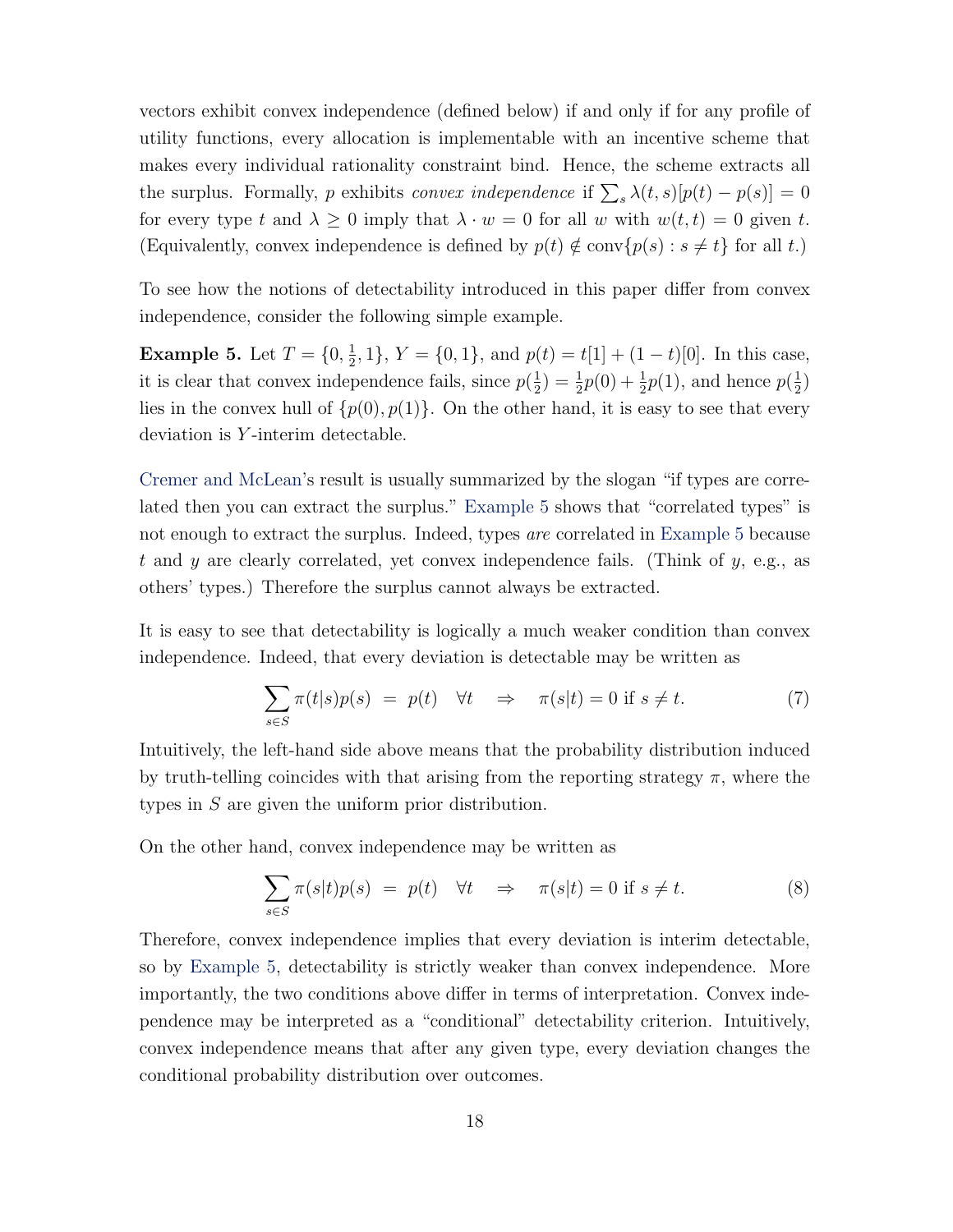<span id="page-18-3"></span>Despite the differences described above, the problem of surplus extraction is easily modeled with the tools developed here. Indeed, we will now generalize [Cremer and](#page-46-0) [McLean'](#page-46-0)s result to arbitrary type and signal spaces, without assuming continuity or compactness. Furthermore, these results are derived with simple arguments that rely on duality, as the rest of the results in this paper. This contrasts the work of [McAfee](#page-47-7) [and Reny](#page-47-7) [\(1992b\)](#page-47-7). They emphasized that their work was not just an application of duality, but rather somewhere "[...] between the Stone-Weierstrass Theorem and a corollary to the Hahn-Banach Theorem." [\(McAfee and Reny,](#page-47-7) [1992b,](#page-47-7) p. 61.)

Formally, p exhibits *virtual convex independence* if  $\sum_s \lambda_\delta(\cdot, s)[p(\cdot)-p(s)] \to 0$  weakly<sup>[8](#page-18-0)</sup> and  $\lambda_{\delta} \geq 0$  for all  $\delta$  imply  $\lim \lambda_{\delta} \cdot w = 0$  for all w with  $w(t, t) = 0$  given t. Below we equate virtual convex independence to full surplus extraction. Given an allocation **x**, say that all the surplus can be extracted from  $(v, x)$  if there is a scheme  $\xi$  that Y-interim implements **x** and  $\int_Y [v(t, \mathbf{x}(t, y), y) - \xi(t, y)] p(dy|t) = 0$  for all t. We now extend [Cremer and McLean'](#page-46-0)s theorem to arbitrary type spaces.

<span id="page-18-1"></span>**Theorem 7.** All the surplus can be extracted from any given  $(v, \mathbf{x})$  if and only if the information structure p exhibits virtual convex independence.

[Theorem 7](#page-18-1) above shows that virtual convex independence characterizes full surplus extraction. The requirement of virtual convex independence is significantly stronger than convex independence, as [Example 6](#page-18-2) below shows. [Example 6](#page-18-2) presents an information structure where virtual convex independence fails, yet convex independence holds. By [Theorem 7,](#page-18-1) full surplus extraction fails. As will be discussed in detail later, this information structure also fails [McAfee and Reny'](#page-47-2)s condition for virtually full surplus extraction.

<span id="page-18-2"></span>**Example 6.** Let  $T = [0, 1]$  and  $Y = \{a, b, c\}$ . Define p by  $p(0) = [a], p(1) = [b]$  and  $p(t) = (1-t)^2[a] + t^2[b] + 2t(1-t)[c]$ . As [Figure 1](#page-19-0) below illustrates, it is clear that p exhibits convex independence.

However, interim implementability may fail. To see this, let  $\pi_k$  be defined exactly as in [Example 4.](#page-14-2) By routine calculations,  $D\pi_k(\xi) = (1 - \frac{1}{k})$  $(\frac{1}{k})^2 (\xi(0, a)) \frac{1}{k}$  $\frac{1}{k}(\frac{1}{k}-2)+\xi(0,b)\frac{1}{k^2}$  $\frac{1}{k^2} +$  $2\xi(0,c)\frac{1}{k}$  $\frac{1}{k}(1-\frac{1}{k})$  $(\frac{1}{k}) + \frac{1}{k^2}(\xi(1, a)(1 - \frac{1}{k}))$  $(\frac{1}{k})^2 - \xi(1,b)(1-\frac{1}{k^2})$  $\frac{1}{k^2})+2\xi(1,c)\frac{1}{k}$  $\frac{1}{k}(1-\frac{1}{k})$  $\left(-\frac{1}{k}\right)$ . Hence,  $|D\pi_k(\xi)| = O(\frac{1}{k})$ Letting  $w(t, 0) = \sqrt{t}$ , we obtain  $w \cdot \pi_k = (1 - \frac{1}{k})$ .  $(\frac{1}{k})^2/\sqrt{k}$ . It follows that  $\lim w \cdot \pi_k / |D\pi_k(\xi)| = +\infty$  for all  $\xi$ , so by [Theorem 5](#page-13-0) interim implementability

<span id="page-18-0"></span><sup>&</sup>lt;sup>8</sup>Henceforth, *convergence is weak unless otherwise stated*. Thus,  $\sum_s \lambda_{\delta}(\cdot, s) \rightarrow 0$  means that  $\sum_{(t,s)} \lambda_{\delta}(t,s) f(t) \to 0$  in  $\mathbb R$  for every  $f \in \mathbb R^T$ .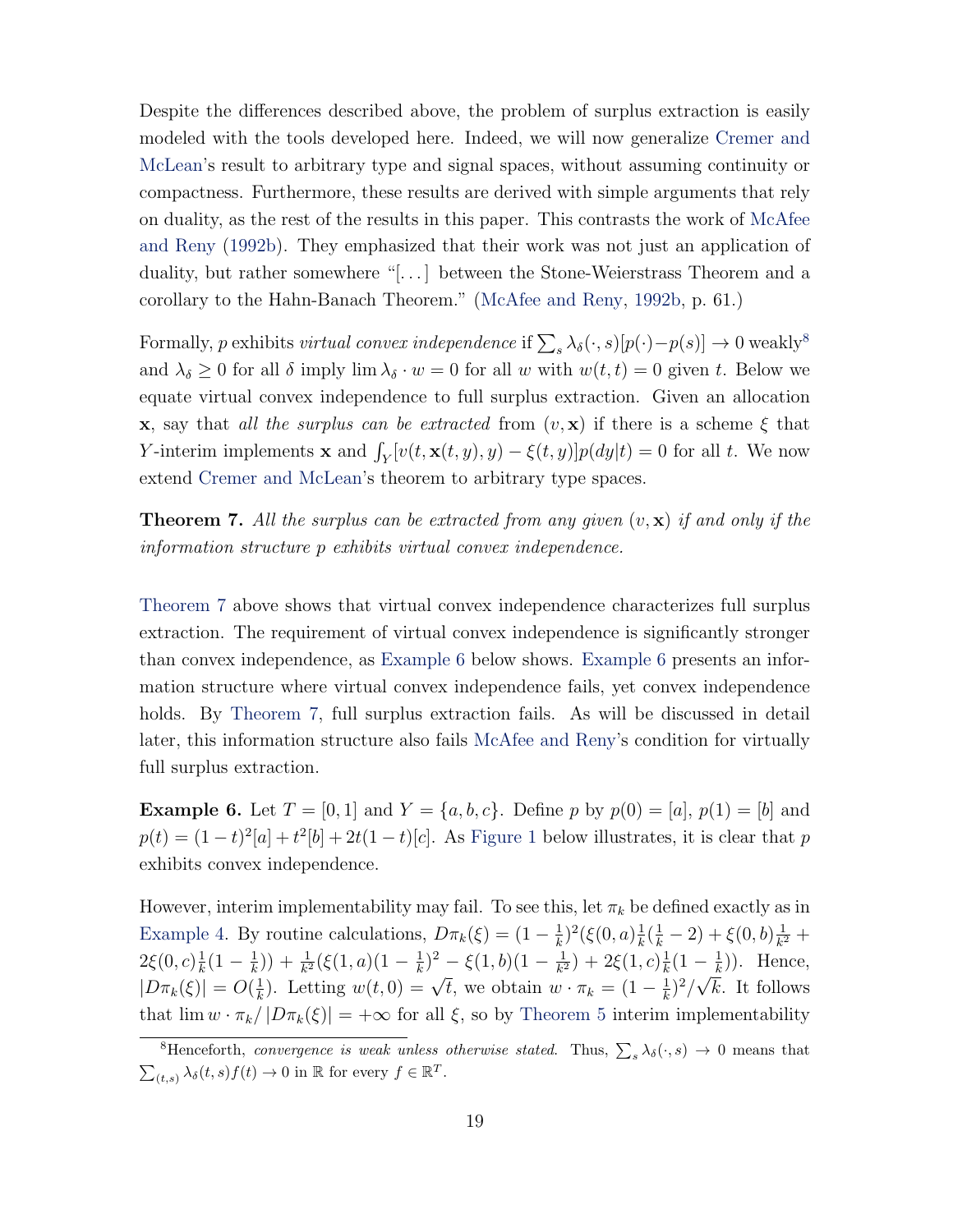<span id="page-19-2"></span>

<span id="page-19-0"></span>Figure 1: Convex independence holds but virtual convex independence fails.

fails. Therefore, no fraction of the surplus may be extracted incentive compatibly because there is no payment scheme that yields interim implementation.

[Example 6](#page-18-2) above suggests a weaker characterization of full surplus extraction that assumes interim implementability. Formally, say that all the surplus can be extracted from  $(v, \mathbf{x})$  assuming interim implementability if there is a payment scheme  $\xi$  that extracts all the surplus—i.e., such that  $\int_Y [v(t, \mathbf{x}(t, y), y) - \xi(t, y)] p(dy|t) = 0$  for all t—and satisfies the following system of inequalities:

$$
0 \leq \int_Y [\xi(s,y) - \xi(t,y)] p(dy|t) \qquad \forall (t,s).
$$

Intuitively, this system of inequalities says that  $\xi$  does not disrupt any incentive compatibility constraints. Hence, if **x** is implementable with some scheme  $\zeta$  then  $\zeta + \xi$  still implements **x**. In other words, if **x** is interim implementable, say with scheme  $\zeta$ , then it is possible to find another scheme  $\xi$  such that  $\zeta + \xi$  still interim implements **x** and extracts  $v - \zeta$  of the surplus. Our next goal is to find a condition on the information structure such that this is the case for every  $(v, x)$ . When such a condition holds, we can find a  $\xi$  such that  $\xi + \zeta$  extracts v of the surplus—i.e., all the surplus can be extracted conditional on interim implementability—regardless of  $v$ .

<span id="page-19-1"></span>**Theorem 8.** All the surplus can be extracted from any given  $(v, \mathbf{x})$  assuming interim implementability if and only if p exhibits asymptotic convex independence, that is, for any net of reporting strategies  $\{\pi_{\delta}\}\$  with  $\pi_{\delta}(t|t) < 1$  for at most finitely many t,  $\sum_{s} \pi_{\delta}(s|\cdot)p(s) \to p(\cdot)$  implies that  $\sum_{s} \pi_{\delta}(\cdot|s) \to 1$ .

We will now discuss [Theorem 8,](#page-19-1) the asymptotic convex independence condition and how they compare with the work of [McAfee and Reny](#page-47-2) [\(1992a\)](#page-47-2). Firstly, [Theorem 8](#page-19-1) is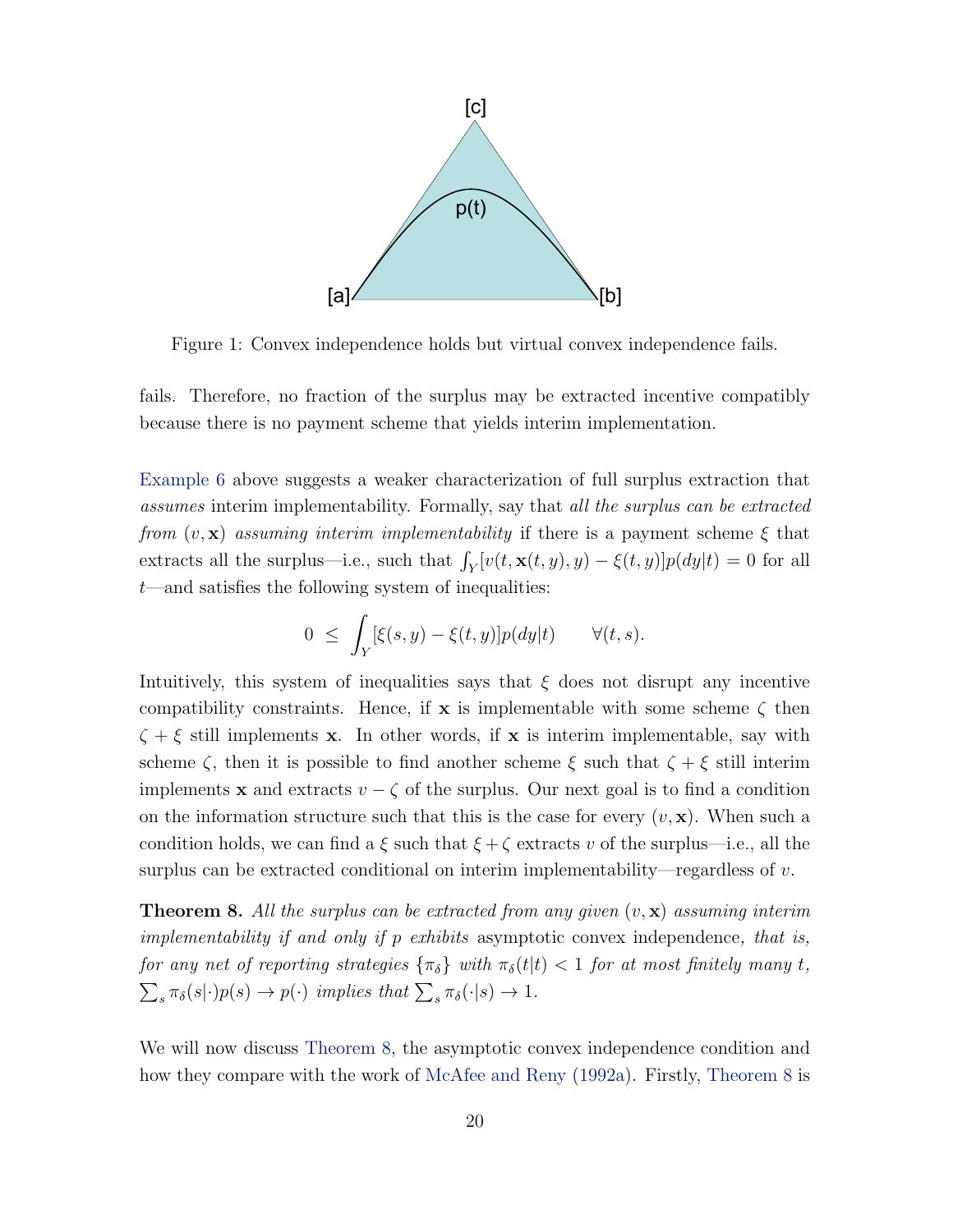<span id="page-20-4"></span>proved in the appendix similarly to [Theorem 7,](#page-18-1) where duality is used to characterize surplus extraction given interim implementability. This condition is interpreted in the proof and shown to be equivalent to asymptotic convex independence.

Asymptotic convex independence is strictly weaker than virtual convex independence and strictly stronger than convex independence. To see this, asymptotic convex independence follows from virtual convex independence by restricting  $\lambda_{\delta}$  to be a strategy, and [Example 6](#page-18-2) presents an information structure where virtual convex independence fails yet asymptotic convex independence holds (convex independence holds there, too). Moreover, convex independence follows from asymptotic convex independence by restricting attention to constant nets. We now present a simple example where convex independence holds but asymptotic convex independence fails.<sup>[9](#page-20-0)</sup>

**Example 7.** Let  $T = Y = \mathbb{N}$ ,  $p(t + 1) = [t]$  for each  $t \in \mathbb{N}$ , and  $p(1) = \sum_{k} 2^{-k} [k]$ .

[Theorem 8](#page-19-1) extends the work of [McAfee and Reny](#page-47-2) [\(1992a\)](#page-47-2) in several ways. First of all, [Theorem 8](#page-19-1) does not require continuity and compactness. Secondly, it can be shown that asymptotic convex independence is equivalent to condition  $(*)$  in [McAfee](#page-47-2) [and Reny](#page-47-2) [\(1992a,](#page-47-2) p. 404). Indeed, let T be a compact metric space and  $\Delta(T)$  the set of Borel probability measures on T. [McAfee and Reny'](#page-47-2)s condition  $(*)$  is this: Given  $t \in T$  and  $\mu \in \Delta(T)$ , if  $p(t) = \int_T p(s) \mu(ds)$  then  $\mu = [t]$ , where  $[t]$  stands for Dirac measure.<sup>[10](#page-20-1)</sup> It is well known that the set of Borel probability measures with finite support is (weak∗) dense in  $\Delta(T)$  (e.g., [Aliprantis and Border,](#page-46-2) [2006,](#page-46-2) p. 510, Theorem 15.10). Therefore, any  $\mu(t) \in \Delta(T)$  is the limit of a sequence<sup>[11](#page-20-2)</sup> of probability measures  ${\lbrace \pi_m(t) \rbrace}$ , where each  ${\pi_m(t)}$  has finite support. Hence, the key difference between asymptotic convex independence and condition (∗) is between weak and pointwise convergence. In [McAfee and Reny'](#page-47-2)s restricted setting, this difference disappears.

<span id="page-20-3"></span>**Proposition 3.** Suppose that  $T$  is a compact metric space and both  $v$  and  $p$  are continuous. All the surplus can be extracted from any given  $(v, x)$  with a continuous scheme assuming interim implementability if and only if condition (\*) holds.

Thirdly, [Theorem 8](#page-19-1) allows for general, direct revelation mechanisms, whereas [McAfee](#page-47-2) [and Reny](#page-47-2) [\(1992a\)](#page-47-2) restrict attention to finite "participation fee schedules." Specifically,

<span id="page-20-1"></span><span id="page-20-0"></span><sup>&</sup>lt;sup>9</sup>I apologize for such a tongue-twisting paragraph.

<span id="page-20-2"></span><sup>&</sup>lt;sup>10</sup>[McAfee and Reny](#page-47-2) also assume that p is continuous and  $p(t)$  has a continuous density for all t.

<sup>&</sup>lt;sup>11</sup>Since T is compact metric, it is separable, hence  $\Delta(T)$  is, too, so its topology is first countable. Hence, without loss we may focus on sequences rather than nets.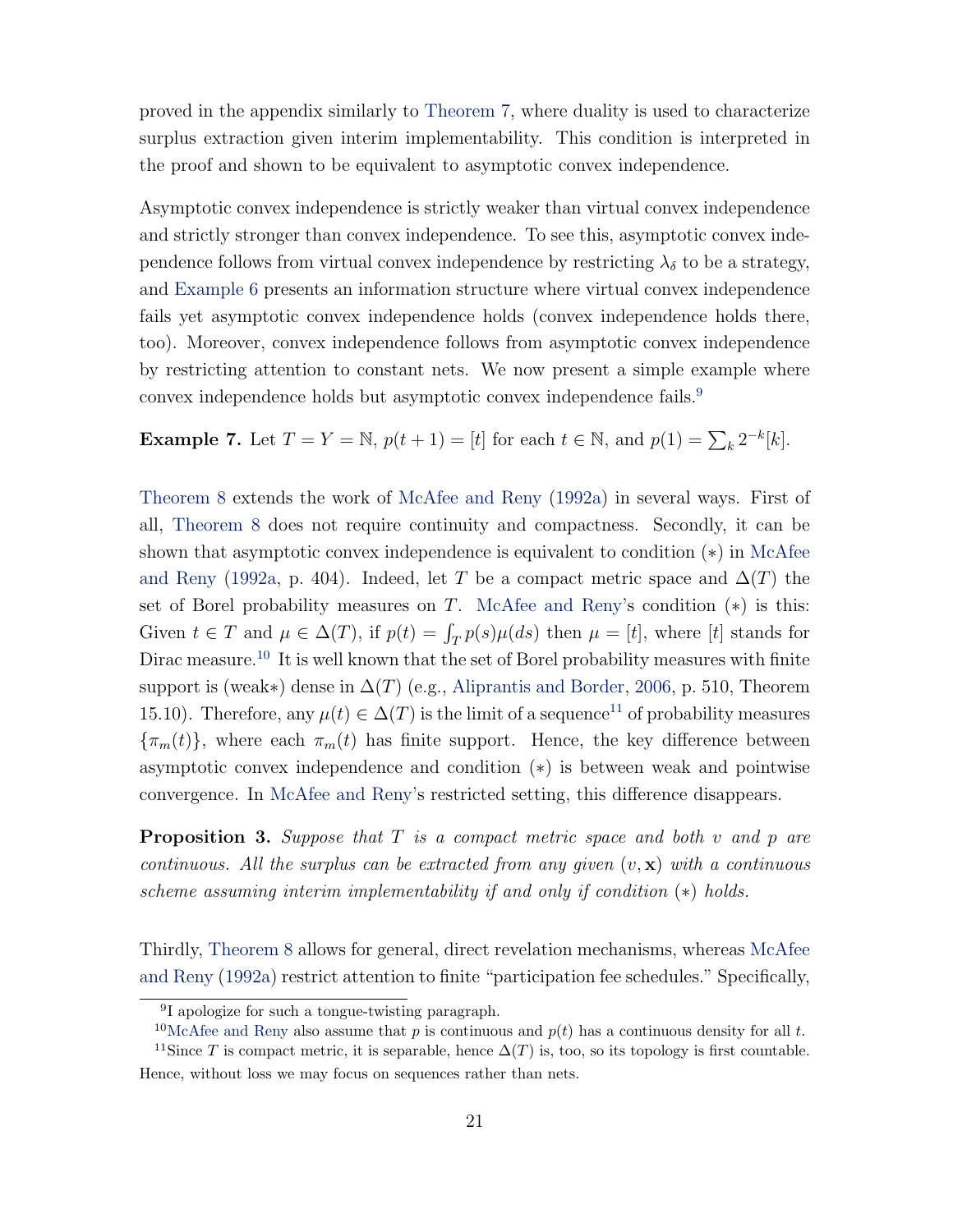<span id="page-21-1"></span>they break down the surplus extraction problem into two stages. In the first stage, the agent is offered a finite menu of participation fee schedules, with the promise that his choice of fee schedule will not be used in the subsequent stage. In the second stage, an allocation is implemented incentive compatibly. [McAfee and Reny](#page-47-2) [\(1992a\)](#page-47-2) leave the second stage implicit, so they study surplus extraction assuming interim implementability in the second stage. However, notice that their fee schedules are not direct revelation mechanisms, and in principle incur some loss of generality.

As will be explained below, their fee schedules do in fact incur a loss of generality. By focusing on finite menus, they were not able to attain full surplus extraction, and were forced to settle with "virtually full" surplus extraction. Paraphrasing [McAfee](#page-47-2) [and Reny](#page-47-2) [\(1992a\)](#page-47-2), say that *virtually all the surplus can be extracted* from  $(v, x)$  if for every  $\varepsilon > 0$  there exists a scheme  $\xi$  that Y-interim implements x and

$$
0 \leq \int_Y [v(t, \mathbf{x}(t,y), y) - \xi(t,y)] p(dy|t) \leq \varepsilon \qquad \forall t.
$$

Since virtually full surplus extraction bounds the surplus uniformly in  $t$ , it was natural for [McAfee and Reny](#page-47-2) [\(1992a\)](#page-47-2) to restrict  $v$  to be bounded. Furthermore, given their finite menus, it was also natural to restrict  $v$  to be continuous and  $T$  to be compact.

As a result, by using direct revelation mechanisms, [Theorem 8](#page-19-1) attains full surplus extraction (given interim implementability) in more general settings that [McAfee and](#page-47-2) [Reny](#page-47-2) [\(1992a\)](#page-47-2) with a condition that in their restricted setting is equivalent. On the other hand, [McAfee and Reny](#page-47-2) [\(1992a\)](#page-47-2) characterized virtually full surplus extraction. This begs the question, what might characterize virtually full surplus extraction with direct revelation mechanisms? We answer this question in the next result.

<span id="page-21-0"></span>**Theorem 9.** With direct revelation mechanisms, given any  $(v, x)$ , virtually all the surplus can be extracted from  $(v, x)$  if and only if all the surplus can be extracted from  $(v, x)$ . This result still holds if interim implementability is assumed.

[Theorem 9](#page-21-0) says that with direct mechanisms, any condition that captures full surplus extraction also captures virtually full surplus extraction, and vice versa. Therefore, [McAfee and Reny'](#page-47-2)s characterization of virtually full surplus extraction—rather than full extraction—relies squarely on their restriction to finite participation schedules. If they had allowed for general mechanisms, their condition would have lead not just to virtually full surplus extraction, but to full extraction of the surplus.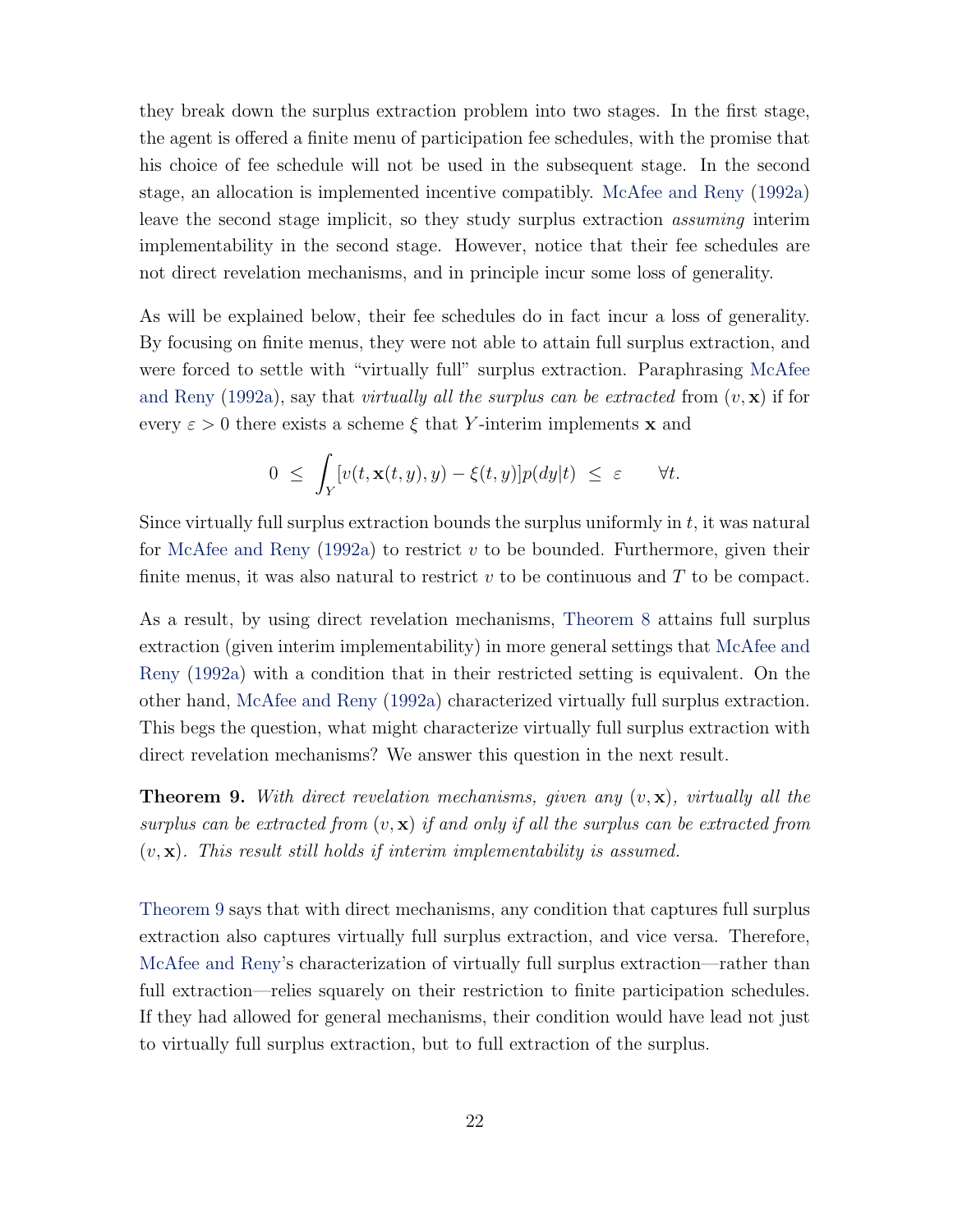#### <span id="page-22-1"></span>4.3 Revealed Stochastic Preference

It is well-known that cyclic monotonicity characterizes rationalizable economic behavior in the spirit of [Afriat](#page-46-1) [\(1967\)](#page-46-1) and others, so that Rochet's Theorem is comparable to Afriat's Theorem of revealed preference. This comparison is formalized by Rochet himself (See [Rochet,](#page-47-0) [1987,](#page-47-0) pp. 195–196) in a quasi-linear context.<sup>[12](#page-22-0)</sup>

Briefly, recall that an allocation  $\mathbf{x}: T \to X$  is implementable if

$$
v(t, \mathbf{x}(t)) - \xi(t) \geq v(t, \mathbf{x}(s)) - \xi(s) \qquad \forall (t, s).
$$

By the taxation principle, any two reports that lead to the same choice must cost the same amount of money, i.e.,  $\mathbf{x}(t) = \mathbf{x}(s)$  implies that  $\xi(t) = \xi(s)$  whenever x is implementable. Hence we may rewrite the previous inequalities as

$$
v(t, \mathbf{x}(t)) - \xi(\mathbf{x}(t)) \geq v(t, \mathbf{x}(s)) - \xi(\mathbf{x}(s)) \qquad \forall (t, s).
$$

Reinterpret  $v'(t) = -v(t) \in \mathbb{R}^{X}$  as a vector of "nonlinear prices,"  $\mathbf{x}(t)$  as a "choice" and t as a parameter indexing price/choice outcomes. Finally, interpret  $\xi'(x) = -\xi(x)$ as a utility function over the range of x. By definition, there exists a quasi-linear utility function  $\xi'$  that rationalizes every choice  $\mathbf{x}(t)$  given prices  $v'(t)$  if

$$
\xi'(\mathbf{x}(t)) - v'(t, \mathbf{x}(t)) \geq \xi'(\mathbf{x}(s)) - v'(t, \mathbf{x}(s)) \qquad \forall (t, s).
$$

Now it is clear how Rochet's Theorem and Afriat's Theorem follow from each other. As a result, [Theorem 1](#page-4-0) provides an alternative characterization of revealed preference.

Similarly, [Theorem 5](#page-13-0) is comparable to the work of [McFadden](#page-47-4) [\(2005\)](#page-47-4) on revealed stochastic preference. Let us follow the previous logic in the stochastic setting. We will think of "output"  $Y$  as a summary of uncertainty subsequent to the determination of an agent's type t. Thus, we now think of a random allocation  $\mathbf{x} : T \times Y \to X$ , where the randomness comes from  $Y$ . We appeal once more to the interpretation of  $v(t, y) \in \mathbb{R}^X$  as a vector of "nonlinear prices," although we now allow it to be random. This is captured by its dependence on y. Similarly, we may think of  $\mathbf{x}(t, y)$  as "random choices." Hence, y determines both prices v and choices  $x$ . In particular, these two variables could be correlated given t. Intuitively, we are given a collection of pricechoice distributions, and ask whether or not such a distribution may be generated by

<span id="page-22-0"></span> $12$ However, results in the quasi-linear context can be used to derive general rationalizability results, as [Afriat](#page-46-1) [\(1967,](#page-46-1) p. 72) does in a neoclassical setting. See also [Afriat](#page-46-3) [\(1963\)](#page-46-3), [Richter and Wong](#page-47-8) [\(2005\)](#page-47-8).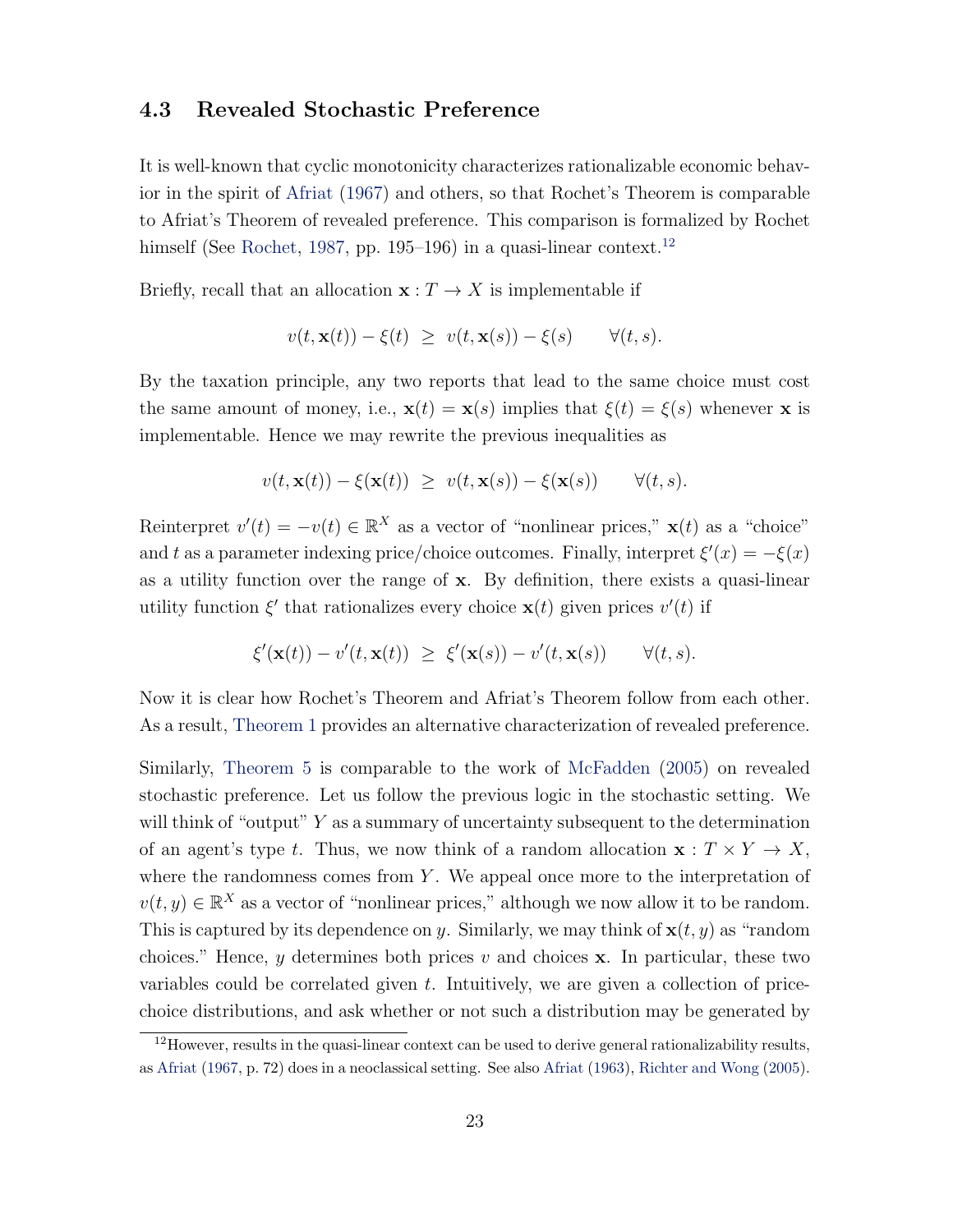<span id="page-23-3"></span>a *population* of quasi-linear utility maximizers, indexed by  $y$ , whose members make choices given personalized nonlinear prices.

Following the argument for revealed preference, we seek to interpret  $\xi'(t, y) = -\xi(t, y)$ as a (random, expected) utility function over choices by appealing to a suitable version of the taxation principle. Unfortunately, this principle is not available, since interim implementability does not require that  $\xi(t, y) = \xi(s, y)$  whenever  $\mathbf{x}(t, y) = \mathbf{x}(s, y)$ . Therefore, [Theorem 5](#page-13-0) does not directly capture revealed stochastic preference. On the other hand, [Theorem 5](#page-13-0) may be extended by *imposing* such restrictions on  $\xi$ . The outcome of this exercise is documented in the next result.

Say that  $\bf{x}$  is Y-interim implementable as a Y-contingent menu if it is Y-interim implementable with a scheme  $\xi$  such that  $\xi(t, y) = \xi(s, y)$  whenever  $\mathbf{x}(t, y) = \mathbf{x}(s, y)$ . To characterize such version of implementability, we require further notation. Let  $\mathscr{R} = \{(t, s, y) : \mathbf{x}(t, y) = \mathbf{x}(s, y)\}\$ be the set that indexes restrictions on  $\xi$ , and write  $\mathbf{1}_{\mathscr{R}}$  for the indicator function of  $\mathscr{R}$ , so  $\mathbf{1}_{\mathscr{R}}(t, s, y) = 1$  if  $(t, s, y) \in \mathscr{R}$  and 0 otherwise.

<span id="page-23-1"></span>**Theorem 10.** An allocation  $x$  is Y-interim implementable as a Y-contingent menu if and only if for any net  $\{(\lambda_{\delta}, \mu_{\delta})\}$  such that  $\lambda_{\delta} \in \mathbb{R}_+^{(T \times T)}$  and  $\mu_{\delta} \in M(Y)^{(T \times T)}$ ,<sup>[13](#page-23-0)</sup> if

$$
\lim \sum_{s \in T} (\lambda_{\delta}(t,s)p(s) - \lambda_{\delta}(s,t)p(t)) - \sum_{s \in T} \int_{Y} [y] \mathbf{1}_{\mathscr{R}}(t,s,y) (\mu_{\delta}(dy|t,s) - \mu_{\delta}(dy|s,t)) = 0
$$

for every t then  $\lim_{(t,s)} \lambda_{\delta}(t,s) w(t,s) \leq 0$ , where [y] stands for Dirac measure and the integral above is vector-valued in  $M(Y)$ .

This result follows similarly to previous results, so a proof is omitted. [Theorem 10](#page-23-1) generalizes previous results in several directions. To help describe them, think of  $y$ as a parameter for different types of decision maker in a heterogeneous population.<sup>[14](#page-23-2)</sup>

First, [Theorem 10](#page-23-1) characterizes revealed stochastic preference of a population of decision makers under the following weaker assumptions: (i) it allows for "personalized budgets" because v may depend on y and therefore is compatible with correlation between prices, choices and utility, (ii) it allows for different populations in the sample of observed choices because  $p$  may depend on  $t$ , and (iii) it does not impose any

<span id="page-23-0"></span><sup>&</sup>lt;sup>13</sup>The notation  $M(Y)^{(T\times T)}$  stands for the set of functions whose domain is  $T\times T$ , whose range is the space of signed measures on Y, and such that  $\mu(t, s) \neq 0$  for at most finitely many pairs  $(t, s)$ .

<span id="page-23-2"></span><sup>&</sup>lt;sup>14</sup>The interpretation of revealed stochastic preference as a population distribution of behavior rather than uncertain behavior by a single decision maker may be attributed to [McFadden and](#page-47-3) [Richter](#page-47-3) [\(1990,](#page-47-3) Footnote 25, pp. 174-5).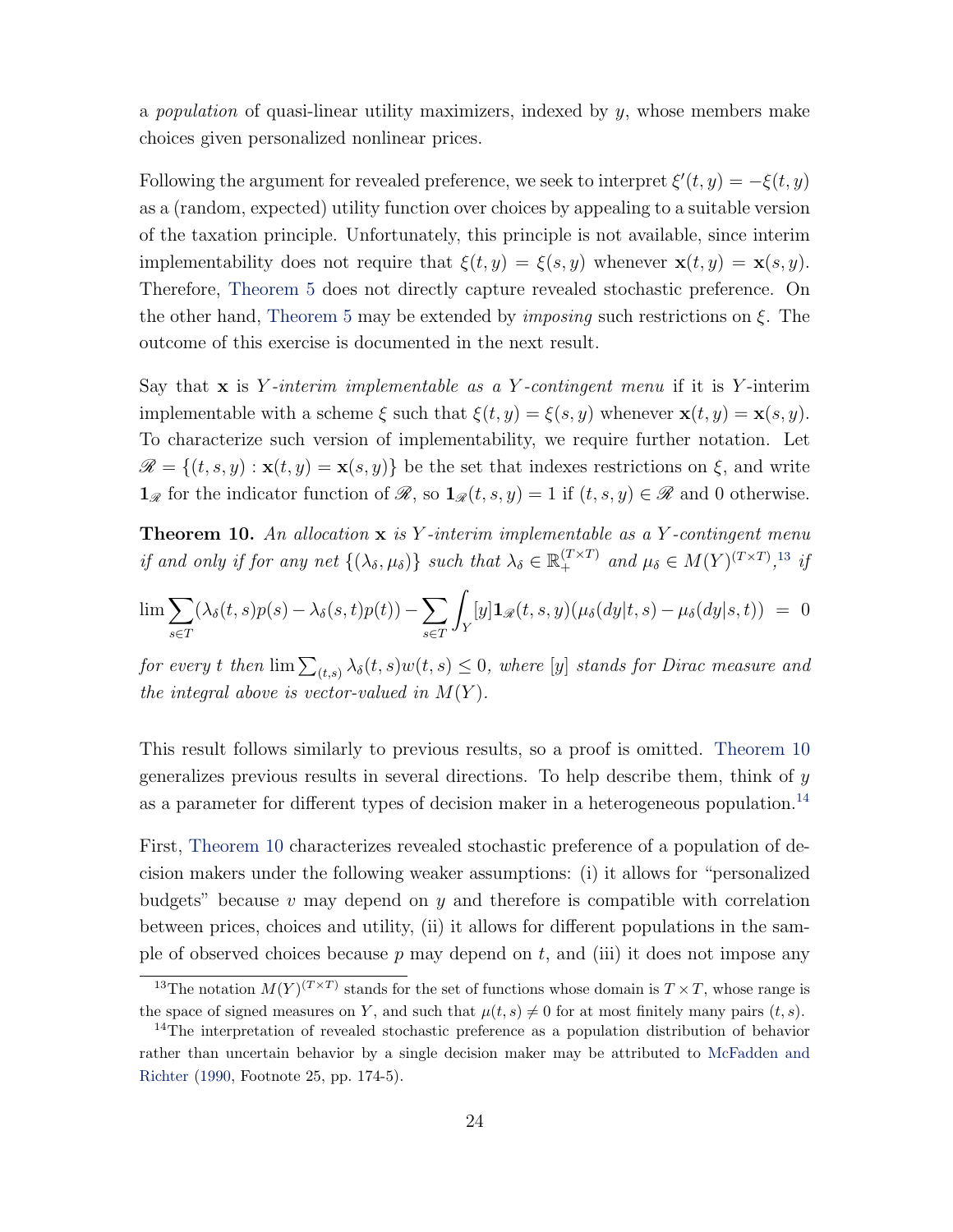<span id="page-24-0"></span>structure on  $T$ , so is compatible with any possibly infinite set of types. This contrasts with [McFadden](#page-47-4) [\(2005\)](#page-47-4), who in characterizing revealed stochastic preference in the infinite case confines attention to compact metric type spaces. On the other hand, [Theorem 10](#page-23-1) is restricted by the assumption of quasi-linearity, although this assumption may be dropped by applying [Afriat'](#page-46-1)s [\(1967,](#page-46-1) p. 72) trick.

Adding structure to the problem reveals important insights in [Theorem 10.](#page-23-1) For instance, suppose that  $p(t) = p$  does not depend on t, so the population does not change with observed behavior. Furthermore, suppose that  $\mathbf{x}(t) \neq \mathbf{x}(s)$  with positive p-probability for every pair  $(t, s)$ . Intuitively, this means that there are no duplicate observations. In this case, it is easy to see that [Theorem 10](#page-23-1) boils down to a version of [Proposition 2,](#page-15-1) i.e., every profitable deviation is detectable.

**Corollary 6.** Suppose that  $p(t) = p$  does not depend on t and that  $\mathbf{x}(t) \neq \mathbf{x}(s)$  with positive p-probability for every pair  $(t, s)$ . An allocation  $\bf{x}$  is Y-interim implementable as a Y -contingent menu if and only if every x-profitable deviation is detectable.

A slightly different version of [Theorem 10](#page-23-1) obtains by imposing  $\xi(t, y) = \xi(s, y)$  for all y whenever  $\mathbf{x}(t) = \mathbf{x}(s)$ , instead of  $\xi(t, y) = \xi(s, y)$  whenever  $\mathbf{x}(t, y) = \mathbf{x}(s, y)$ . This means that we may rewrite  $\xi$  as  $\xi(\mathbf{x}(t), y)$  for every y. In other words, observed choices may be represented as coming from a population choosing an efficient Y -contingent allocation of goods amongst the population when individual utility functions are quasi-linear and exhibit consumption externalities. Indeed, the representation of  $\xi$ shows that individuals of type y care about the entire allocation  $\mathbf{x}(t)$ . This is an easy exercise given the techniques developed above, and therefore omitted.

#### 4.4 Budget Balanced Interim Implementation

Let us return to the multiagent setting, where  $I = \{1, \ldots, n\}$  is a finite set of agents, each  $T_i$  is a measurable space of types,  $T = \prod_i T_i$  is the product space of type profiles with the product  $\sigma$ -algebra, and  $v_i(t, \mathbf{x}(s_i, t_{-i})) \in \mathbb{R}$  is the utility to agent i under allocation  $\mathbf{x}: T \to X$  when his type is  $t_i$  but he reported  $s_i$ .

Recall that an incentive scheme  $\xi: I \times T \to \mathbb{R}$  is budget balanced if  $\sum_i \xi_i(t) = 0$  for all  $t \in T$ . An allocation **x** is T-interim implementable with budget balance if there is a budget balanced scheme  $\xi$  such that x is  $T_{-i}$ -interim implementable for every i. For interim implementability to be well-defined we maintain [Assumption 1.](#page-12-1) Notice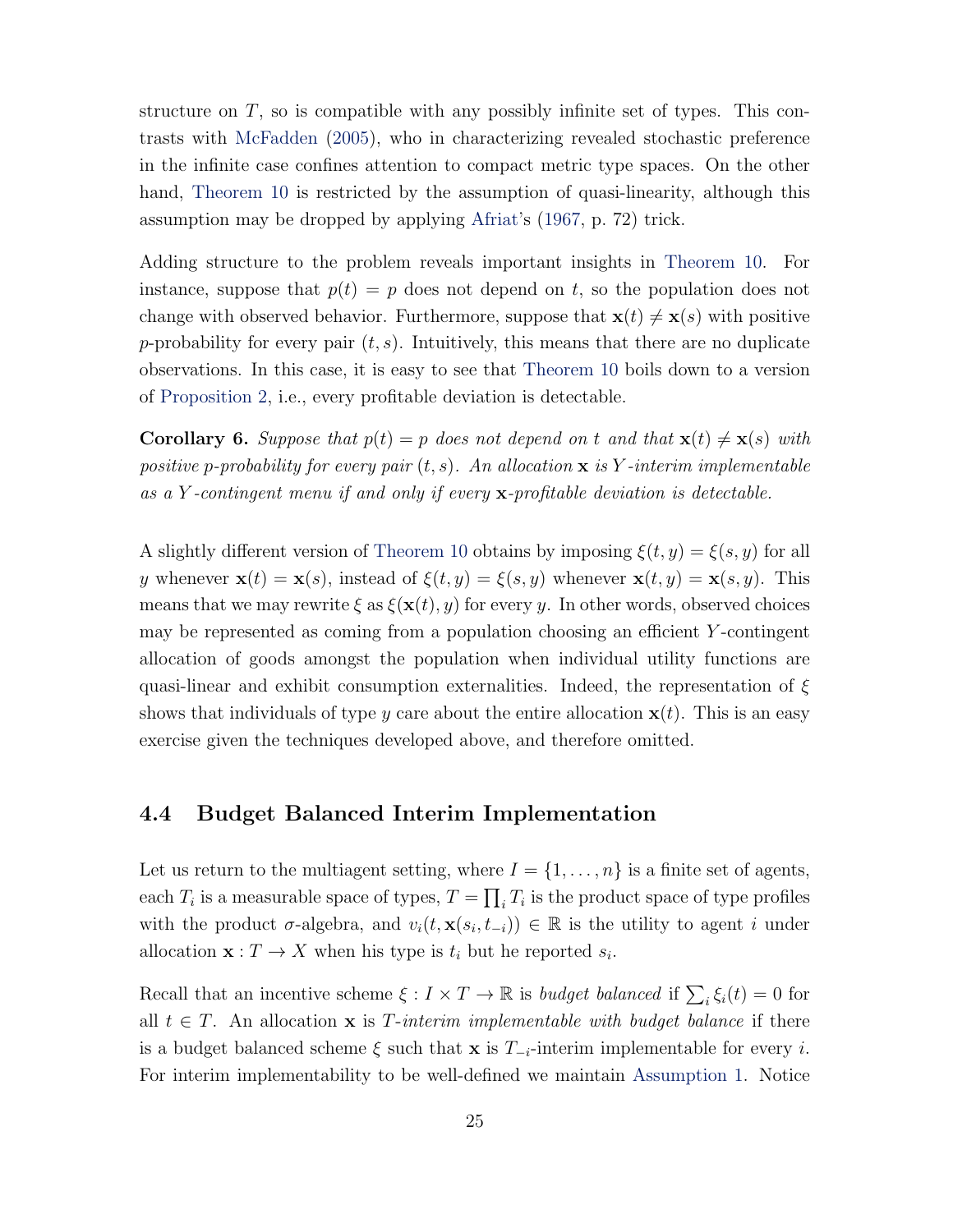that this condition does *not* require  $v_i$  to be uniformly bounded.

A strategy profile is any family  $\pi = {\pi_i : i \in I}$  of reporting strategies, where  $\pi_i: S_i \to \Delta(S_i)$  for some finite subset  $S_i \subset T_i$  for each i. Call  $\pi$  is **x**-profitable if

$$
w \cdot \pi = \sum_{(i,t_i,s_i)} \int_{T_{-i}} \pi_i(s_i|t_i) [v_i(t, \mathbf{x}(s_i, t_{-i})) - v_i(t, \mathbf{x}(t))] p_i(dt_{-i}|t_i) > 0.
$$

Say that every infinitesimally  $\mathbf{x}$ -profitable strategy profile is at most infinitesimally T-attributable if  $\mathscr{D} = \inf_{\xi} \sup_{\pi,\eta} w \cdot \pi / |D\pi(\xi)| < +\infty$ , where  $\eta \in \mathbb{R}^{(T)}$  and

$$
D\pi(\xi|\eta) = \sum_{(i,t_i,s_i)} \int_{T_{-i}} \xi_i(s_i,t_{-i})\pi_i(s_i|t_i)[p_i(dt_{-i}|t_i) - p_i(dt_{-i}|s_i)] - \sum_{(i,t)} \xi_i(t)\eta(t).
$$

<span id="page-25-0"></span>**Theorem 11.** A given allocation  $x$  is T-interim implementable with budget balance if and only if every infinitesimally x-profitable strategy profile is at most infinitesimally T-attributable.

[Theorem 11](#page-25-0) can be proved by following that of [Theorem 5](#page-13-0) almost to the letter, so its proof is omitted. Note that the case of independent types is studied in [Theorem 4.](#page-11-0)

Let us now characterize when ex post budget balance is not a binding constraint. To this end, say that infinitesimal  $T$ -attribution implies at most infinitesimal  $T$ -detection if  $\inf_{\xi} \sup_{g,\eta} b \cdot \eta / |Dg(\xi|\eta)| < +\infty$  for every "budget" function  $b : T \to \mathbb{R}$ , where

$$
Dg(\xi|\eta) = \sum_{(i,t_i,s_i)} \int_{T_{-i}} \xi_i(s_i,t_{-i}) \lambda_i(t_i,s_i) [p_i(dt_{-i}|t_i) - p_i(dt_{-i}|s_i)] - \sum_{(i,t)} \xi_i(t)\eta(t).
$$

We will say that *budget balance is not a binding constraint* if for any budget b there is an incentive scheme  $\xi$  such that  $\sum_i \xi_i(t) = b(t)$  for all t and

$$
\int_{T_{-i}} (\xi_i(s_i, t_{-i}) - \xi_i(t)) p_i(dt_{-i}|t_i) \geq 0 \qquad \forall (i, t_i, s_i).
$$

To understand this condition, suppose that an allocation x is implemented by the scheme  $\zeta$ . If budget balance is not a binding constraint then there is an additional scheme  $\xi$  that absorbs any budgetary surpluses and deficits from  $\zeta$  without disrupting any incentive compatibility constraints.

<span id="page-25-1"></span>**Proposition 4.** Budget balance is not a binding constraint if and only if infinitesimal T-attribution implies at most infinitesimal T-detection. With independent types, this holds if and only if detection implies attribution, i.e., for any strategy profile  $\pi$ , if  $\pi$ is unattributable then every  $\pi_i$  is undetectable.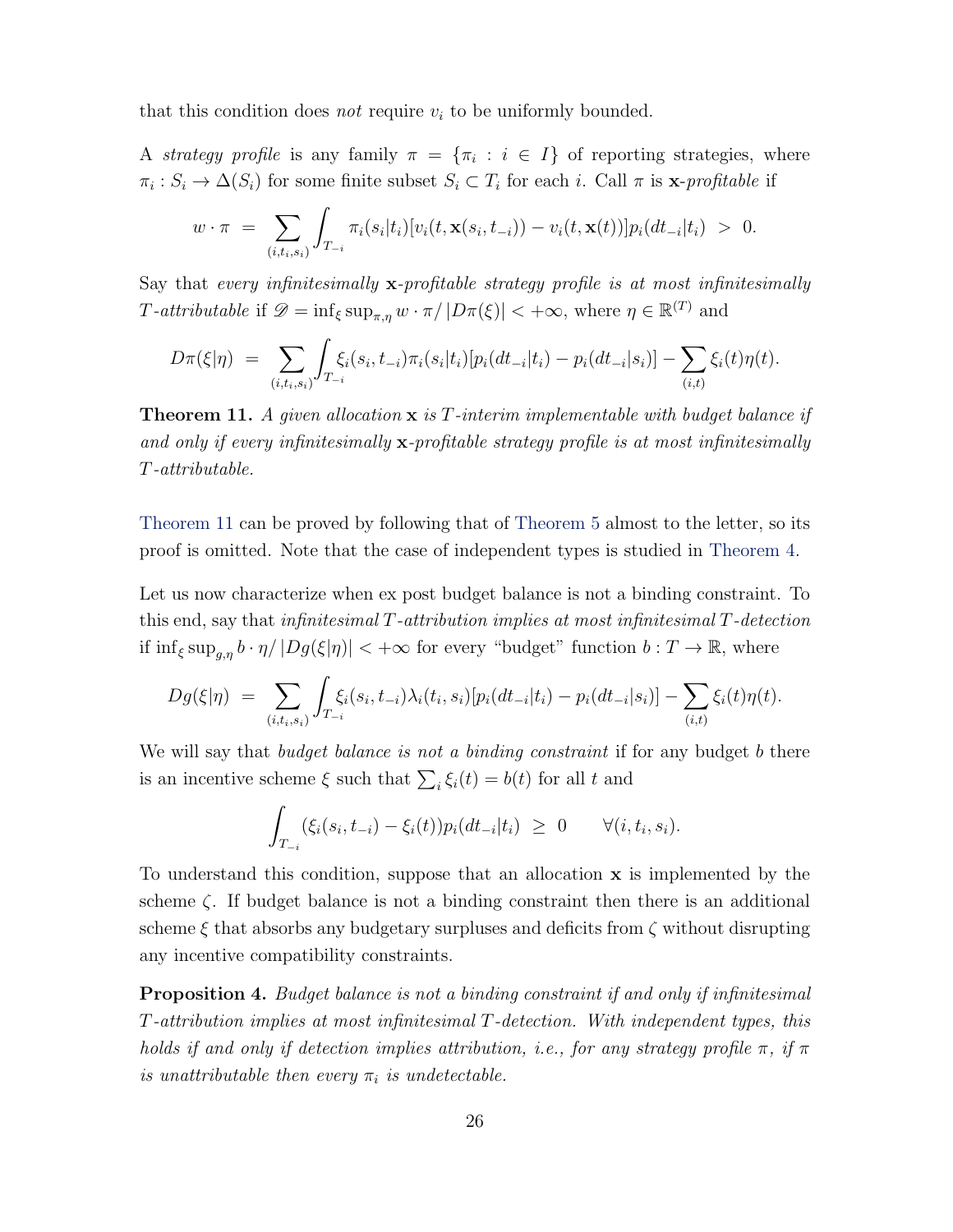The proof of [Proposition 4](#page-25-1) is similar to previous ones, hence omitted.

Corollary 7. With independent types, detection implies attribution. Hence, budget balance is not a binding constraint, so an allocation is T-interim implementable with budget balance if and only if it is  $T_{-i}$ -interim implementable for every agent i.

Proof. By [Proposition 4,](#page-25-1) it suffices to show that detection implies attribution with independent types. Suppose not. In this case, there exists an unattributable deviation profile  $\pi$  and an agent *i* such that  $\pi_i$  is detectable. Since  $\pi$  is unattributable, there exists  $\eta$  such that  $\sum_{s_i} (\pi_i(s_i|t_i) - \pi_i(t_i|s_i)) = \eta(t)$  for each i. Hence,  $\sum_t \eta(t) = 0$ . By detectability,  $\eta(t) > 0$  and  $\eta(s) < 0$  for some pair  $(t, s)$ . But then  $\eta(s) = \eta(s_i, t_{-i}) < 0$ and  $\eta(t) = \eta(t_j, s_i, t_{-ij}) > 0$ , a contradiction.

To illustrate, consider the special case of *private values*, where each agent's utility is independent of others' types, i.e.,  $v_i(t, x) = v_i(t_i, x)$  for all x, and an ex post efficient allocation, i.e.,  $\mathbf{x}^*$  such that  $\mathbf{x}^*(t) \in \arg \max_x \sum_i v_i(t_i, x)$  for all  $t \in T$ . Below, we will prove that  $x^*$  is implementable with or without budget balance.

Corollary 8. With private values,  $x^*$  is expost implementable. Hence,  $x^*$  is interim implementable for any type space.

*Proof.* By [Corollary 4,](#page-10-0) we must show that every profitable deviation is detectable. Otherwise, suppose that  $\pi_i$  is a profitable, undetectable deviation and consider the welfare consequences of agent *i* reporting according to  $\pi_i$  instead of truthfully. Since  $\pi_i$  is undetectable and values are private, the expected utility to any agent  $j \neq i$  is the same if i plays  $\pi_i$  or if he reports truthfully. On the other hand, agent i is strictly better off, therefore, welfare increases when agent i plays  $\pi_i$  instead of reporting truthfully. But this contradicts ex post efficiency.  $\Box$ 

Corollary 9. With independent private values,  $x^*$  is T-interim implementable with or without budget balance.

#### 4.5 Bargaining with Interdependent Values

A bargaining problem is the task of finding an incentive scheme that makes a given allocation interim implementable without violating budget balance or individual rationality, described below. The main goal of this section is to characterize existence of solutions for an arbitrary bargaining problem.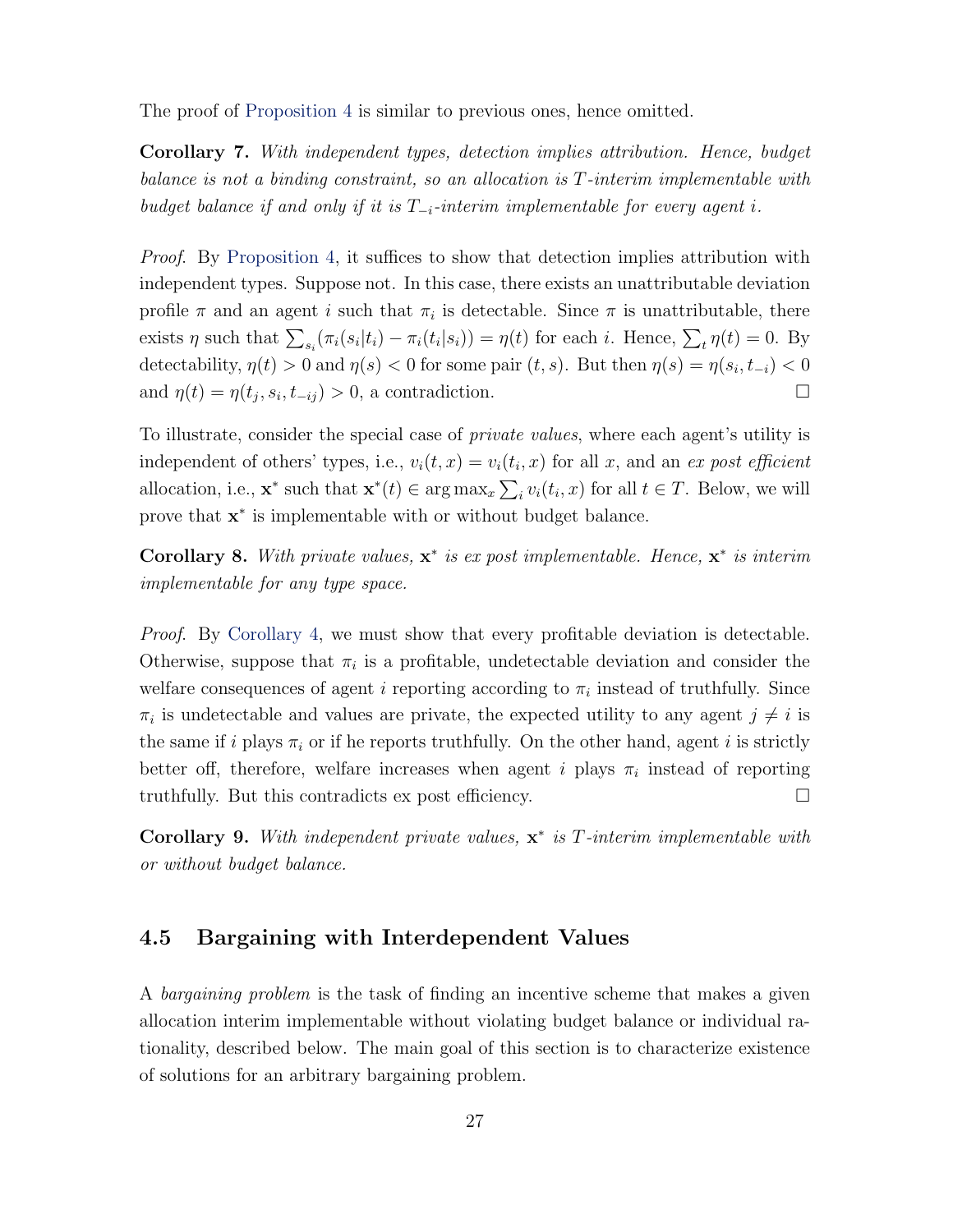<span id="page-27-1"></span>A mechanism  $(\mathbf{x}, \xi)$  is called *individually rational* if

$$
\int_{T_{-i}} [v_i(t, \mathbf{x}(t)) - \xi_i(t)] p_i(dt_{-i}|t_i) \geq \int_{T_{-i}} v_i(t, \mathbf{x}(0)) p_i(dt_{-i}|t_i) \qquad \forall (i, t_i),
$$

where  $\mathbf{x}(0)$  is the *disagreement outcome*, i.e., what happens when an agent decides to opt out of the mechanism. A *bargaining solution* for **x** is any incentive scheme  $\xi$  that T-interim implements x with budget balance and renders  $(x, \xi)$  individually rational.

In the dual problem, the multipliers on an agent's individual rationality constraint may be interpreted as the probability with which the agent deviates to opting out. Therefore, in this setting we redefine a strategy to be any map  $\pi_i : S_i \to \Delta(S_i \cup \{0\}),$ where  $S_i \subset T_i$  is finite and  $\pi_i(0|t_i)$  stands for the probability that agent i opts out when his type is  $t_i$ . Since  $0 \notin T_i$  it is clear that every deviation where opting out has positive probability is detectable. A strategy profile  $\pi$  is called x-profitable if

$$
w \cdot \pi = \sum_{(i,t_i,s_i)} \int_{T_{-i}} \pi_i(s_i|t_i) [v_i(t, \mathbf{x}(s_i, t_{-i})) - v_i(t, \mathbf{x}(t))] p_i(dt_{-i}|t_i) > 0,
$$

where the summation above is indexed by  $i \in I$ ,  $t_i \in S_i$  and  $s_i \in S_i \cup \{0\}$ , and  $\mathbf{x}(0, t_{-i})$ is defined to equal  $\mathbf{x}(0)$ , i.e., the disagreement outcome. (Obviously, everything goes through even if disagreement outcomes depend on who opts out and others' types.) The definition of attribution and its infinitesimal counterpart is just the same as in the previous subsection, except for the caveat that  $s_i$  ranges across  $S_i \cup \{0\}$ .

<span id="page-27-0"></span>**Theorem 12.** (1) A bargaining solution for **x** exists if and only if every infinitesimally x-profitable strategy profile is at most infinitesimally T-attributable. (2) When types are independent, a bargaining solution exists if and only if every  $\mathbf x$ -profitable strategy profile is attributable.

Once again, since the proof of this result is similar to previous ones, it is omitted. This result may be contrasted with [Segal and Whinston](#page-47-9) [\(2009\)](#page-47-9) in that—using duality— [Theorem 12](#page-27-0) characterizes existence of bargaining solutions even when values are interdependent, types are correlated, the type space is arbitrary and utility functions are not necessarily uniformly bounded.

#### 4.6 Optimal Mechanisms

We now turn to a characterization of optimal mechanisms. We focus on the case of one agent for simplicity, although the multi-agent case follows easily from this one. To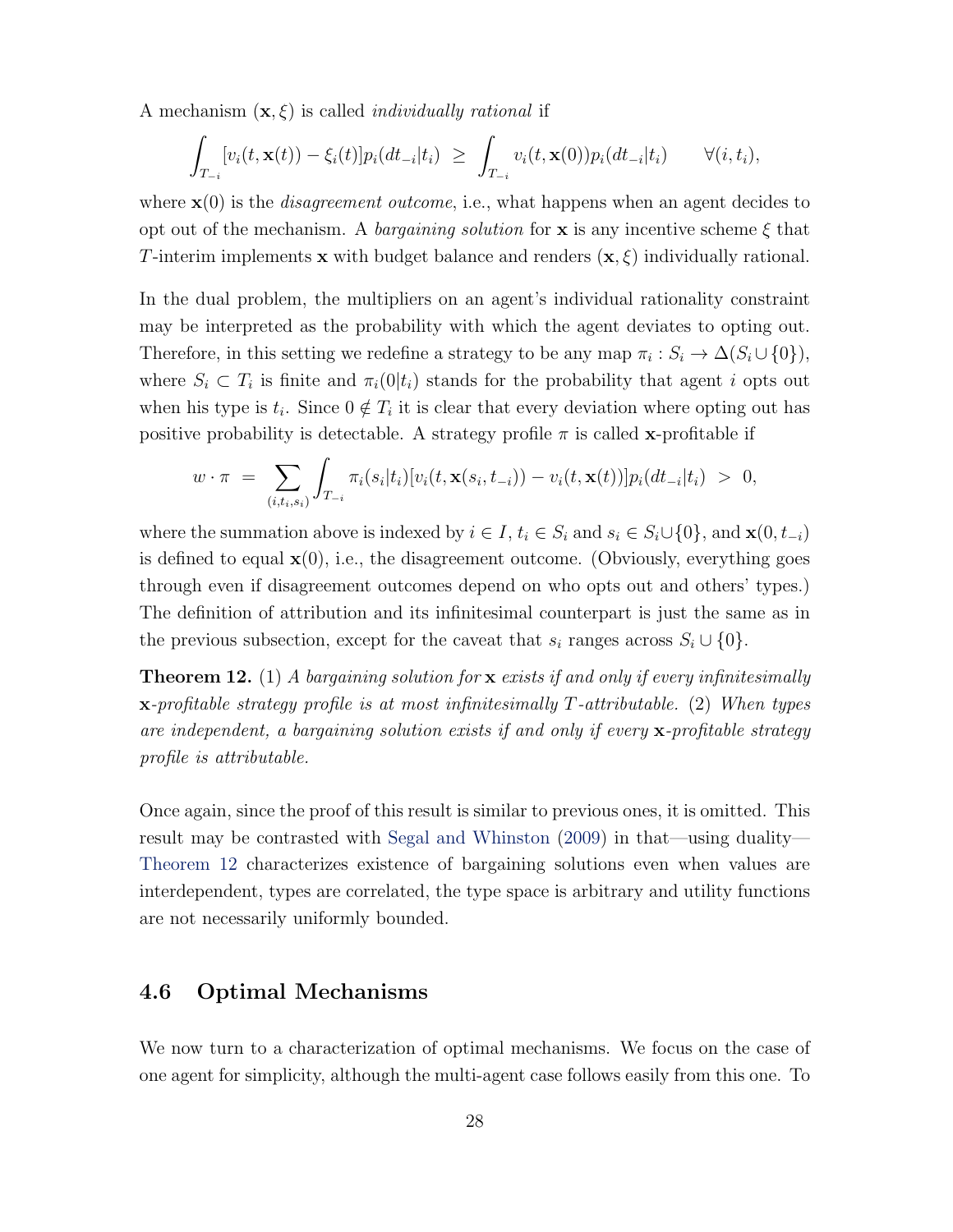<span id="page-28-2"></span>this end, we give the principal a linear objective  $u$  over random allocations, i.e., maps  $\mu: T \to \Delta(X)$ , where now X is a measurable space. We assume that the principal has some beliefs  $q \in \Delta(T)$  over the agent's types, so T is a measurable space, too. For the principal's objective to be well defined, we require a further assumption.

**Assumption 2.** The information structure  $p: T \to \Delta(Y)$  is a measurable map.<sup>[15](#page-28-0)</sup> The functions u and  $\xi$  are integrable in each of their variables as well as jointly.

The *principal's problem* is given by:

$$
\sup_{\mu \geq 0,\xi} \int_{T} \int_{Y} \int_{X} u(t,x,y) \mu(dx|t) + \xi(t,y) p(dy|t) q(dt) \text{ s.t. } \mu(X|t) = 1 \quad \forall t,
$$
  

$$
\int_{Y} \int_{X} v(t,x,y) (\mu(dx|s) - \mu(dx|t)) p(dy|t) \leq \int_{Y} \xi(s,y) - \xi(t,y) p(dy|t) \quad \forall (t,s),
$$
  

$$
\int_{Y} \int_{X} v(t,x,y) \mu(dx|t) - \xi(t,y) p(dy|t) \geq 0 \quad \forall t.
$$

We will now we will make further assumptions on the problem to guarantee that (i) the principal's problem has a value, and (ii) the value of the principal's problem may be characterized with an alternative problem that subsumes any reference to money. Afterwards, we will discuss briefly the case of costly reporting.

<span id="page-28-1"></span>**Theorem 13.** If  $u$  and  $v$  are both measurable and uniformly bounded then the value of the principal's problem equals

$$
\inf_{\lambda \ge 0} \sup_{\mu \ge 0} \int [u(t, x, y) + v(t, x, y)] \mu(dx|t) p(dy|t) q(dt)
$$
  
+ 
$$
\int [v(t, x, y) - v(s, x, y)] \mu(dx|t) p(dy|s) \lambda(ds, dt) \quad s.t. \quad \mu(X|t) = 1 \ \forall t,
$$
  

$$
p(\cdot)q(\cdot) = \int_T p(\cdot) \lambda(\cdot, ds) - p(s) \lambda(ds, \cdot) + p(\cdot) \lambda_0(\cdot),
$$

where  $\mu \in B(T, M(X))$ .

[Theorem 13](#page-28-1) characterizes the value of the principal's problem in terms of its dual problem and finds conditions under which there is no duality gap.

The dual chooses an allocation to maximize "virtual welfare" (see, e.g., [Myerson,](#page-47-10) [1981\)](#page-47-10) subject to an undetectability constraint on  $\lambda$ . Specifically, the constraint stipulates that the detectability of a feasible deviation must equal the prior probability

<span id="page-28-0"></span><sup>&</sup>lt;sup>15</sup>Specifically, p is measurable with the  $\sigma$ -algebra generated by the weak topology on  $\Delta(Y)$ .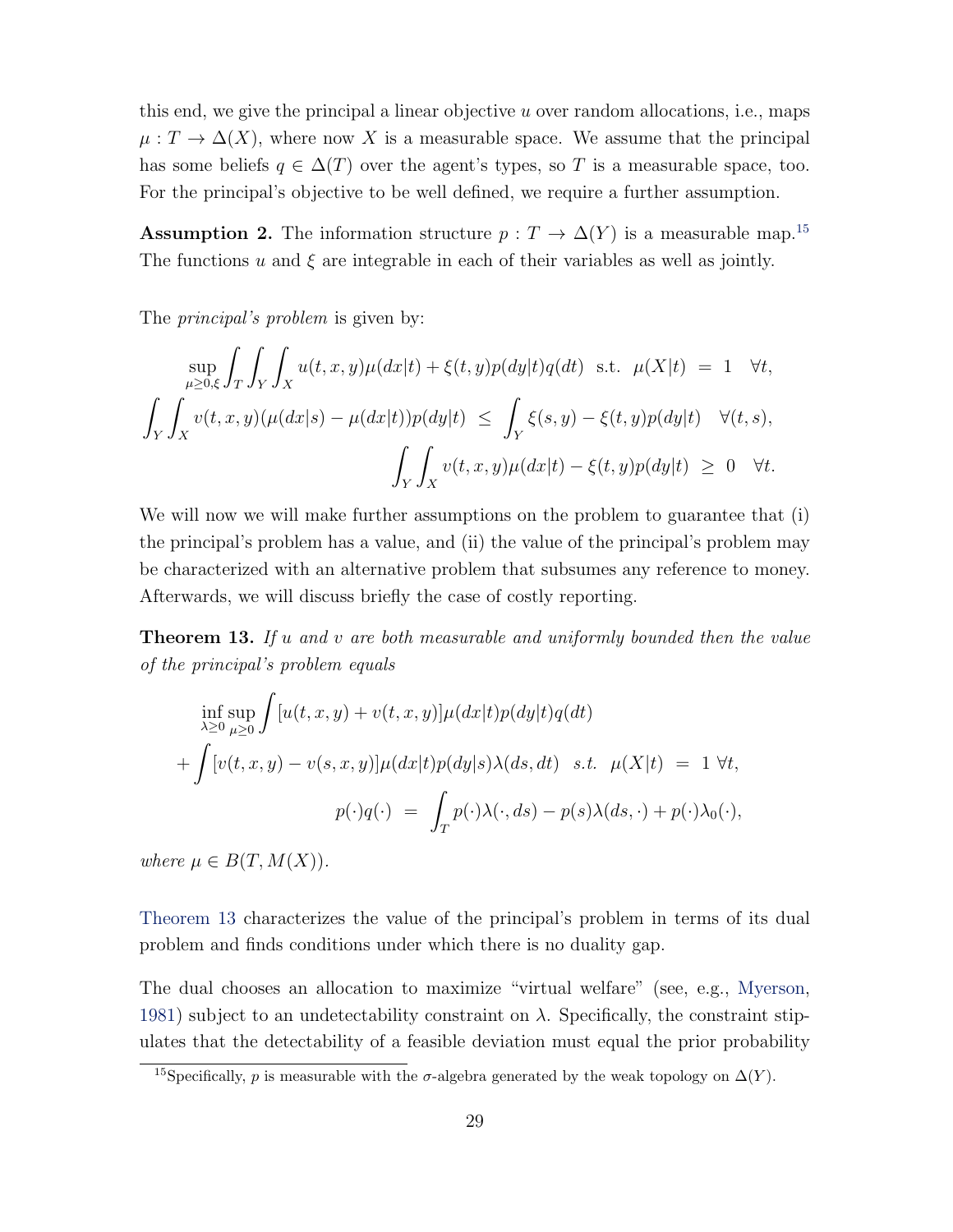<span id="page-29-2"></span>net of probability with which the agent opts out in the dual problem. Interestingly, the allocation may be chosen *after* the agent has chosen his deviation,  $\lambda$ .

To illustrate the usefulness of [Theorem 13,](#page-28-1) in a finite version of [Myerson'](#page-47-10)s [\(1981\)](#page-47-10) setting (i.e.,  $T \subset \mathbb{R}$  is finite,  $X = \{0, 1\}$ ,  $u \equiv 0$  and  $v(t, x, y) = 0$  if  $x = 0$  and  $v(t, x, y) = t$  if  $x = 1$ ) the dual to the principal's problem becomes

$$
\inf_{\lambda \ge 0} \sum_{t \in T} \max\{tq(t) + \sum_{s \in T} \lambda(s, t)(t - s), 0\} \text{ s.t.}
$$

$$
p(t)q(t) = \sum_{s \in T} \lambda(t, s)p(t) - \lambda(s, t)p(s) + \lambda_0(t)p(t) \quad \forall t.
$$

Of course, in the regular case (see [Myerson,](#page-47-10) [1981,](#page-47-10) p. 66) this problem may be simplified further. On the other hand, if  $p(t) \notin \text{conv } \{p(s) : s \neq t\}$  for some t then t cannot misrepresent his own type, so his incentive constraint will not bind.

The framework above applies also to the case of costly reporting. Let  $v(t, s, x, y)$  be the utility of type t from reporting s, getting the choice x and y realizing. Now the dual to the principal's problem becomes:

$$
\inf_{\lambda \ge 0} \sup_{\mu \ge 0} \int [u(t, x, y) + v(t, x, y)] \mu(dx|t) p(dy|t) q(dt)
$$
  
+ 
$$
\int [v(t, t, x, y) - v(s, t, x, y)] \mu(dx|t) p(dy|s) \lambda(ds, dt) \text{ s.t. } \mu(X|t) = 1 \forall t,
$$
  

$$
p(\cdot)q(\cdot) = \int_T p(\cdot) \lambda(\cdot, ds) - p(s) \lambda(ds, \cdot) + p(\cdot) \lambda_0(\cdot).
$$

#### <span id="page-29-0"></span>4.7 Revenue Equivalence Revisited

In this subsection, we (i) recast the problem of revenue equivalence in interim terms, and (ii) characterize interim-implementing incentive schemes. This characterization differs from other characterizations of interim revenue equivalence in the literature, such as [Heydenreich et al.](#page-47-1) [\(2009\)](#page-47-1). Indeed, they not only focus on the case of independent types, but moreover they characterize when expected payments only differ by a constant, rather than when the entire payment schedule is unique up to a constant.<sup>[16](#page-29-1)</sup>

<span id="page-29-1"></span><sup>&</sup>lt;sup>16</sup>Of course, when types are independent, the most we can hope for in terms of revenue equivalence is that expected payments differ by a constant. On the other hand, when types are not independent or there are other additional constraints imposed on the payment schemes, it may become meaningful to consider revenue equivalence in terms of the entire schedule of payments.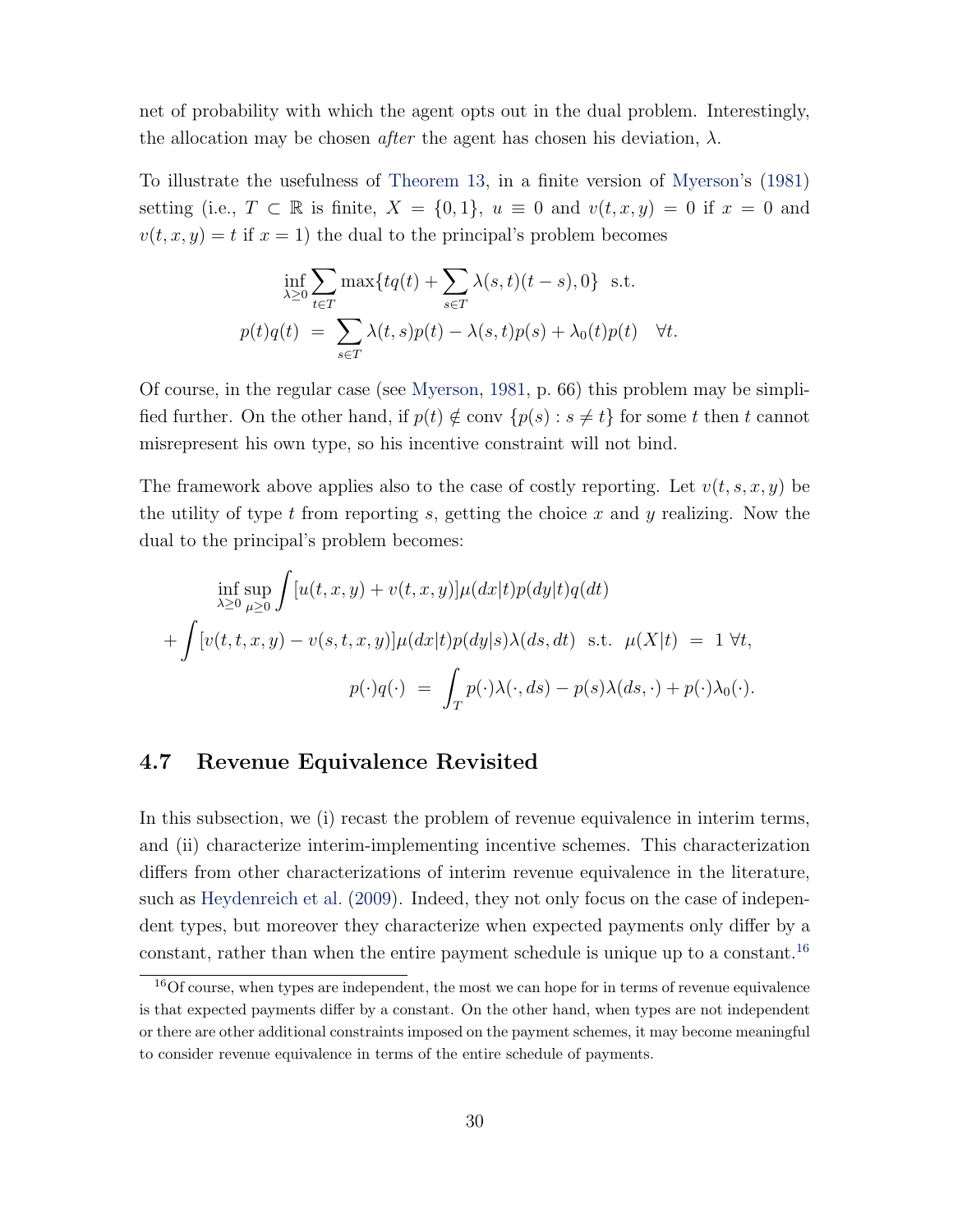<span id="page-30-0"></span>Mathematically, [Theorem 5](#page-13-0) shows that an allocation is interim implementable if and only if the function V, defined below, is subdifferentiable at 0 (assume  $\alpha_{\pm} \geq 0$ ):

$$
V(\alpha_{\pm}) = \sup_{\lambda \ge 0} \sum_{(t,s)} \lambda(t,s) w(t,s) \text{ s.t. } -\alpha_{-}(t) \le \sum_{s \in T} \lambda(t,s) p(s) - \lambda(s,t) p(t) \le \alpha_{+}(t) \ \forall t.
$$

One way to obtain interim revenue equivalence is to first view implementing payment schemes as shadow values of the above profit-maximization problem for the agent. By the proof of [Theorem 5,](#page-13-0) the set of all interim implementing payment schemes coincides with the subdifferential of  $V$  at 0. Therefore, interim revenue equivalence obtains if and only if for any  $\xi_{\pm}$  and  $\zeta_{\pm}$  in this subdifferential, there exists  $\alpha \in \mathbb{R}$ such that  $\xi_+ - \xi_- + \alpha \mathbf{1} = \zeta_+ - \zeta_-$ . A comparable interpretation to that supplied for [Theorem 3](#page-8-2) applies here, too.

### 5 Conclusion

In this paper I characterize implementability [\(Theorem 1\)](#page-4-0) as well as interim implementability [Theorem 5\)](#page-13-0) by making use of the Minimax Theorem, emphasizing a strategic interpretation. I also suggest some generalizations of these results. All these results improve on [Rochet'](#page-47-0)s Theorem both in supplying a strategic interpretation and also generalizing its result.

Mathematically, a notable difference with [Rochet'](#page-47-0)s or [Rockafellar'](#page-47-6)s approach is that they derive cyclic monotonicity in some sense by "integrating" a subdifferential correspondence. They then obtain a convex function and a "fundamental theorem of calculus" for convex functions. To them, the payment scheme is obtained by "integrating." On the other hand, I take the alternative system of inequalities from incentive compatibility and think of payment schemes as multipliers on the dual constraints, i.e., I view them as (directional) derivatives. Hence, I obtain the payment schemes by differentiating a dual value function, rather than integrating a subdifferential correspondence.

As a final comment, although the approach used in this paper bears some resemblance to linear semi-infinite programming (LSIP, see, e.g., Goberna and López, [1998\)](#page-47-11), please note that in this paper there may be both (a) infinitely many (incentive) constraints and (b) infinitely many unknowns. Therefore, this isn't strictly speaking LSIP.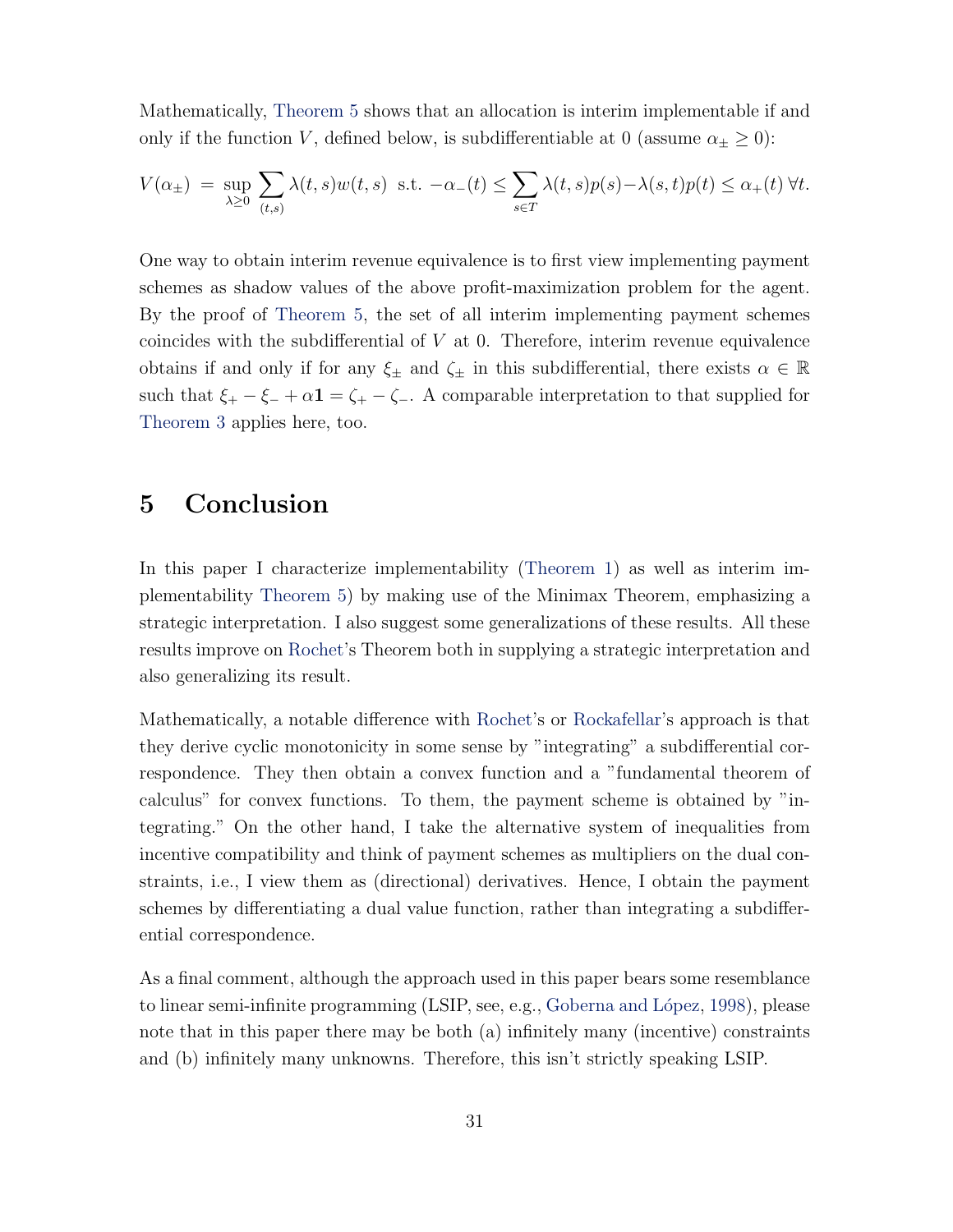## <span id="page-31-3"></span><span id="page-31-1"></span>A Preliminaries

This appendix presents ancillary results that are used in the main body of the paper. Let us begin with [Clark'](#page-46-4)s [\(2006\)](#page-46-4) extension of The Theorem of the Alternative.

Let X and Y be ordered, locally convex real vector spaces, with positive cones  $X_+$  and  $Y_+$ and topological dual spaces  $X^*$  and  $Y^*$  such that  $X^{**} = X$  and  $Y^{**} = Y$ . Let  $A: X \to Y$ be a continuous linear operator with adjoint operator  $A^*: Y^* \to X^*$  and fix any  $b \in Y$ . Finally, for any set S let  $\overline{S}$  denote its closure.

<span id="page-31-0"></span>**Lemma A.1** [\(Clark,](#page-46-4) [2006,](#page-46-4) page 479). For any  $b \in Y$ , there exists  $x \in X_+$  such that  $A(x) = b$  if and only if  $A^*(y_0^*) \in \overline{X_+^* - \{A^*(y^*) : y^*(b) = 0\}}$  implies that  $y_0^*(b) \ge 0$ .

Now consider the characterization of strong duality by [Gretsky et al.](#page-47-12) [\(2002\)](#page-47-12). With the same notation as above, a *linear program* is any triple  $(A, b, c^*)$  such that A is as above,  $b \in Y$  and  $c^* \in X^*$ . The *primal* is given by the linear optimization problem sup $\{c^*(x):$  $A(x) \leq b, x \geq 0$ , and the *dual* by  $\inf \{y^*(b) : A^*(y^*) \leq c^*, y^* \geq 0\}$ . Say that *there is no* duality gap if the value of the primal equals the value of the dual. Denote by  $V(b)$  the value of the primal as a function of b. The *subdifferential* of a function V at b is the set  $\partial V(b) = \{y^* : V(y) - V(b) \leq y^*(y - b) \,\forall y \in Y\}.$  V is subdifferentiable at b if  $\partial V(b) \neq \emptyset$ .

Lemma A.2 [\(Gretsky et al.,](#page-47-12) [2002,](#page-47-12) page 265). Both the dual has a solution and there is no duality gap if and only if  $V$  is subdifferentiable at b.

For the next lemma, we need some definitions. Let  $f: X \times Y \to \mathbb{R} \cup \{\pm \infty\}$  be any function. Let  $\text{dom} f = \{(x, y) : |f(x, y)| < \infty\}$ . Write  $\text{dom}_1 f$  and  $\text{dom}_2 f$  for the projections of domf on X and Y, respectively. Say that f is *closed* if both  $\{x': f(x', y) \ge c\}$  and  $\{y': f(x, y') \leq c\}$  are closed sets for every  $c \in \mathbb{R}$ ,  $x \in \text{dom}_1 f$  and  $y \in \text{dom}_2 f$ . The function f is concave-convex if it is concave with respect to x for all  $y \in \text{dom}_2 f$  and convex with respect to y for all  $x \in \text{dom}_1 f$ .

<span id="page-31-2"></span>**Lemma A.3** [\(Ioffe and Tikhomirov,](#page-47-13) [1968,](#page-47-13) page 84). Let  $f : X \times Y \to \mathbb{R} \cup \{\pm \infty\}$  be a closed concave-convex function, and define the following functions on  $X^*$  and  $Y^*$ :

$$
h(z) = \inf_{y \in \text{dom}_2 f} \sup_x \{x \cdot z - f(x, y)\} \quad \text{and} \quad k(w) = \sup_y \inf_{x \in \text{dom}_1 f} \{f(x, y) + y \cdot w\}.
$$

For f to have a saddle point it is necessary and sufficient that  $\partial h(0) \neq \emptyset \neq \partial k(0)$ . The set of saddle points coincides with the product  $\partial h(0) \times \partial k(0)$ .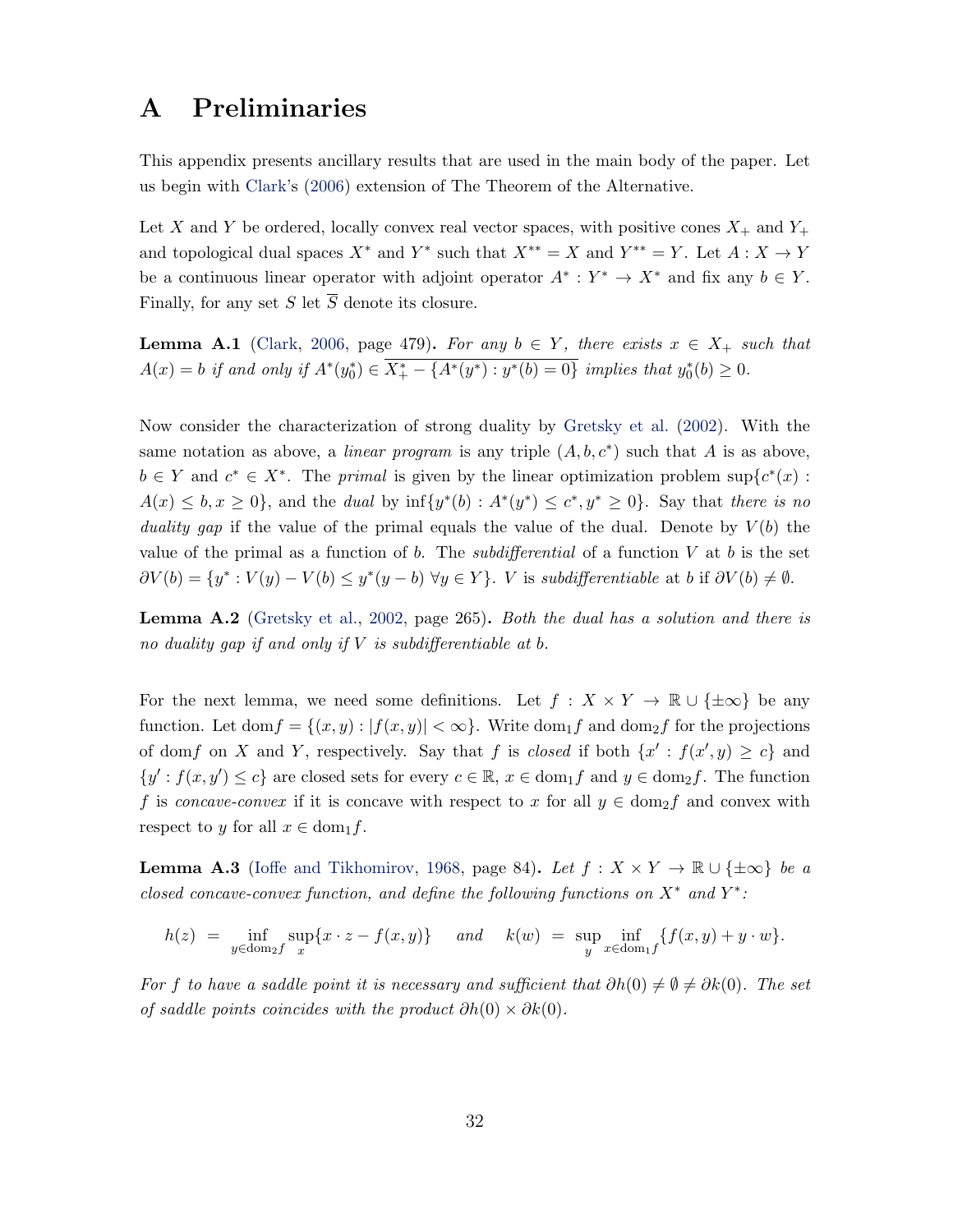## <span id="page-32-2"></span><span id="page-32-0"></span>B Proof of Theorem 1

First of all, let us prove the theorem under the restriction that  $T$  is a finite set.

<span id="page-32-1"></span>**Lemma 3.** If T is a finite set then an allocation  $x$  is implementable if and only if every x-profitable deviation is detectable.

Proof. By the Theorem of the Alternative (see, e.g., [Rockafellar,](#page-47-6) [1970,](#page-47-6) page 198), a scheme  $\xi \in \mathbb{R}^T$  exists such that  $v(t, \mathbf{x}(s)) - v(t, \mathbf{x}(t)) \leq \xi(s) - \xi(t)$  for every  $t, s \in T$  if and only if there does not exist a vector  $\lambda \geq 0$  satisfying (i)  $\sum_s \lambda(s,t) = \sum_s \lambda(t,s)$  for all  $t \in T$ , and (ii)  $\sum_{(t,s)} \lambda(s,t)[v(t,\mathbf{x}(s)) - v(t,\mathbf{x}(t))] > 0$ . Each of these two conditions on  $\lambda$  is independent of  $\lambda(t, t)$  for all  $t \in T$ , so assume without loss of generality that  $\lambda(t,t) = \max\{\sum_{s\neq r} \lambda(s,r) : r \in T\} - \sum_{s\neq t} \lambda(s,t)$  for all  $t \in T$ . Now  $\lambda$  is proportional to a doubly stochastic matrix—in other words, a reporting strategy, call it  $\pi$ —which satisfies (i) and (ii) if and only if  $\lambda$  satisfies (i) and (ii). But (i) is just the requirement that  $\pi$  be undetectable, and (ii) states that  $\pi$  is **x**-profitable.  $\Box$ 

Now suppose that  $T$  is not necessarily finite. We begin with some preliminaries.

For any set Z, let  $\mathbb{R}^Z$  be the space of all real-valued functions on Z endowed with the product topology, and let  $\mathbb{R}^Z_+ = \{f \in \mathbb{R}^Z : f(z) \geq 0 \ \forall z \in Z\}$  denote its positive cone. Let  $\mathbb{R}^{(Z)}$  be the subspace of all real-valued functions g on Z with finite support, i.e., such that the set  $\{z \in Z : g(z) \neq 0\}$  is finite. Any  $g \in \mathbb{R}^{(Z)}$  is described by a finite set supp  $g = \{z_1, \ldots, z_m\}$  of elements in Z (the support of g) together with a finite-dimensional vector  $(\lambda_1, \ldots, \lambda_m) \in \mathbb{R}^m$ . Such a g acts on  $\mathbb{R}^Z$  as follows:

$$
g(f) = \sum_{k=1}^{m} \lambda_k f(z_k) \qquad \forall f \in \mathbb{R}^Z.
$$

An important example is the *evaluation* functional  $\mathbf{e}_z \in \mathbb{R}^{(Z)}$ , defined by  $\mathbf{e}_z(f) = f(z)$ . Clearly, any  $g \in \mathbb{R}^{(Z)}$  can be written in terms of these evaluations as  $g = \sum_k \lambda_k \mathbf{e}_{z_k}$ . It is well known (e.g., [Conway,](#page-46-5) [1990,](#page-46-5) p. 115) that  $\mathbb{R}^{(Z)}$  is the topological dual of  $\mathbb{R}^{Z}$ , i.e., the space of continuous linear functionals on  $\mathbb{R}^Z$ . Let  $\mathbb{R}^{(Z)}_+$  be its positive cone.

Any  $g \in \mathbb{R}^{(\mathbb{Z} \times \mathbb{Z})}$  is given by a finite support  $\{(z_{11}, z_{21}), \ldots, (z_{1m}, z_{2m})\}$  and a vector  $(\lambda_1, \ldots, \lambda_m)$ . We will describe it instead by the subset  $\{z : z = z_{ik} \text{ for some } i, k\}$  of Z with, say, n elements, denoted by  $\text{supp}_Z g = \{z_1, \ldots, z_n\}$  together with the  $n \times n$  matrix  $(\lambda_{11},\ldots,\lambda_{1n},\ldots,\lambda_{n1},\ldots,\lambda_{nn})$  defined by  $\lambda_{k\ell} = \lambda_i$  if  $(z_k, z_{\ell}) = (z_{1i}, z_{2i})$  and 0 if no such i exists. Clearly, both descriptions are equivalent.

Let  $w \in \mathbb{R}^{T \times T}$  be the function defined pointwise by  $w(t,s) = v(t,\mathbf{x}(s)) - v(t,\mathbf{x}(t)).$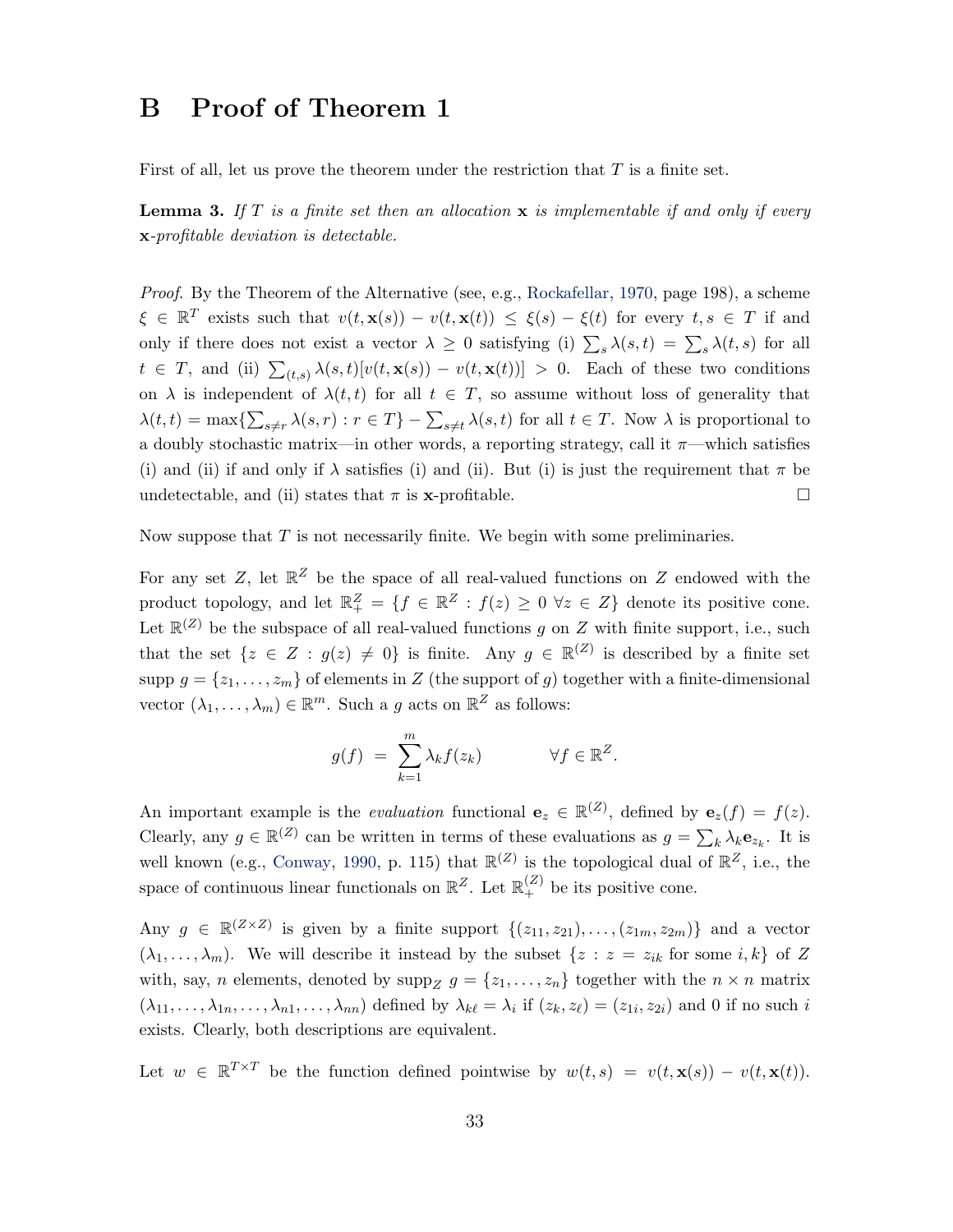Define pointwise the following operator  $D : \mathbb{R}^{(T \times T)} \to \mathbb{R}^{(T)}$ . Given  $g \in \mathbb{R}^{(T \times T)}$ , let  $Dg = \sum_{(k,\ell)} \lambda_{k\ell} (\mathbf{e}_{t_k} - \mathbf{e}_{t_\ell}).$  Hence,  $Dg(f) = \sum_{(k,\ell)} \lambda_{k\ell} [f(t_k) - f(t_\ell)]$  for all  $f \in \mathbb{R}^T$ .

<span id="page-33-1"></span>Lemma 4. The following are equivalent: (i) For every  $g \in \mathbb{R}_+^{(T \times T)}$ ,  $Dg = \mathbf{0}$  implies that  $g(w) \leq 0$ .<sup>[17](#page-33-0)</sup> (ii) There exists a net  $\{\xi_{\delta}\}\$  such that  $w(t, s) \leq \liminf_{\delta \xi_{\delta}} \xi_{\delta}(s) - \xi_{\delta}(t)$  for all  $(t, s)$ .

*Proof.* Let  $X = \mathbb{R}^{(T \times T)}$  and  $Y = \mathbb{R}^{(T)} \times \mathbb{R}$ . Let  $A : X \to Y$  be the operator defined pointwise by  $A(g) = (Dg, g(w))$ . Since  $\mathbb{R}^{(T \times T)}_+$  is a cone, (i) fails if and only if there exists  $g \in \mathbb{R}_+^{(T \times T)}$  such that  $Dg = \mathbf{0}$  and  $g(w) = 1$ , i.e.,  $A(g) = (\mathbf{0}, 1)$ . The operator A is clearly linear and continuous, so by [Lemma A.1,](#page-31-0)  $A(q) = (0, 1)$  if and only if given any number  $\varepsilon$ , incentive scheme  $\xi$  and net  $\{(w_\delta, \xi_\delta) \in \mathbb{R}_+^{T \times T} \times \mathbb{R}^T\},$ 

$$
\xi(s)-\xi(t)+\varepsilon w(t,s) ~=~ \lim w_\delta(t,s)-[\xi_\delta(s)-\xi_\delta(t)]\quad\forall (t,s)\quad\Rightarrow\quad \varepsilon\geq 0.
$$

Since  $w_{\delta} \geq 0$ , this condition is equivalent to

$$
\xi(s) - \xi(t) + \varepsilon w(t, s) \geq \limsup -[\xi_{\delta}(s) - \xi_{\delta}(t)] \quad \forall (t, s) \quad \Rightarrow \quad \varepsilon \geq 0.
$$

Rearranging, multiplying by  $-1$  and replacing without any loss of generality  $\xi_{\delta}$  with  $\xi_{\delta} + \xi$ yields the equivalent condition

$$
-\varepsilon w(t,s) \leq \liminf \xi_{\delta}(s) - \xi_{\delta}(t) \quad \forall (t,s) \quad \Rightarrow \quad \varepsilon \geq 0.
$$

Therefore, (i) holds if and only if there exists a number  $\varepsilon > 0$  and a net  $\{\xi_{\delta}\}\$  such that  $\varepsilon w(t,s) \leq \liminf \xi_{\delta}(s) - \xi_{\delta}(t)$  for all  $(t,s)$ . This last requirement is clearly equivalent to (ii) by dividing both sides by  $\varepsilon$  and replacing  $\xi_{\delta}$  with  $\varepsilon \xi_{\delta}$ , as claimed.

It is easy to see that (i) is necessary and sufficient for every undetectable deviation to be **x**-unprofitable. Indeed, given  $t \in T$  let  $f_t \in \mathbb{R}^T$  be the indicator function of t, i.e.,  $f_t(s) = 1$ if  $s = t$  and 0 otherwise. For sufficiency, if  $g \in \mathbb{R}_+^{(T \times T)}$  satisfies  $\sum_{\ell} \lambda_{k\ell} = 1$  for all k then g is a reporting strategy. If  $Dg = \mathbf{0}$  then  $\sum_k \lambda_{k\ell} = 1$ , too, since  $Dg(f_{t_\ell}) = \sum_k \lambda_{k\ell} - \lambda_{\ell k}$ for every  $t_\ell \in \text{supp}_T g$ , so g is undetectable. Finally, it is clear that  $g(w) \leq 0$  is equivalent to g being **x**-unprofitable. For necessity, every  $g \in \mathbb{R}_+^{(T \times T)}$  is proportional to a reporting strategy, and the value of  $Dg$  is determined by  $Dg(f_{t_\ell})$  for every  $t_\ell \in \text{supp}_T g$ , so if it is doubly stochastic then  $Dg = 0$ .

The last step in our proof of [Theorem 1](#page-4-0) is to show that (ii) implies implementability.

<span id="page-33-2"></span>**Lemma 5.** The following statements are equivalent:

- (i) There exists a net  $\{\xi_{\delta}\}\$  such that  $w(t, s) \leq \liminf_{\delta} \xi_{\delta}(s) \xi_{\delta}(t)$  for all  $(t, s)$ .
- (ii) There exists an incentive scheme  $\xi$  such that  $w(t, s) \leq \xi(s) \xi(t)$  for all  $(t, s)$ .

<span id="page-33-0"></span><sup>&</sup>lt;sup>17</sup>**0**  $\in \mathbb{R}^{(T)}$  denotes the zero functional such that **0**(*f*) = 0 for all  $f \in \mathbb{R}^{T}$ .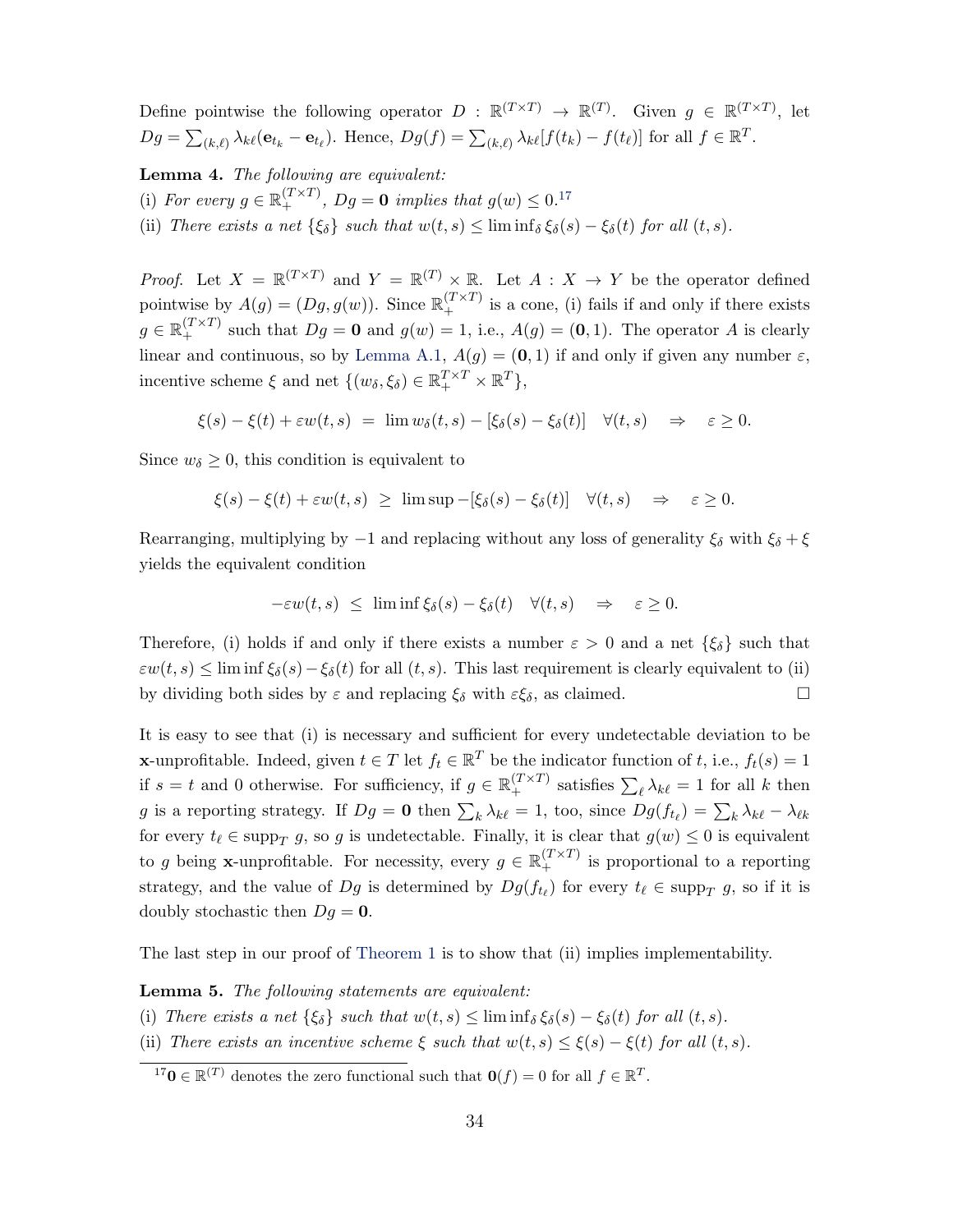Proof. That (ii) implies (i) is immediate. For the converse, without loss of generality we may fix any  $t_0 \in T$  and assume that  $\xi_\delta(t_0) = 0$  for all  $\delta$  in the net, since it will not affect the any of the differences  $\xi_{\delta}(s) - \xi_{\delta}(t)$ . By hypothesis,

$$
w(t,t_0) \leq \liminf \xi_\delta(t) \leq \limsup \xi_\delta(t) = -\liminf -\xi_\delta(t) \leq -w(t_0,t) \quad \forall t \in T.
$$

Hence,  $\xi(t) = \liminf \xi_{\delta}(t)$  is bounded. Since the limit function is superadditive, it follows that lim inf  $\xi_{\delta}(s) - \xi_{\delta}(t) + \liminf \xi_{\delta}(t) \leq \liminf \xi_{\delta}(s)$  for every  $(t, s)$ . Hence, lim inf  $\xi_{\delta}(s)$  –  $\xi_{\delta}(t) \leq \xi(s) - \xi(t)$ . By (i),  $w(t, s) \leq \liminf \xi_{\delta}(s) - \xi_{\delta}(t)$ . Collecting these last two inequalities finally yields  $w(t, s) \leq \xi(s) - \xi(t)$ , as required.

### C Proof of Theorem 4

If T is finite then the result follows by a similar argument to the one used to prove [Lemma](#page-32-1) [3.](#page-32-1) Let  $R = \{(i, s_i, t) : i \in I, s_i \in T_i \text{ and } t \in T\}$ . By a similar argument to that of [Lemma](#page-33-1) [4,](#page-33-1) there exists a net of incentive schemes  $\{\xi^{\delta}\}\$  such that both  $v_i(t, \mathbf{x}(s_i, t_{-i})) - v_i(t, \mathbf{x}(t)) \leq$  $\liminf_{\delta} \xi_i^{\delta}(s) - \xi_i^{\delta}(t)$  for every  $(i, t_i, s_i, t_{-i})$  and  $\lim_{\delta} \sum_i \xi_i^{\delta}(t) = 0$  for all t (call this condition (\*)) if and only if for every  $\lambda \in \mathbb{R}_+^{(R)}$  and  $\eta \in \mathbb{R}^{(T)}$ , the system of equations given by  $\sum_{s_i} [\lambda_i(s_i, t) - \lambda_i(t_i, s_i, t_{-i})] = \eta(t)$  for every  $(i, t)$  implies  $\sum_{(i, s_i, t)} \lambda_i(s_i, t)[v_i(t, \mathbf{x}(s_i, t_{-i}))$  $v_i(t, \mathbf{x}(t)) \leq 0$  (call this condition (\*\*)). Clearly, (\*\*) is equivalent to (ii). To see this, just divide every  $\lambda_i(s_i, t)$  by  $\Lambda = \max_{(i,t)} \sum_{s_i} \lambda_i(s_i, t)$  (if this equals zero then there's nothing to prove), as well as  $\eta(t)$ , and replace  $\lambda_i(t_i, t)$  with  $\Lambda - \sum_{s_i} \lambda_i(s_i, t)$  for every  $(i, t)$ . Now  $\lambda$  is proportional (with weight  $\Lambda$ ) to an unattributable deviation profile that is also unprofitable. That (ii) implies (∗∗) is obvious. It remains to prove that (∗) is equivalent to (i). Again, that (i) implies (\*) is obvious. Conversely, let  $\{\xi^{\delta}\}\$ be a net that satisfies (\*). Fix any  $t^0 \in T$ . Given  $(i, t, \delta)$ , define the net  $\{\zeta^{\delta}\}\$  by  $\zeta_i^{\delta}(t) = \xi_i^{\delta}(t) + \sum_{j \neq i} \xi_j^{\delta}(t_i^0, t_{-i})$ . By  $(*)$ ,  $\lim_{\delta} \zeta_i^{\delta}(t_i^0, t_{-i}) = 0$  for all  $t_{-i}$ , and  $v_i(t, \mathbf{x}(s_i, t_{-i})) - v_i(t, \mathbf{x}(t)) \leq \liminf_{\delta} \zeta_i^{\delta}(s) - \zeta_i^{\delta}(t)$ for every  $(i, t_i, s_i, t_{-i})$ . Hence, following the proof of [Lemma 5,](#page-33-2) the scheme  $\zeta$  defined by  $\zeta_i(t) = \liminf_{\delta} \zeta_i^{\delta}(t) \in \mathbb{R}$  for every  $(i, t)$  ex post implements **x**. Let  $\{\zeta^{\gamma}\}\$  be a subnet of  $\{\zeta^{\delta}\}\$ such that  $\lim_{\gamma} \zeta_i^{\gamma}$  $\hat{f}_i(t) = \zeta_i(t)$  for all  $(i, t)$ . One such subnet exists by definition of lim inf and [Lemma 1.](#page-7-0) Finally, for every  $i_1 \in I$  and  $t \in T$  let

$$
\zeta_{i_1}^0(t) = \zeta_{i_1}(t) - \sum_{i_2 \neq i_1} \zeta_{i_2}(t_{i_1}^0, t_{-i_1}) + \sum_{i_3 \neq i_2} \zeta_{i_3}(t_{i_1}^0, t_{i_2}^0, t_{-i_1 i_2}) - \cdots + \sum_{i_n \neq i_{n-1}} \zeta_{i_n}(t_{-i_n}^0, t_{i_n}).
$$

Clearly,  $\zeta^0$  ex post implements **x** because  $\zeta$  does, too, since for all  $(i, t)$ ,  $\zeta_i^0(t)$  equals  $\zeta_i(t)$ plus something that does not depend on  $t_i$ . By construction, it is easy to see that the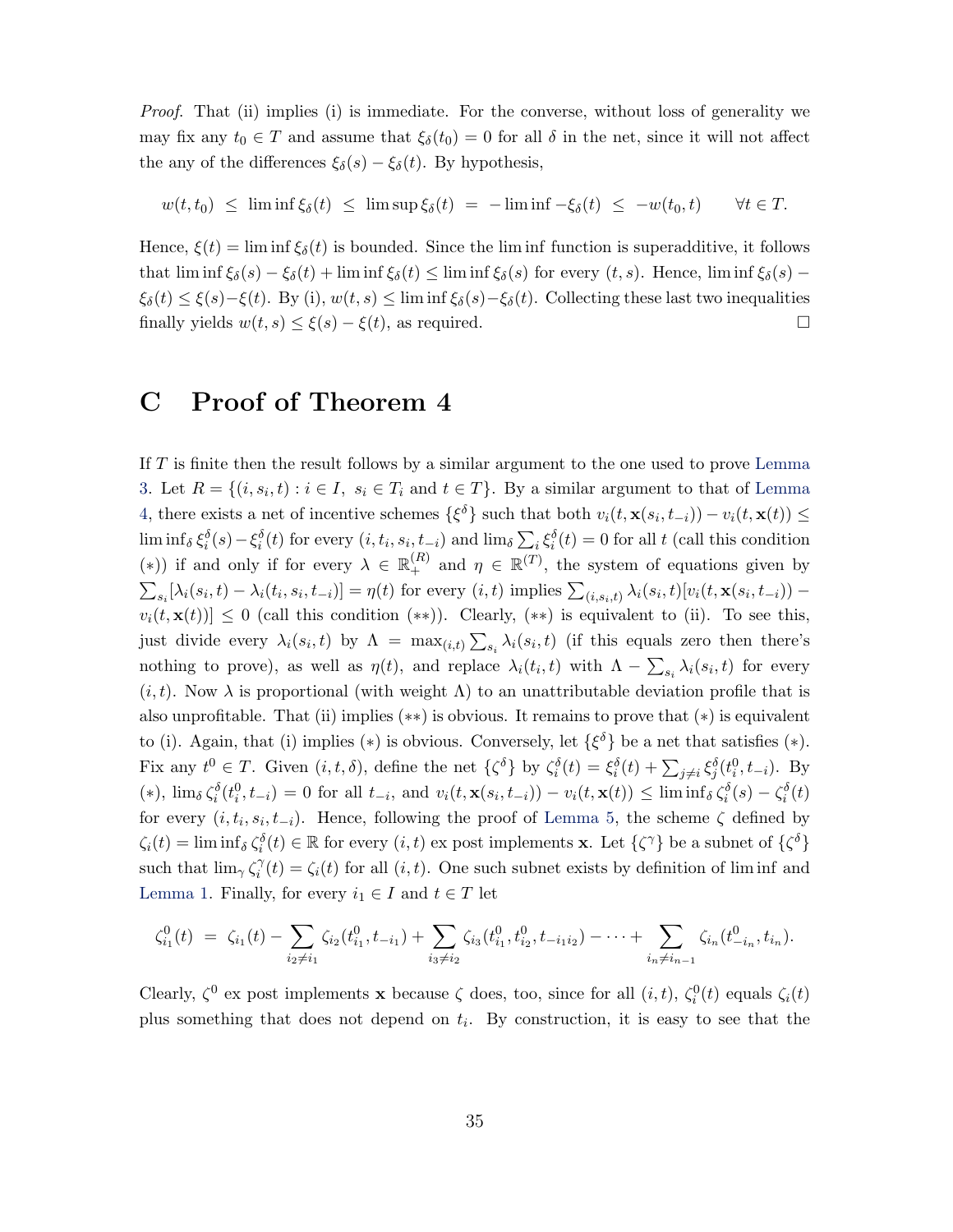<span id="page-35-1"></span>scheme  $\zeta^0$  also satisfies budget balance, since

$$
\sum_{i_1 \in I} \zeta_{i_1}^0(t) = \sum_{i_1 \in I} \zeta_{i_1}(t) - \sum_{i_2 \neq i_1} \zeta_{i_2}(t_{i_1}^0, t_{-i_1}^0) + \sum_{i_3 \neq i_2} \zeta_{i_3}(t_{i_1}^0, t_{i_2}^0, t_{-i_1 i_2}^0) - \dots + \sum_{i_n \neq i_{n-1}} \zeta_{i_n}(t_{-i_n}^0, t_{i_n})
$$
\n
$$
= \lim_{i_1 \in I} \sum_{i_1 \in I} \zeta_{i_1}^{\gamma}(t) - \sum_{i_2 \neq i_1} \zeta_{i_2}^{\gamma}(t_{i_1}^0, t_{-i_1}^0) + \sum_{i_3 \neq i_2} \zeta_{i_3}^{\gamma}(t_{i_1}^0, t_{i_2}^0, t_{-i_1 i_2}^0) - \dots + \sum_{i_n \neq i_{n-1}} \zeta_{i_n}^{\gamma}(t_{-i_n}^0, t_{i_n})
$$
\n
$$
= \lim_{i_1 \in I} \sum_{i_2 \neq i_1} \zeta_{i_1}^{\gamma}(t) + \sum_{i_2 \neq i_1} \zeta_{i_2}^{\gamma}(t_{i_1}^0, t_{-i_1}^0) - \sum_{i_2 \neq i_1} \zeta_{i_2}^{\gamma}(t_{i_1}^0, t_{-i_1}^0) + \dots
$$
\n
$$
- \sum_{i_n \neq i_{n-1}} \zeta_{i_n}^{\gamma}(t_{-i_n}^0, t_{i_n}) + \sum_{i_n \neq i_{n-1}} \zeta_{i_n}^{\gamma}(t_{-i_n}^0, t_{i_n}^0) + \sum_{j \neq i_n} \zeta_{j}^{\gamma}(t_0^0) = 0.
$$

Therefore,  $\zeta^0$  ex post implements **x** with budget balance.

## D Proofs of Theorem 5 and Proposition 2

This result extends [Theorem 1](#page-4-0) by admitting any measurable space Y instead of just the trivial one. However, the proof below does not follow the same lines as that of [Theorem 1.](#page-4-0) This is because [Lemma 5](#page-33-2) no longer applies. Furthermore, a proof along the lines of that for [Rochet'](#page-47-0)s Theorem does not apply here either.

The proof proceeds in several steps. We begin by describing interim implementability as the equilibrium of a zero-sum two-person game. We then characterize existence of equilibrium in such a game in terms of subdifferentiability of the payoff function. Finally, we show that this is equivalent to detecting profitable deviations.

For any scheme  $\xi \in B(Y)^T$  and any vector  $g \in \mathbb{R}_+^{(T \times T)}$  such that  $\sum_{(t,s)} \lambda(t,s) = 0$ , let  $F(\xi, g) = \sum_{(t,s)} \lambda(t,s) [w(t,s) - \int_Y (\xi(s,y) - \xi(t,y)) p(dy|t)]$  whenever the integral  $\int_Y (\xi(s,y) - \xi(t,y)) p(dy|t)$  $\xi(t, y)p(dy|t)$  exists for all  $(t, s)$ , although it may be infinite. If it does not exist—say because both the positive and negative parts of  $\xi(s)$  for some s integrate to  $\infty$ —then we set  $F(\xi, g) = +\infty$ . Intuitively, F is (proportional to) the deviation gain by the agent from choosing g when the principal chooses  $\xi$ . This defines a hypothetical two-person zero-sum game for the principal and the agent.

In this hypothetical game, the principal pays the agent the deviation gain defined by F. A pair  $(\xi, g)$  is an *equilibrium* (of F) if it is a Nash equilibrium of this game, i.e.,

$$
F(\xi, g') \leq F(\xi, g) \leq F(\xi', g) \qquad \forall (\xi', g').
$$

<span id="page-35-0"></span>**Lemma 6.** A given allocation  $x$  is Y-interim implementable if and only if there is an equilibrium of F. Moreover,  $(\xi, g)$  is an equilibrium if and only if  $(\xi, \theta)$  is also an equilibrium, where  $\theta$  is any truthful reporting strategy. In equilibrium,  $F(\xi, g) = 0$ .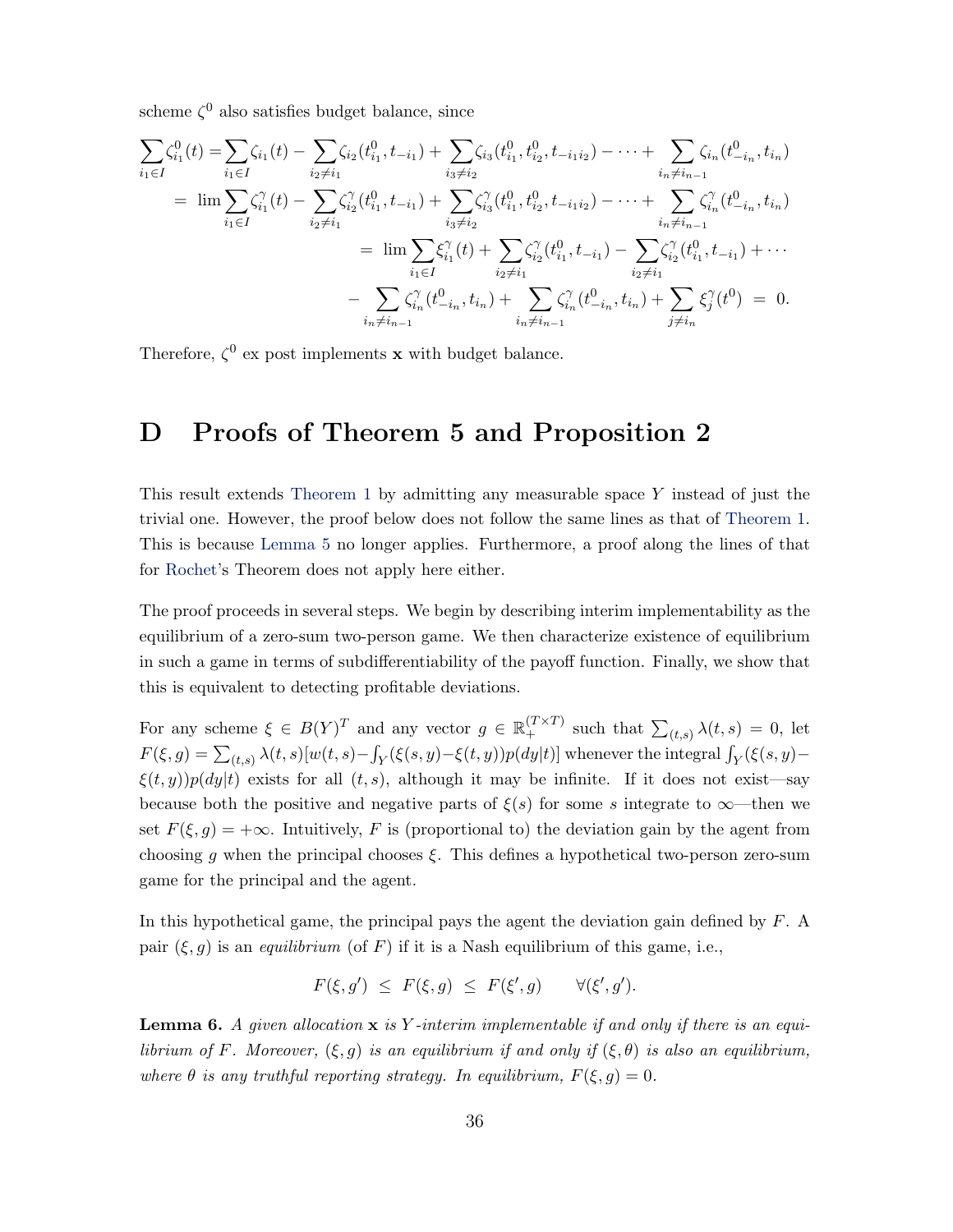*Proof.* The proof is rather simple. Suppose that  $x$  is Y-interim implementable with scheme ξ. By definition,  $(\xi, \theta)$  is an equilibrium of F that pays 0 to the agent in the hypothetical zero-sum game. Conversely, if x is not Y-interim implementable then for any  $\xi$  there is a reporting strategy g that gives the agent positive profit. Doubling g doubles the agent's profit. Further doubling and doubling implies that there is no best response for the agent. Hence, equilibrium fails to exist.

Let h and k be functions with respective domains  $[B(Y)^*]^{(T)}$  and  $\mathbb{R}^{T\times T}$  given by

$$
h(z) = \inf_{g \in \text{dom}_2 F} \sup_{\xi} \{ \xi \cdot z - F(\xi, g) \} \quad \text{ and } \quad k(v) = \sup_g \inf_{\xi \in \text{dom}_1 F} \{ F(\xi, g) + g \cdot v \}.
$$

We may now characterize equilibrium in terms of subdifferentiability of h and k. For the definition of subdifferential  $\partial f$  of a function f, see [Appendix A.](#page-31-1)

<span id="page-36-0"></span>**Lemma 7.** An equilibrium of F exists if and only if both h and k are subdifferentiable at the origin. Moreover, the set of equilibria of F is the product  $\partial h(0) \times \partial k(0)$ .

*Proof.* By [Lemma A.3,](#page-31-2) it suffices to prove that F is a closed convex-concave function, but this follows immediately from the definition of  $F$ .

By [Lemma 6,](#page-35-0) if an equilibrium of  $F$  exists without loss it involves truthful reporting, so  $\theta \in \partial k(0)$ . This observation is useful because it facilitates verifying equilibrium existence. Indeed, by [Lemma 7,](#page-36-0) equilibrium exists if and only if there is a scheme  $\xi$  and a truthful reporting strategy  $\theta$  such that

$$
h(z) - h(0) \geq \xi \cdot z \quad \forall z \quad \text{and} \quad k(v) - k(0) \geq \theta \cdot v \quad \forall v. \tag{6}
$$

By [Lemma 7,](#page-36-0) an equilibrium exists only if both  $h(0)$  and  $k(0)$  equal zero. Since equilibrium involves truth-telling, if equilibrium fails to exist then either  $k(0) = +\infty$ , hence an xprofitable Y-undetectable deviation exists, or  $k(0) = 0$  and  $\partial k(0) \neq \emptyset$ ,<sup>[18](#page-36-1)</sup> hence  $\partial h(0) = \emptyset$ . This helps to characterize equilibrium existence as follows.

**Lemma 8.** An equilibrium of  $F$  exists if and only if every infinitesimally  $Y$ -detectable deviation is at most infinitesimally **x**-profitable.

*Proof.* If equilibrium exists then  $h(0) = 0$  and there exists  $\xi^* \in \partial h(0)$  by [Lemma 7.](#page-36-0) If  $h(z)$  is finite then there exists g such that  $\xi \cdot z = Dg(\xi)$  for all  $\xi$ . In this case,  $h(z) =$  $\inf_{g} \{-w \cdot g : Dg = z\}.$  Dividing by  $|\xi^* \cdot z|$  in the subdifferential inequality for h yields  $\sup_{g} \{ w \cdot g / |\xi^* \cdot z| : Dg = z \} \leq 1$  for all z (even if  $h(z)$  is infinite), therefore we may also take the supremum of the left-hand side with respect to z. Subsituting for  $\xi^* \cdot y =$ 

<span id="page-36-1"></span><sup>&</sup>lt;sup>18</sup>To see this, notice that  $k(v) \ge \theta \cdot v$  by replacing g with  $\theta$  in the supremum that defines k.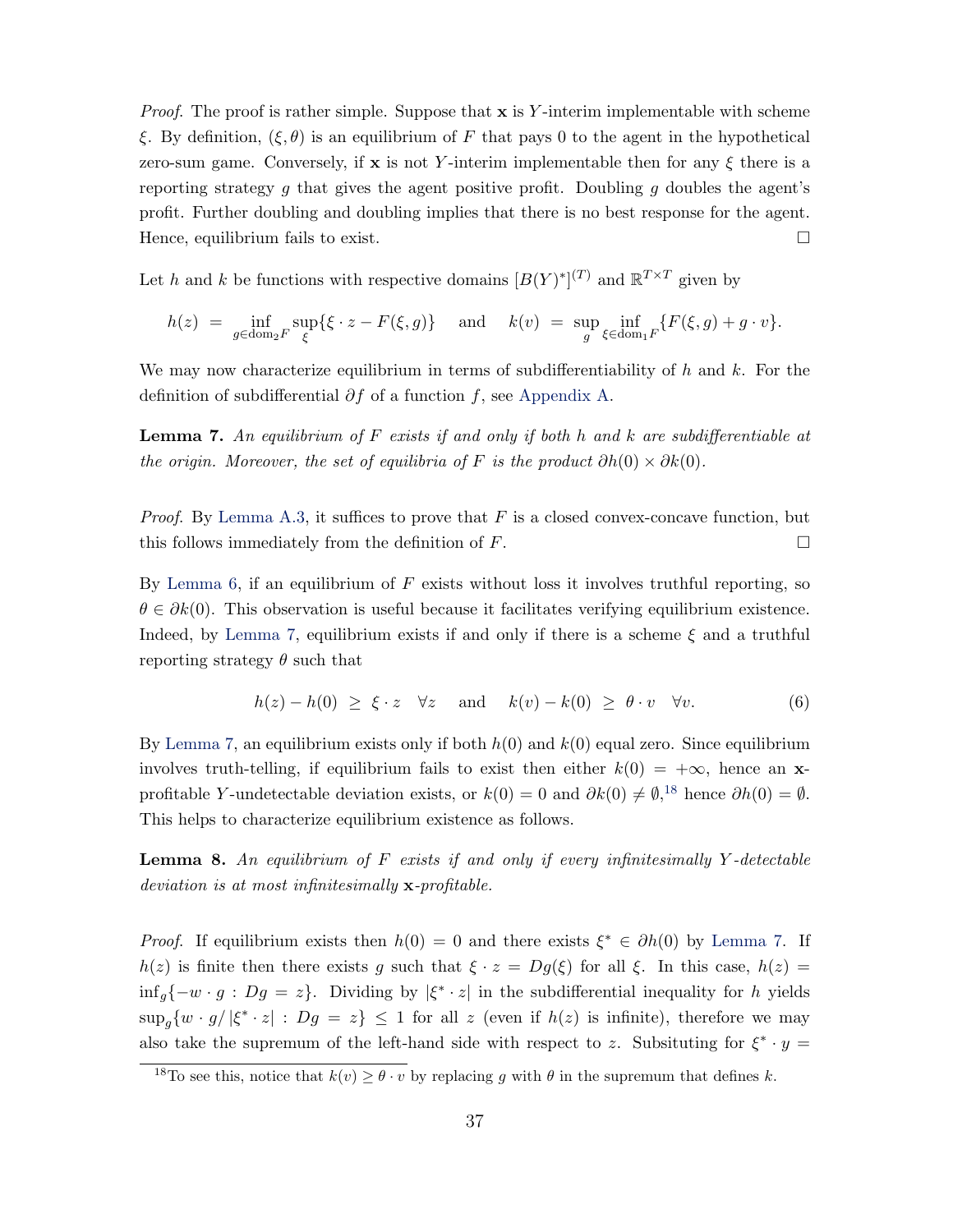$Dg(\xi^*)$  and dividing both the numerator and denominator by  $\sum_{(t,s)} \lambda(t,s)$ , we obtain that  $\sup_g w \cdot g / |Dg(\xi^*)| = \sup_{\pi} w \cdot \pi / |D\pi(\xi^*)| \leq 1$ , so  $\mathscr{D} = \inf_{\xi} \sup_{\pi} w \cdot \pi / |D\pi(\xi^*)| < +\infty$ and sufficiency follows. For necessity, if no equilibrium exists then by [Lemma 7](#page-36-0) and the observation above, for every  $\xi$  there exists z such that  $h(z) < \xi \cdot z$ , so  $h(z) < +\infty$  and  $R(y|\xi) = \sup_{g} \{ w \cdot g / |Dg(\xi)| : Dg = z \} > 1.$  Hence,  $R(\xi) = \sup_{z} R(z|\xi) \geq 1.$  But now halving  $\xi$  makes  $R(\xi/2) > 2$ , and halving again and again implies that  $\inf_{\xi} \sup_{\alpha} w$ .  $g/|Dg(\xi)| = +\infty$ , as desired.

This proves [Theorem 5.](#page-13-0) Now, let us prove [Proposition 2](#page-15-1) with the next two results.

<span id="page-37-0"></span>**Lemma 9.** An equilibrium of F exists if and only if for every net  $\{g_\delta\} \subset \mathbb{R}_+^{(T \times T)}$ ,

$$
\lim Dg_{\delta}(\xi) = 0 \quad \forall \xi \in B(Y)^{T} \quad \Rightarrow \quad \limsup w \cdot g_{\delta} \leq 0, \tag{7}
$$

where  $Dg_{\delta}(\xi) = \int_{Y} \sum_{(t,s)} \xi(t,y) [\lambda_{\delta}(t,s)p(dy|s) - \lambda_{\delta}(s,t)p(dy|t)]$  for every scheme  $\xi$  and  $w \cdot g_{\delta} = \sum_{(t,s)} w(t,s) \lambda_{\delta}(t,s)$  for every  $w \in \mathbb{R}^{T \times T}$ .

*Proof.* By [Lemma 7,](#page-36-0) an equilibrium exists if and only if  $(6)$  holds. If  $(6)$  holds then  $h(0) = 0$ , so there exists  $\xi^*$  such that  $h(z) \geq \xi^* \cdot z$  for all z. For any  $g \in \text{dom}_2$  F, if  $Dg(\xi) \neq \xi \cdot z$  for some  $\xi$  then  $\sup_{\xi} {\{\xi \cdot z - F(\xi, g)\}} = +\infty$  by linearity. Therefore,  $h(z) = -\sup_{g} \{ w \cdot g : Dg = z, g \in \text{dom}_2 \ F\}$ , which implies that  $\xi^*$  exists such that  $\sup_g w \cdot g - Dg(\xi^*) \leq 0$ , where  $g \in \text{dom}_2$  F satisfies  $Dg = z$ . By letting  $z \to 0$ , sufficiency now follows. Conversely, suppose that an equilibrium fails to exist. If there exists  $g$  such that  $Dg(\xi) = 0$  for all  $\xi$  yet  $w \cdot g > 0$ , the consequent of the claim above fails and we are done, so suppose not. Hence,  $h(0) = k(0) = 0$ . Notice that the subdifferential inequality holds for k. Indeed,  $k(v) \geq F(0, \theta) + \theta \cdot v = \theta \cdot v$ , since  $w \cdot \theta = 0$ . Therefore, failure of subdifferentiability applies to h, so for every  $\xi$  there exists y such that  $\sup_{q} \{w \cdot g : Dg = z, g \in \text{dom}_2 F\} > \xi \cdot z$ . Setting  $\xi = 0$  and taking a sequence  $\{g_n\}$  that achieves this sup establishes necessity.  $\Box$ 

We now establish the last lemma we need to prove [Proposition 2.](#page-15-1)

<span id="page-37-1"></span>**Lemma 10.** Let  $g \in \mathbb{R}_+^{(T \times T)}$  and suppose that  $p(t)$  does not depend on t.  $Dg(\xi) = 0$  for all  $\xi$  implies that  $w \cdot g \leq 0$  if and only if (7) holds for every net  $\{g_\delta\}.$ 

*Proof.* Necessity is evident. For sufficiency, consider a net  ${g_{\delta}}$  with  $\lim Dg_{\delta}(\xi) = 0$ for all  $\xi$  but  $w \cdot g_\delta = 1$ . Without loss, we consider a convergent subsequence,  $\{g_m\}$ , by picking  $g_m$  such that  $|w \cdot g_m - 1| < 1/m$ . Define the vector  $\mu_m \in [B(Y)^*]^T$  pointwise by  $\mu_m(t) = \sum_s \lambda_m(t,s)p(s) - \lambda_m(s,t)p(t)$  for every t. We consider three cases.

– Case 1a: Suppose that supp  $\lambda_m$  does not depend on m.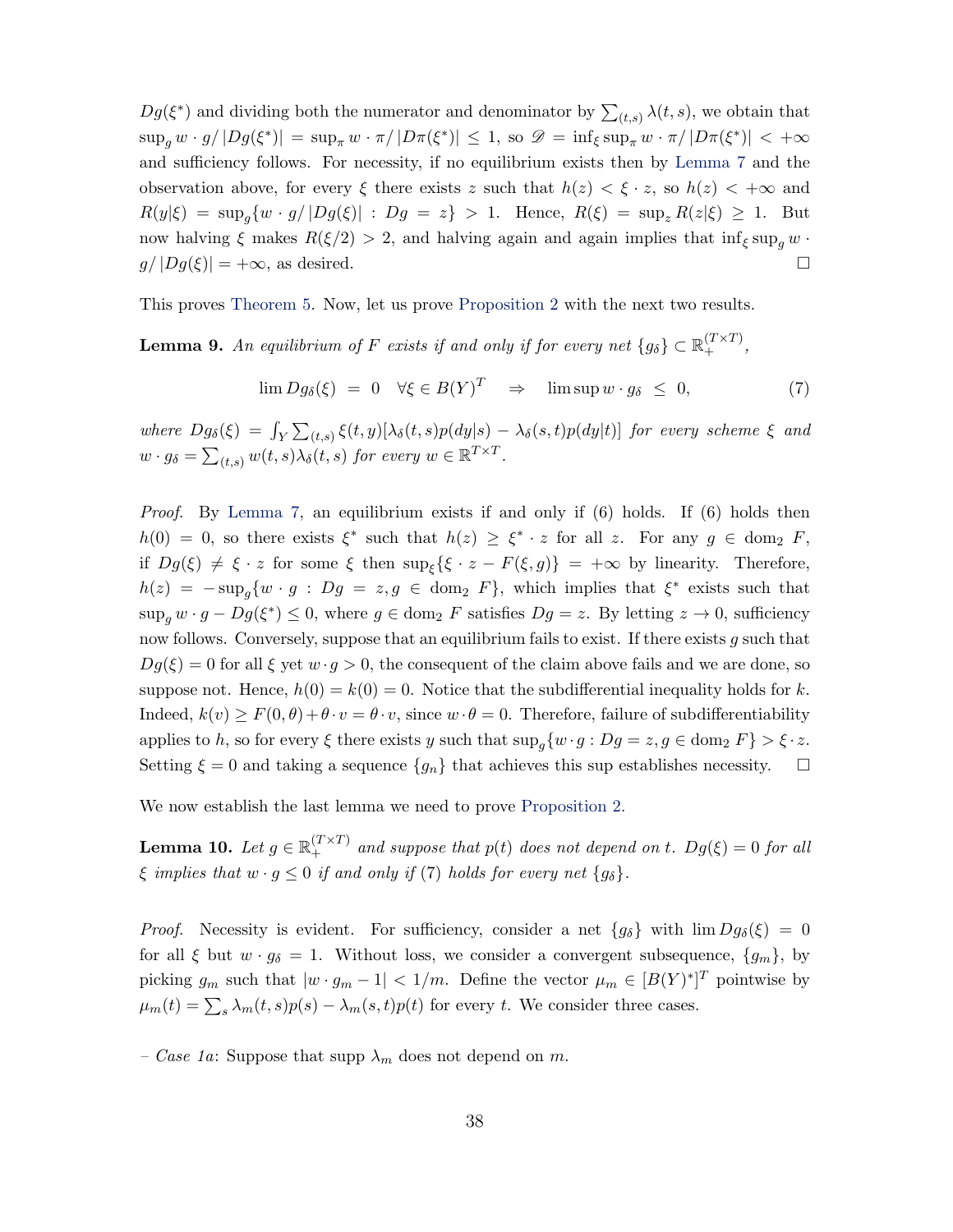Let  $S_m = \{t : \lambda_m(t,s) > 0 \text{ for some } s\} \cup \{t : \lambda_m(s,t) > 0 \text{ for some } s\}$  be the set of types to which  $\lambda_m$  gives positive weight. By hypothesis, and  $S_m = S$  is independent of m and  $|S| < \infty$ . Consider the cone  $C = \{g \in \mathbb{R}^{S \times S}_+ : Dg = 0\}$ . Since this cone is finitely generated, it is closed. Therefore, by the Theorem of the Alternative, there does not exist  $g \geq 0$  such that  $Dg = 0$  in  $[B(Y)^*]^S$  and  $w \cdot g > 0$  if and only if there is a scheme  $\xi : S \to \mathbb{R}$  that Y-interim implements  $\bf{x}$  assuming that the type space is S. Applying [Lemma 9,](#page-37-0) the result now follows.

– Case 1b: Suppose that supp  $\mu_m$  does not depend on m but supp  $\lambda_m$  does.

Let supp  $\mu_m = T_0$ , which, by hypothesis, does not depend on m. Clearly,  $T_0 \subset S_m$ . If  $T_0 = S_m$  then we are in Case 1a, and we are done. Otherwise,  $S_m \setminus T_0 \neq \emptyset$ . Let  $\lambda_m^0(t,s) = \lambda_m(t,s)$  if either t or s (or both) belong to  $S_m \setminus T_0$  and 0 otherwise, and let  $\lambda_m^1 = \lambda_m - \lambda_m^0$ . Consider the following optimization problem:

$$
V_m = \min_{\eta_m \geq 0} \left\| \lambda_m^1 - \eta_m \right\|_1 \quad \text{s.t.}
$$
  

$$
\sum_{s \in T_0} \eta_m(t, s) p(s) - \eta_m(s, t) p(t) + \sum_{s \in S_m \setminus T_0} \lambda_m(t, s) p(s) - \lambda_m(s, t) p(t) = 0 \quad \forall t \in T_0.
$$

If types are independent, i.e.,  $p(t)$  does not depend on t, then this problem has a feasible solution and we may avoid reference to y without any loss of generality. Indeed, for any vector  $b \in \mathbb{R}^{T_0}$ , by the Theorem of the Alternative  $\eta \geq 0$  exists such that  $\sum_s \eta(t,s)$  –  $\eta(s,t) = b(t)$  for all t if and only if  $\sum_t b(t) = 0$ , and clearly  $\sum_{t \in T_0} \sum_{s \in S_m \setminus T_0} \lambda_m(t,s)$  $\lambda_m(s,t) = \sum_{(t,s)} \lambda_m^1(t,s) - \lambda_m^1(s,t) = 0^{19}$  $\lambda_m(s,t) = \sum_{(t,s)} \lambda_m^1(t,s) - \lambda_m^1(s,t) = 0^{19}$  $\lambda_m(s,t) = \sum_{(t,s)} \lambda_m^1(t,s) - \lambda_m^1(s,t) = 0^{19}$  Taking the dual of this problem, manipulating it and applying strong duality yields

$$
V_m = \max_{\zeta \in \mathbb{R}^{T_0}} \sum_{t \in T_0} \zeta(t) \sum_{s \in S_m} \lambda_m(t, s) - \lambda_m(s, t) \text{ s.t. } -1 \le \zeta(t) - \zeta(s) \le 1 \quad \forall (t, s).
$$

But this dual problem is easily solved, yielding  $V_m = \frac{1}{2}$  $\frac{1}{2}\sum_{t}|\sum_{s}\lambda_{m}(t,s)-\lambda_{m}(s,t)|.$  Since  $T_{0}$ is finite, it follows that  $\mu_m \to 0$  in norm, hence  $V_m \to 0$ . If a subsequence exists such that for every k there is  $(t, s)$  such that  $w(t, s) = -\infty$  and  $\lambda_{m_k}(t, s) > 0$  then we are done, so suppose not, i.e., for m sufficiently large,  $w(t, s) > -\infty$  for all  $(t, s)$  such that  $\lambda_m(t, s) > 0$ . Finally, if  $\eta_m$  is an optimal primal solution then  $w \cdot \lambda_m = w \cdot (\lambda_m^0 + \eta_m + \lambda_m^1 - \eta_m) \leq w \cdot (\lambda_m^1 - \eta_m) \leq$  $||w||_{\infty} ||\lambda_m^1 - \eta_m||_1 \to 0$ , where the first inequality follows because by construction  $\lambda_m^0 + \eta_m$ is undetectable, and we are assuming that  $w \cdot g \leq 0$  for every undetectable strategy. But this contradicts the original hypothesis that  $w \cdot \lambda_m \to 1$ , and the claim is established for this case.

<span id="page-38-0"></span> $19$ Notice that the conclusion that the problem above is feasible does not necessarily follow if types fail to be independent. For instance, in the setting of [Example 1,](#page-13-3) suppose that  $\lambda_m(t,s) = 1$  if t and s both belong to  $\{0, \frac{1}{2}, 1\}$  and  $s = t \pm \frac{1}{2}$ , otherwise  $\lambda_m(t, s) = 0$ .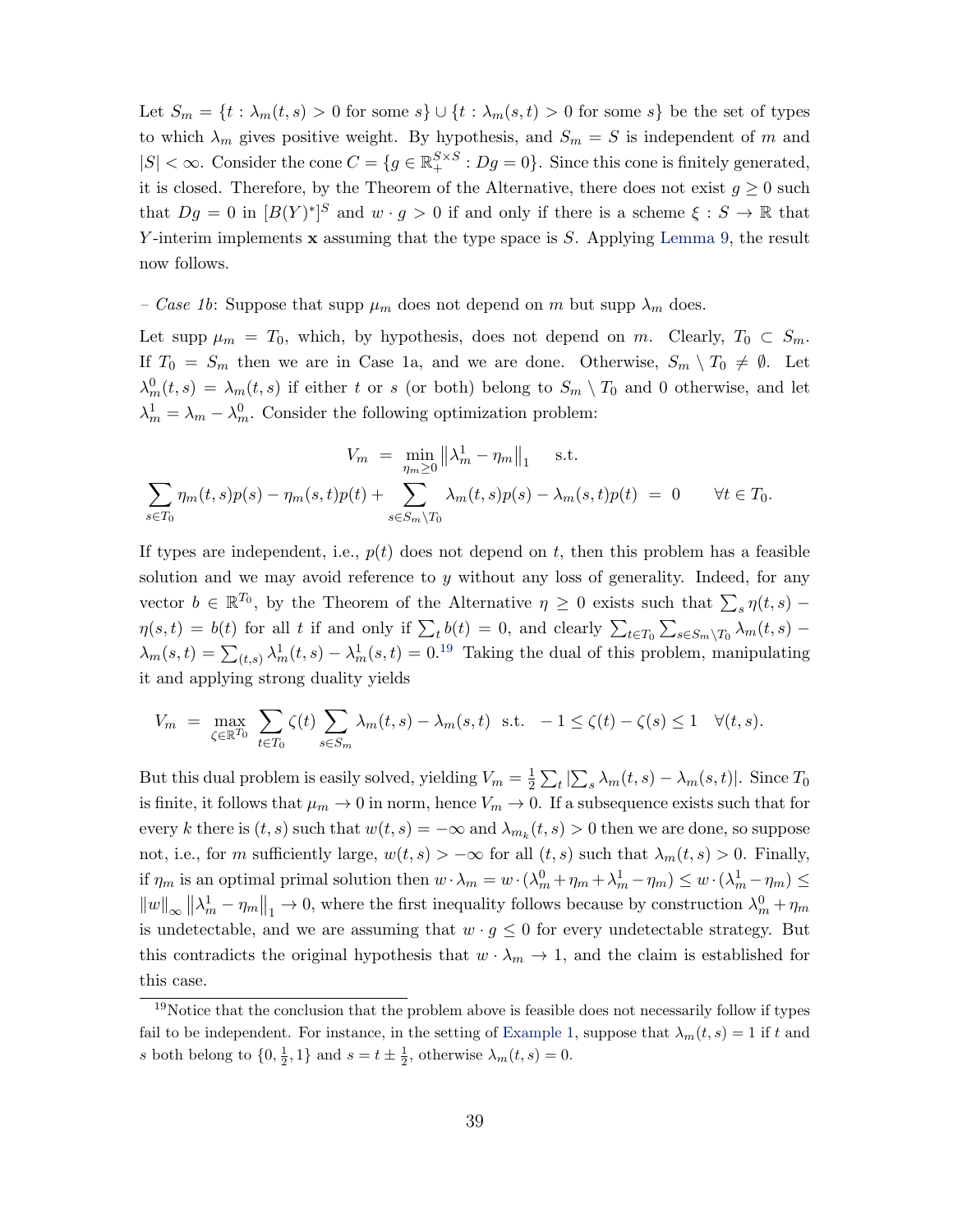<span id="page-39-2"></span>– Case 2: Suppose that supp  $\mu_m$  depends on m.

If supp  $\mu_m = T_m$  has a subsequence  $\{T_{m_k}\}\$  that does not depend on k then we are back to Case 1, so suppose not. Hence, there is a subsequence  $\{T_{m_k}\}\$  such that  $T_{m_k}\setminus\bigcup_{\ell\leq k}T_{m_\ell}\neq\emptyset$ for all  $k$ . Without loss, assume that this is the sequence with which we began. Construct  ${t_m}$  according to innovations in  $T_m$ , i.e., such that  $t_m \in T_m$  yet  $t_m \notin T_k$  for all  $k < m$ .

By taking a subsequence if necessary, without loss  $\{\lambda_m\}$  satisfies  $\|\mu_m(t_k)\| < 2^{-m}$  for all  $k \leq m$ . Let  $\xi(t_m, y) = \frac{\left[\mathbf{1}_{P_m}(y) - \mathbf{1}_{N_m}(y)\right]}{\left|\mathbf{1}_{P_m}(t_m)\right|}$  for all m and all y, where  $P_m$  and  $N_m$ are the positive and negative sets in a Hahn decomposition of Y relative to  $\mu_m$  (see, e.g., [Folland,](#page-47-14) [1999,](#page-47-14) for a definition of Hahn decomposition), and  $\mathbf{1}_X(y)$  is the indicator function of  $X \subset Y$ . (If  $t \notin \{t_m\}$  then  $\xi(t, y) = 0$ .) For every  $m \in \mathbb{N}$ ,

$$
\xi \cdot \mu_m = \sum_{k=1}^m \xi(t_k) \cdot \mu_m(t_k) = 1 + \sum_{k < m} \xi(t_k) \cdot \mu_m(t_k)
$$
\n
$$
> 1 - \sum_{k < m} 2^{-m} \cdot 2^k = 1 - \sum_{k < m} 2^{k-m} = 1 - (1 - 2^{-m}) \ge 1/2.
$$

Therefore, it is not the case that  $Dg_m(\xi) \to 0$  for all  $\xi$ , and (7) follows vacuously.

We end with a few remarks. With regard to [Theorem 5,](#page-13-0) notice that the proof exploits the construction alluded to in the introduction of a zero-sum game between the principal and the agent and then solving for its equilibrium. This approach allows for greater generality<sup>[20](#page-39-0)</sup> than that of [Theorem 1](#page-4-0) because it allows for  $w$  to take possibly infinite values. This may be due to conditionally infeasible reports, for instance.<sup>[21](#page-39-1)</sup>

The proof of [Proposition 2](#page-15-1) is useful for two reasons. Firstly, [Lemma 9](#page-37-0) shows how the dual system of inequalities that are equivalent to implementability generalizes from the standard case to the interim case. Secondly, [Lemma 10](#page-37-1) reconciles the two theorems on implementation by showing that when types are independent we revert back to the original requirement of detecting profitable deviations to characterize implementability. Hence, the additional requirement of infinitesimally detectable deviations being at most infinitesimally profitable loses any bite in this setting.

It is interesting to note that the independence assumption is used to prove [Lemma 10](#page-37-1) only in Case 1b. In the other two cases, the assumption is not necessary, and in fact not used. This observation reveals the structure of the examples used to illustrate the differences between [Theorems 1](#page-4-0) and [5.](#page-13-0) There, the sequence of deviations constructed fit into Case 1b, i.e., the support of  $\mu_m$  was independent of m but the support of  $\pi_m$  crucially was not. As a

<span id="page-39-0"></span><sup>20</sup>A technical improvement is that the proof of [Theorem 1](#page-4-0) uses a version of the Hahn-Banach Theorem, hence relies on (a weakening of) the axiom of choice. The proof of [Theorem 5](#page-13-0) does not.

<span id="page-39-1"></span><sup>21</sup>The literature sometimes refers to this as "evidence."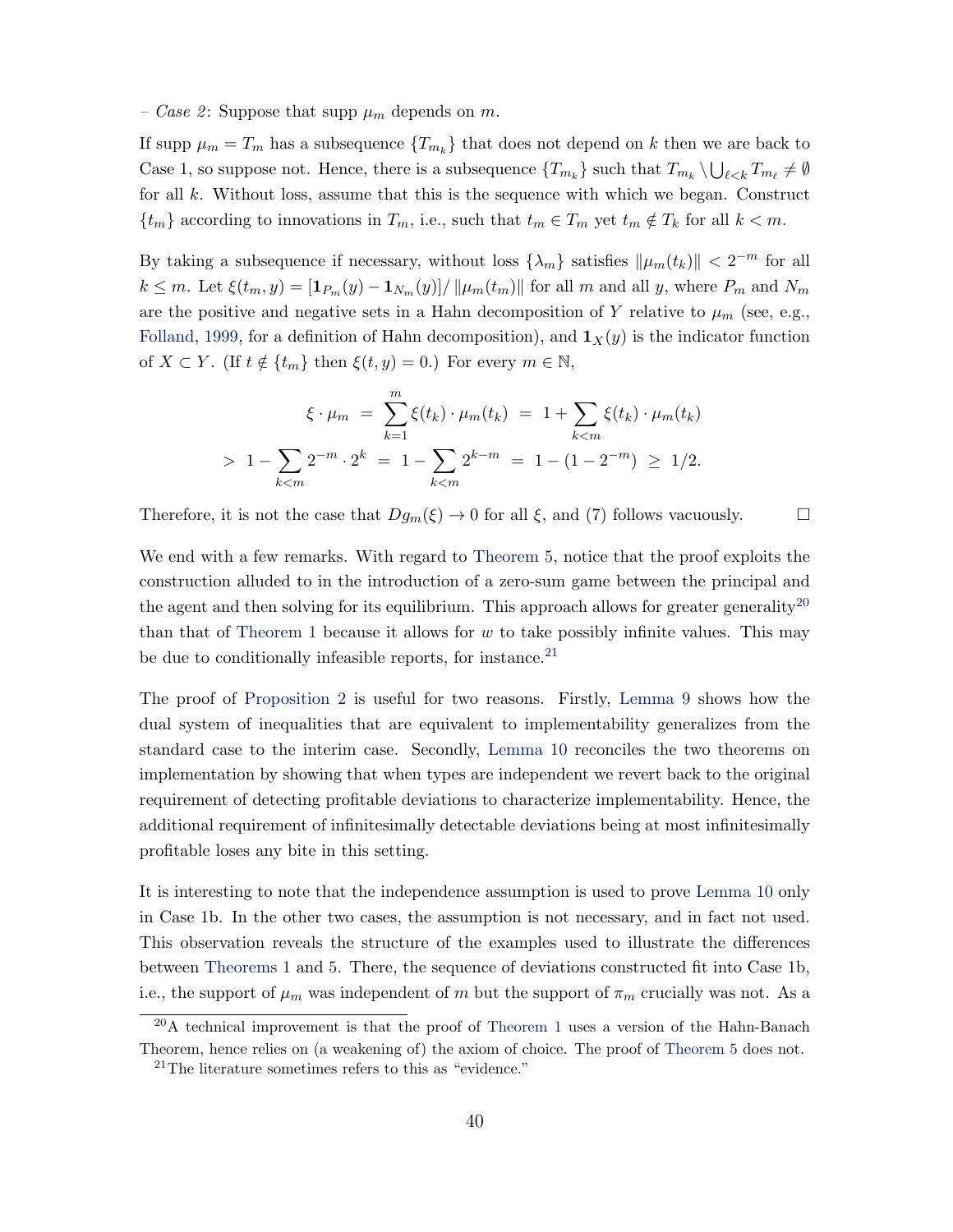final remark, note that the duality used to establish Case 1b can be used to provide a dual characterization of when detecting profitable deviations implies its infinitesimal counterpart. Namely, as long as the primal problem of Case 1b is feasible, or equivalently its dual is bounded, we obtain our desired result.

## E Proofs of Theorems 7, 8, 9 and Proposition 3

Let us begin with the proof of [Theorem 7.](#page-18-1) The proof proceeds in three steps. In the first step, we describe full surplus extraction with a family of linear inequalities. In the second step, apply [Lemma A.1](#page-31-0) to obtain a necessary and sufficient condition for full surplus extraction. Finally, in the last step we relate this dual condition to virtual convex independence when utility functions are bounded.

By definition, all the surplus can be extracted if there exists a scheme  $\xi$ —called a surplusextracting scheme—such that

$$
v(t,t) = \int_Y \xi(t,y)p(dy|t) \quad \forall t, \text{ and}
$$

$$
w(t,s) \le \int_Y [\xi(s,y) - \xi(t,y)]p(dy|t) \quad \forall (t,s),
$$

where  $v(t,s) = \int_Y v(t, \mathbf{x}(s, y), y)p(dy|t)$  and  $w(t, s) = v(t, s) - v(t, t)$ . Clearly, this is a system of linear inequalities with respect to  $\xi$ . Appealing to duality, we obtain the following characterization of existence of solutions to this linear system.

<span id="page-40-0"></span>**Lemma 11.** There exists a surplus-extracting scheme  $\xi$  if and only if for every net  $\{(\lambda_{\delta},\eta_{\delta})\}$ such that  $\lambda_{\delta} \in \mathbb{R}_+^{(T \times T)}$  and  $\eta_{\delta} \in \mathbb{R}^{(T)}$ ,

$$
\eta_{\delta}(\cdot)p(\cdot)+\sum_{s\in T}\lambda_{\delta}(s,\cdot)p(s)-\lambda_{\delta}(\cdot,s)p(\cdot) \rightarrow 0 \quad \Rightarrow \quad \lim \lambda_{\delta}\cdot(w+W) \leq 0,
$$

where  $W(t, s) = v(s, s) - v(t, t)$ .

Proof. By [Lemma A.1,](#page-31-0) there is a surplus-extracting scheme if and only if for any net  $\{(\lambda_{\delta}, \lambda_{\delta}^+, \eta_{\delta})\}\$ with  $\lambda_{\delta}^+\geq 0$  and  $(\lambda_{\delta}, \eta_{\delta})\cdot(w, v)=0$  for all  $\delta$ , it follows that  $(\lambda_0, \eta_0)\cdot(w, v)\geq 0$ whenever (a)  $-\lambda_0 = \lim_{\delta} \lambda_{\delta}^+ + \lambda_{\delta}$  and (b) the following holds:

$$
-\eta_{\delta}(\cdot)p(\cdot)-\sum_{s}[\lambda_{\delta}(s,\cdot)p(s)-\lambda_{\delta}(\cdot,s)p(\cdot)]\to\eta_{0}(\cdot)p(\cdot)+\sum_{s}\lambda_{0}(s,\cdot)p(s)-\lambda_{0}(\cdot,s)p(\cdot).
$$

But by (a),  $(\lambda_0, \eta_0) \cdot (w, v) \geq 0$  is equivalent to  $\lim_{z \to \delta} -\lambda_{\delta}^+$  $\chi^+_{\delta} \cdot w - \lambda_{\delta} \cdot w + \eta_0 \cdot v \geq 0$ , and by (b), this is equivalent to

$$
\lim_{\delta \to 0} (\lambda_{\delta}^+ + \lambda_{\delta}) \cdot w + \sum_{t} [\sum_{s} [\lambda_0(s, t) - \lambda_0(t, s)] + \eta_{\delta}(t) + \sum_{s} [\lambda_{\delta}(s, t) - \lambda_{\delta}(t, s)]] \cdot v(t) \le 0.
$$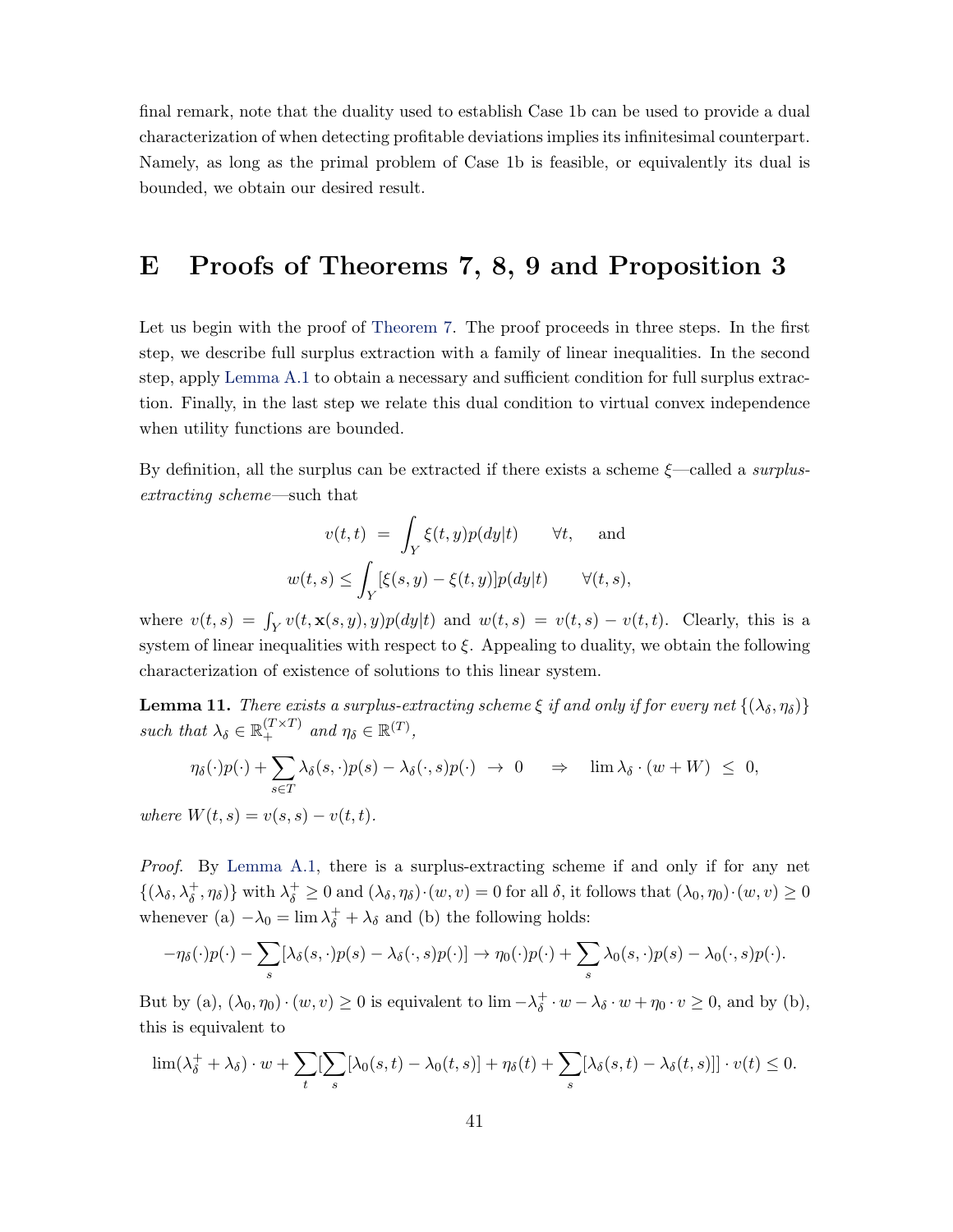By construction of  $\{(\lambda_{\delta}, \eta_{\delta})\}$  and (a), this is finally equivalent to

$$
\lim \sum_{(s,t)} \lambda_{\delta}^{+}(t,s)[w(t,s)-W(t,s)] \leq 0,
$$

and the claimed result follows.  $\Box$ 

The proof of [Theorem 7](#page-18-1) is almost completed by the next easy lemma.

<span id="page-41-0"></span>**Lemma 12.** For every net  $\{(\lambda_{\delta}, \eta_{\delta})\}$  such that  $\lambda_{\delta} \in \mathbb{R}^{(T \times T)}_+$  and  $\eta_{\delta} \in \mathbb{R}^{(T)}$ ,

$$
\eta_{\delta}(\cdot)p(\cdot)+\sum_{s\in T}\lambda_{\delta}(s,\cdot)p(s)-\lambda_{\delta}(\cdot,s)p(\cdot) \rightarrow 0
$$

implies that  $\lim_{\lambda} \lambda_{\delta} \cdot w = 0$  for all w such that  $w(t,t) = 0$  given t if and only if p exhibits virtual convex independence.

*Proof.* Sufficiency is immediate by letting  $\eta_{\delta}(t) = \sum_{s} \lambda_{\delta}(t, s) - \lambda_{\delta}(s, t)$  for all  $(\delta, t)$ . For necessity, suppose that  $p$  exhibits virtual convex independence and that the above limiting condition holds for  $\{(\lambda_{\delta}, \eta_{\delta})\}$ . We will show that  $\lim \lambda_{\delta} \cdot w = 0$  for all requisite w. By integrating with respect to y, notice that  $\eta_{\delta}(\cdot) - \sum_{s} \lambda_{\delta}(\cdot, s) - \lambda_{\delta}(s, \cdot) \to 0$  is necessary. Substituting, we obtain  $\sum_s \lambda_\delta(s, \cdot) [p(s) - p(\cdot)] \to 0$ . Hence, by virtual convex independence,  $\lambda_{\delta} \cdot w = 0$  for all relevant w, as required.

That virtual convex independence implies full surplus extraction now follows. For the converse, suppose that virtual convex independence fails, so there is a net  $\{\lambda_{\delta}\}\$  with  $\lambda_{\delta}\geq 0$ such that  $\sum_s \lambda_\delta(s, \cdot) [p(s) - p(\cdot)] \to 0$  yet  $\lim \lambda_\delta \cdot w > 0$  for some w with  $w(t, t) = 0$  given t. Now define  $v(t, s) = w(t, s)$  for all  $(t, s)$ . By [Lemmata 11](#page-40-0) and [12,](#page-41-0) there is no surplusextracting scheme. The proof of [Theorem 7](#page-18-1) is now complete.

Next, let us prove [Theorem 8.](#page-19-1) We will broadly follow the same steps as for the previous proof, but discuss in some detail the dual condition to surplus extraction given interim implementability before equating it to asymptotic convex independence.

Recall that by definition all the surplus can be extracted from  $(v, x)$  conditional on interim implementability if there is a scheme  $\xi$  such that

$$
v(t,t) = \int_Y \xi(t,y)p(dy|t) \quad \forall t, \text{ and}
$$
  

$$
0 \le \int_Y [\xi(s,y) - \xi(t,y)]p(dy|t) \quad \forall (t,s).
$$

<span id="page-41-1"></span>**Lemma 13.** All the surplus can be extracted from  $(v, \mathbf{x})$  assuming interim implementability if and only if for every net  $\{(\lambda_{\delta}, \eta_{\delta})\}$  with  $\lambda_{\delta} \in \mathbb{R}_{+}^{(T \times T)}$  and  $\eta_{\delta} \in \mathbb{R}^{(T)}$ ,

$$
\eta_{\delta}(\cdot)p(\cdot)+\sum_{s\in T}\lambda_{\delta}(s,\cdot)p(s)-\lambda_{\delta}(\cdot,s)p(\cdot) \rightarrow 0 \quad \Rightarrow \quad \lim \eta_{\delta} \cdot v \leq 0. \tag{11}
$$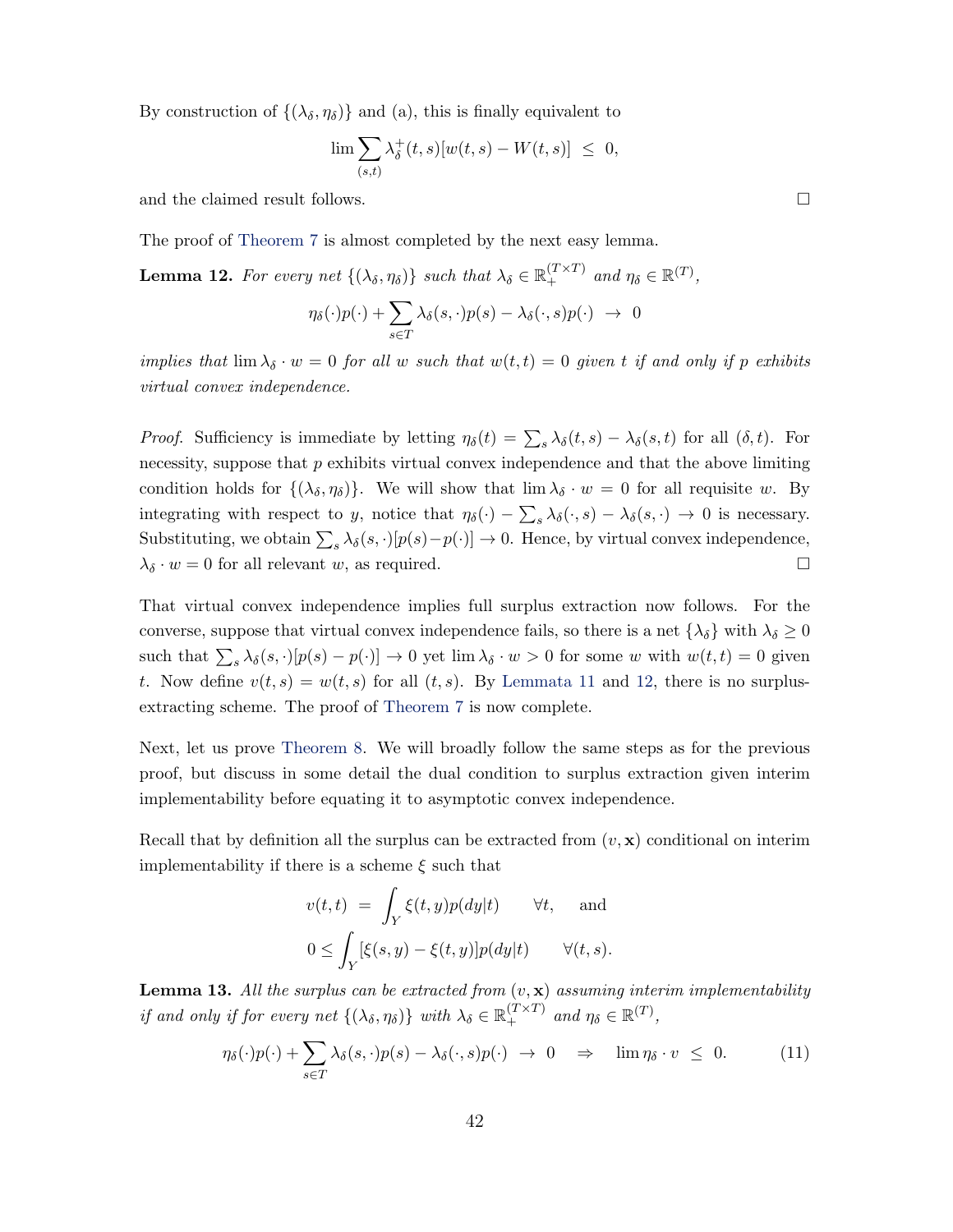The proof of this result is almost identical to that of [Lemma 11,](#page-40-0) hence omitted. Our next step in the proof of [Theorem 8](#page-19-1) is to show that the dual condition (11) above is equivalent to asymptotic convex independence. But before we take this step, let us manipulate and interpret the dual condition, to help understand it. As a useful preliminary step, let us temporarily assume that both  $T$  and  $Y$  are finite sets.

<span id="page-42-1"></span>**Claim 1.** Suppose that both  $T$  and  $Y$  are finite sets. All the surplus can be extracted from any given  $(v, \mathbf{x})$  assuming interim implementability if and only if p satisfies the following condition, called convex dependence implies undetectability: For any strategy  $\pi$ , if  $p(t) =$  $\sum_{s} \pi(s|t)p(s)$  for all t then  $\sum_{s} \pi(t|s) = 1$  for all t.

*Proof.* By the Alternative Theorem, for every  $(v, x)$  there exists  $\xi$  such that  $v(t, t)$  =  $\sum_{y} \xi(t, y)p(y|t)$  for all t and  $0 \leq \sum_{y} [\xi(s, y) - \xi(t, y)]p(y|t)$  for all  $(t, s)$  if and only if for every v and every pair  $(\eta, \lambda)$  with  $\lambda \geq 0$ , if  $\eta(t)p(t) = \sum_{s} \lambda(s,t)p(s) - \lambda(t,s)p(t)$ for all t then  $\sum_t \eta(t)v(t) \leq 0$ . This latter condition is equivalent to the following: if  $\eta(t)p(t) = \sum_{s} \lambda(s,t)p(s) - \lambda(t,s)p(t)$  for all t then  $\eta \equiv 0$ . Rearranging terms, the antecedent may be written as  $[\eta(t) + \sum_s \lambda(t,s)]p(t) = \sum_s \lambda(s,t)p(s)$ . Integrating out y, notice that  $\eta(t) + \sum_{s} \lambda(t, s) = \sum_{s} \lambda(s, t)$  for every t. Without any loss of generality, we may assume that  $\lambda(t,t) > 0$ , and since  $\lambda \geq 0$ , it follows that  $\eta(t) + \sum_{s} \lambda(t,s) = \sum_{s} \lambda(s,t) > 0$ . By choosing  $\lambda(t, t)$  appropriately, we may assume without loss that  $\sum_{s} \lambda(s, t) = \Lambda$  does not depend on t. Dividing both sides of the previous system of equations by  $\Lambda$ , we finally obtain that if  $p(t) = \sum_{s} \pi(s|t)p(s)$  then  $\sum_{s} \pi(t|s) = 1$ .

To see how this condition works, consider the following example.

**Example 8.** Let  $T = \{a, b, c\}$  and  $Y = \{0, 1\}$ . Define  $p(a) = p(b) = [0]$  and  $p(c) =$ [1]. Here convex independence does not imply undetectability. To see this, consider the following strategy:  $\pi(b|a) = \pi(b|b) = \pi(c|c) = 1$  and  $\pi(s|t) = 0$  for all other  $(t, s)$ . Clearly,  $p(t) = \sum_{s} \pi(s|t) p(s)$  for all t, yet  $\sum_{s} \pi(a|s) = 0$ .

This example suggests that "convex dependence implies undetectability" is intimately related to convex independence. This intuition is correct, as the next result shows.

<span id="page-42-0"></span>**Claim 2.** The information structure  $p$  exhibits convex independence if and only if convex dependence implies undetectability.

*Proof.* If convex independence fails then  $p(\hat{t}) \in \text{conv}\{p(s) : s \neq \hat{t}\}\)$  for some type  $\hat{t}$ . Let  $\hat{\pi}(t) = [t]$  if  $t \neq \hat{t}$  and  $\hat{\pi}(\hat{t})$  be any strategy that solves  $p(\hat{t}) = \sum_{s} \pi(s|t)p(s)$ . Now  $\sum_{s} \hat{\pi}(\hat{t}|s) \neq 1$ , so convex dependence does not imply undetectability. Conversely, assuming convex independence, if  $p(t) = \sum_{s} \pi(s|t)p(s)$  for all t then  $\pi(t) = [t]$  for all t, hence  $p(t) = \sum_{s} \pi(t|s)p(s)$  for all t. Integrating out  $y, \sum_{s} \pi(t|s) = 1$  for all t.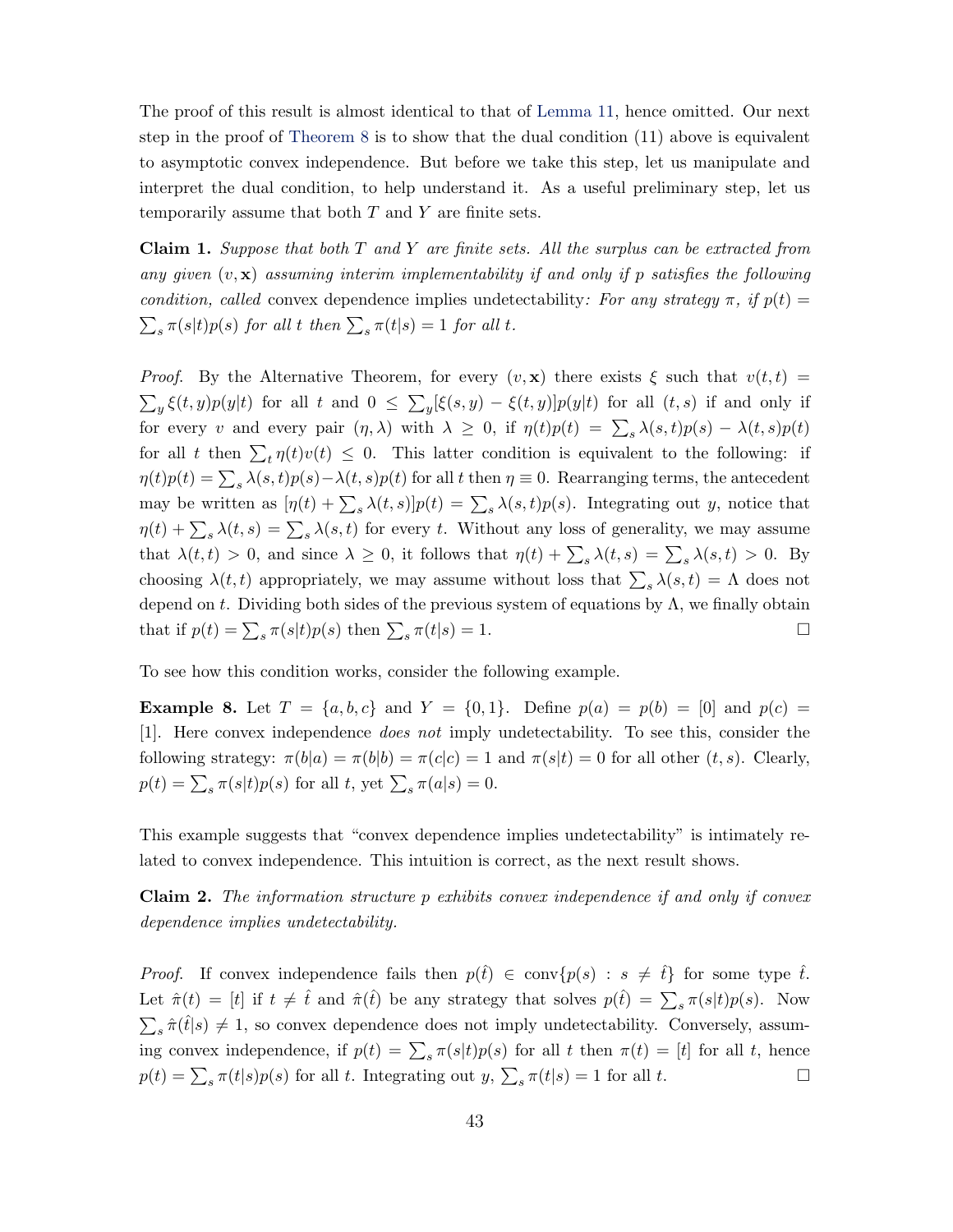<span id="page-43-1"></span>Notice that [Claim 2](#page-42-0) holds regardless of the cardinality of  $T$  and  $Y$ . It follows from this last claim that when both  $T$  and  $Y$  are finite, all the surplus can be extracted assuming interim implementability if and only if  $p$  exhibits convex independence. By [Cremer and McLean'](#page-46-0)s result, it follows that convex independence characterizes both full surplus extraction and surplus extraction assuming interim implementability.

Let us now extend [Claim 1](#page-42-1) to the case where both  $T$  and  $Y$  may be infinite sets.

<span id="page-43-0"></span>**Lemma 14.** All the surplus can be extracted from any given  $(v, x)$  assuming interim implementability if and only if p exhibits asymptotic convex independence.

*Proof.* By [Lemma 13,](#page-41-1) all the surplus can be extracted from any given  $(v, x)$  assuming interim implementability if and only if condition  $(11)$  holds for all v. This is equivalent to requiring that for every net  $\{(\lambda_{\delta}, \eta_{\delta})\}$  with  $\lambda_{\delta} \in \mathbb{R}_{+}^{(T \times T)}$  and  $\eta_{\delta} \in \mathbb{R}^{(T)}$ ,

$$
\eta_{\delta}(\cdot)p(\cdot)-\sum_{s\in T}\lambda_{\delta}(s,\cdot)p(s)-\lambda_{\delta}(\cdot,s)p(\cdot) \rightarrow 0 \Rightarrow \lim \eta_{\delta} \cdot v = 0 \quad \forall v.
$$

In other words,  $\eta_{\delta} \to 0$  weakly. Without loss, we may assume that  $\lambda_{\delta}(t, t) \geq 1$  for all  $(t, \delta)$ and that  $\sum_s \lambda_\delta(s, t) = \Lambda_\delta \ge 1$  for all  $(t, \delta)$ , so  $\sum_s \lambda_\delta(s, t)$  does not depend on t. Integrating out y yields  $\eta_{\delta}(\cdot) - \sum_{s} \lambda_{\delta}(s, \cdot) - \lambda_{\delta}(\cdot, s) \to 0$ . Let  $\pi_{\delta}(s|t) = \lambda_{\delta}(s, t)/\Lambda_{\delta}$ . Now, divide the antecedent above by  $\Lambda_{\delta}$  and rearrange to obtain the equivalent condition  $[\eta_{\delta}(\cdot)/\Lambda_{\delta} +$  $\sum_{s} \pi_{\delta}(\cdot, s) | p(\cdot) - \sum_{s} \pi_{\delta}(s, \cdot) p(s) \to 0$ . Since  $\Lambda_{\delta}$  is bounded below,  $\eta_{\delta}(\cdot)/\Lambda_{\delta} \to 0$ , too. Hence,  $\sum_s \pi_\delta(\cdot, s) \to 1$ . Therefore, (11) above is equivalent to the following:  $\sum_s \pi_\delta(s|\cdot)p(s) \to p(\cdot)$ implies that  $\sum_{s} \pi_{\delta}(\cdot | s) \to 1$ .

[Theorem 8](#page-19-1) now follows from [Lemma 14.](#page-43-0) We now present a result that explains the difference between asymptotic convex independence and condition (∗).

**Lemma 15.** Asymptotic convex independence implies condition  $(*).$ 

*Proof.* If condition (\*) fails then a net of strategies  $\{\pi_{\delta}\}\)$  exists with  $\sum_{s} \pi_{\delta}(s|t)p(s) \to p(t)$ for all t yet  $\pi_{\delta}(\hat{t}) \to [\hat{t}]$  for some  $\hat{t}$ . Let  $\hat{\pi}_{\delta}(t) = \pi_{\delta}(t)$  if  $t = \hat{t}$  and  $[t]$  otherwise. Now,  $\sum_s \hat{\pi}_{\delta}(\hat{t}|s) = \hat{\pi}_{\delta}(\hat{t}|\hat{t}) \nrightarrow 1$ , so asymptotic convex independence fails.

We now sketch a proof of [Proposition 3.](#page-20-3) Consider the system of inequalities that describe surplus extraction assuming interim implementability. Given the restrictions of [Proposition](#page-20-3) [3](#page-20-3) and that  $\xi$  is continuous in t, by [Lemma A.1](#page-31-0) a feasible  $\xi$  exists for all v if and only if for every sequence  $\{(\lambda_m, \eta_m)\}\$  with  $\lambda_m \in \mathbb{R}_+^{(T \times T)}$  and  $\eta_m \in \mathbb{R}^{(T)}$ ,

$$
\eta_m(\cdot)p(\cdot) - \sum_{s \in T} \lambda_m(s,\cdot)p(s) - \lambda_m(\cdot,s)p(\cdot) \rightarrow 0 \quad \Rightarrow \quad \lim \eta_m \cdot v = 0 \quad \forall v,
$$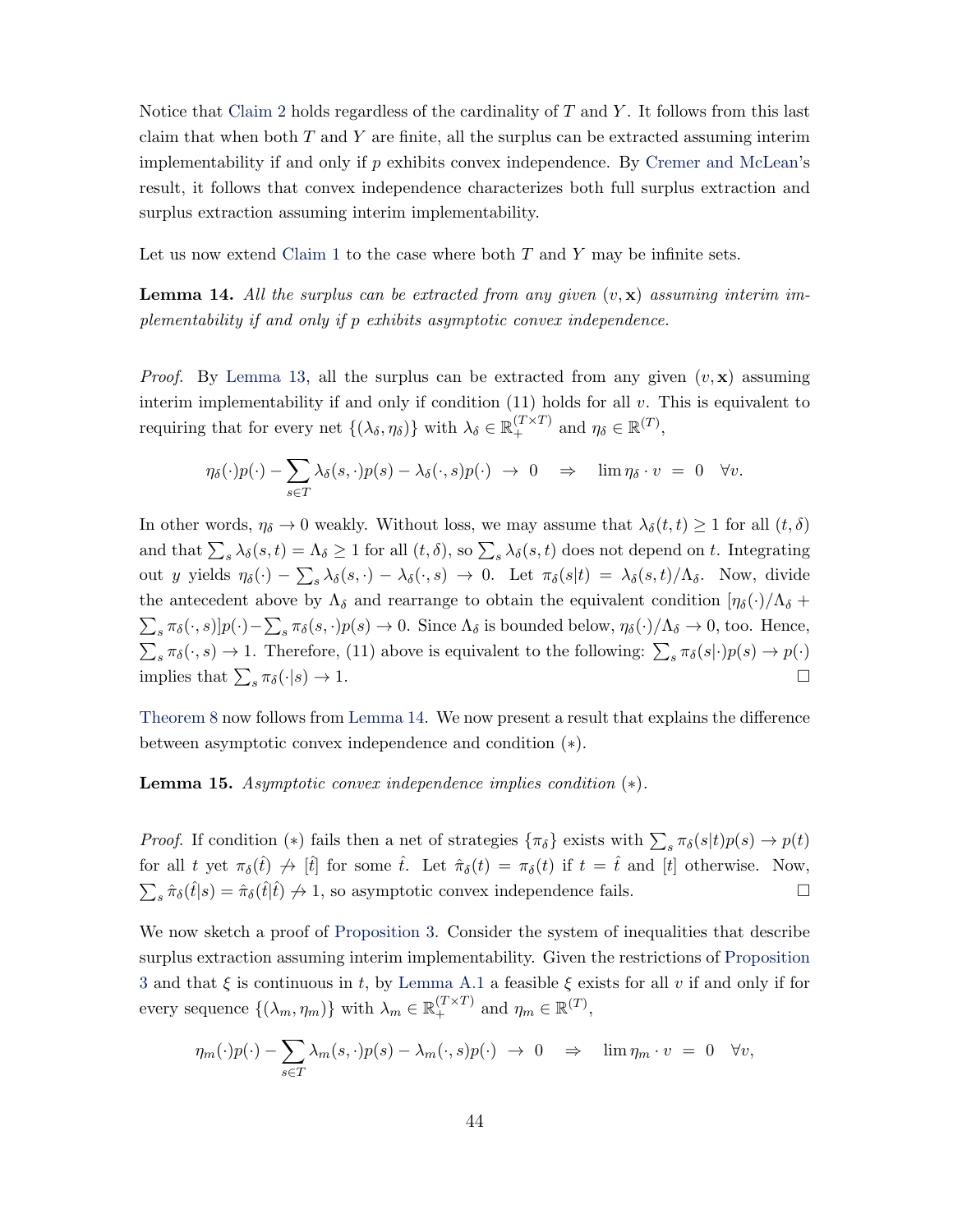where now weak convergence in the above antecedent is with respect to all continuous functions on T by viewing  $\eta_m(\cdot)p(\cdot) - \sum_s \lambda_m(s, \cdot)p(s) - \lambda_m(\cdot, s)p(\cdot)$  as a measure with finite support. Manipulating this implication as in the proof of [Lemma 14,](#page-43-0) we obtain the equivalent condition that  $\sum_{s} \pi_m(s|\cdot)p(s) \to p(\cdot)$  implies  $\sum_{s} \pi_m(\cdot|s) \to 1$ . Since T is a compact metric space, so is  $\Delta(T)$ , and the finite measures are dense.

Consider an arbitrary function  $\mu : T \to \Delta(T)$  such that  $\int_T p(s) \mu(ds|t) = p(t)$ . Let  $\{\pi_m\}$  be any sequence of strategies such that  $\pi_m(\cdot|t) \to \mu(\cdot|t)$  for all t. Therefore,  $\sum_s \pi_m(s|t)p(s)$  –  $p(t) \to 0$  for all t. Since  $\sum_{s} \pi_m(s|t)p(s) - p(t)$  has finite support as a function of t, it also converges in the weak∗ topology, i.e.,  $\sum_{t} \xi(t) [\sum_{s} \pi_m(s|t) p(s) - p(t)]$  converges to the same limit for all continuous  $\xi$ , hence, this limit is zero.

By asymptotic convex independence, it follows that  $\sum_{s} \pi_m(\cdot|s) \to 1$ . But since pointwise convergence is implied by weak convergence, it follows that  $\sum_{s} \pi_m(t|s) \to 1$  for all t, i.e.,  $\mu({t}|t) = 1$ . We have now established that condition (\*) is implied by asymptotic convex independence, proving [Proposition 3.](#page-20-3)

Finally, we turn to prove [Theorem 9.](#page-21-0) We will just prove the first statement here, as the same argument establishes the second one. First of all, one direction is immediate, since full surplus extraction implies virtually full surplus extraction. For the converse, recall that by definition virtually all the surplus can be extracted from  $(v, \mathbf{x})$  if for every  $\varepsilon > 0$  there is a scheme  $\xi$  such that

$$
w(t,s) \leq \int_Y [\xi(s,y) - \xi(t,y)] p(dy|t) \quad \forall (t,s), \quad \text{and}
$$
  

$$
0 \leq \int_Y [v(t, \mathbf{x}(t,y), y) - \xi(t,y)] p(dy|t) \leq \varepsilon \quad \forall t.
$$

Our usual duality argument yields the following equivalence, whose proof is omitted.

<span id="page-44-0"></span>**Lemma 16.** Virtually all the surplus can be extracted from  $(v, x)$  if and only if for every  $\varepsilon > 0$  and every net  $\{\lambda_{\delta}\}\$  such that  $\lambda_{\delta} \geq 0$ ,

$$
[\lambda_{\delta}(1,\cdot) - \lambda_{\delta}(0,\cdot)]p(\cdot) + \sum_{s \in T} \lambda_{\delta}(s,\cdot)p(s) - \lambda_{\delta}(\cdot,s)p(\cdot) \to 0
$$
  

$$
\Rightarrow \lim \lambda_{\delta} \cdot (w + W) - \varepsilon \sum_{(t,s)} \lambda_{\delta}(t,s) \leq 0,
$$

where  $W(t, s) = v(s, s) - v(t, t)$ .

By [Lemma 16,](#page-44-0) virtual surplus extraction requires that for every net  $\{\lambda_{\delta}\}\$  satisfying the antecedent above and every  $\varepsilon > 0$ ,  $\lim_{\lambda} \lambda_{\delta} \cdot (w + W) - \varepsilon \sum_{(t,s)} \lambda_{\delta}(t,s) \leq 0$ . But since  $\varepsilon > 0$  is arbitrary, this implies that  $\lim_{\lambda} \lambda_{\delta} \cdot (w + W) \leq 0$ . However, this is precisely the requirement for full surplus extraction. This establishes [Theorem 9.](#page-21-0)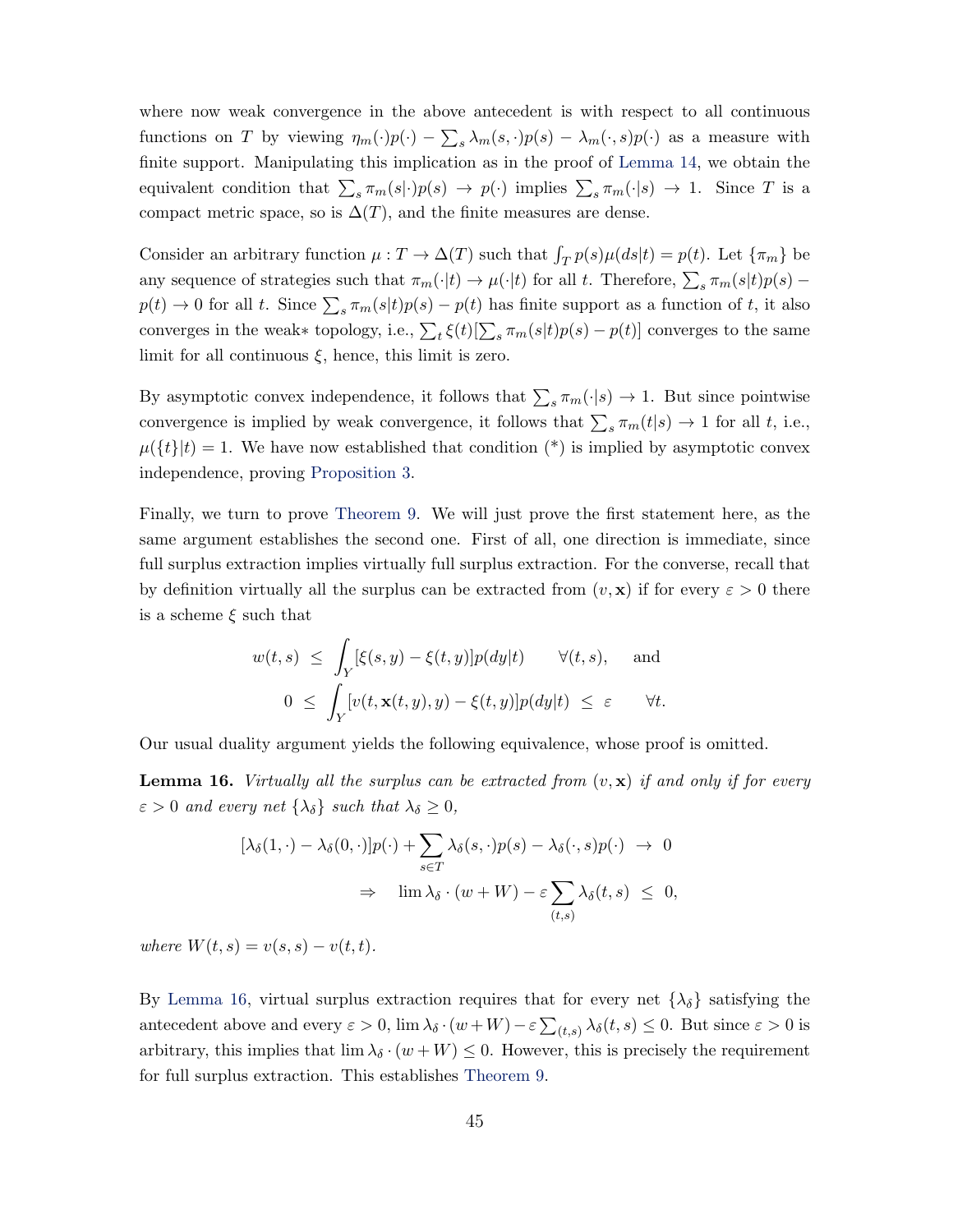# <span id="page-45-0"></span>F Proof of Theorem 13

Since the argument below is close to previous ones, we sketch the proof here. The dual of the principal's problem is given by the following linear program:

$$
\inf_{\lambda \ge 0,\kappa} \kappa(T) \quad \text{s.t.} \quad p(\cdot)q(\cdot) = \int_T p(\cdot)\lambda(\cdot, ds) - p(s)\lambda(ds, \cdot) + p(\cdot)\lambda_0(\cdot),
$$

$$
\kappa(\cdot) \ge \int_Y u(\cdot, x, y)p(dy|\cdot)q(\cdot) + \int_T \int_Y v(\cdot, x, y)p(dy|\cdot)\lambda(\cdot, ds) - v(s, x, y)p(dy|s)\lambda(ds, \cdot) + \int_Y v(\cdot, x, y)p(dy|\cdot)\lambda_0(\cdot) \quad \forall x \in X,
$$

where  $\kappa, \lambda_0 \in M(T)$  and  $\lambda \in M(T \times T)$ .

Substituting the first constraint into the second yields the equivalent version below.

$$
\inf_{\lambda \ge 0, \kappa} \kappa(T) \quad \text{s.t.} \quad p(\cdot)q(\cdot) = \int_T p(\cdot)\lambda(\cdot, ds) - p(s)\lambda(ds, \cdot) + p(\cdot)\lambda_0(\cdot),
$$

$$
\kappa(\cdot) \ge \int_Y [u(\cdot, x, y) + v(\cdot, x, y)]p(dy|\cdot)q(\cdot) + \int_T \int_Y [v(\cdot, x, y) - v(s, x, y)]p(dy|s)\lambda(ds, \cdot).
$$

This is equivalent to the following saddle-point problem.

$$
\inf_{\lambda \ge 0} \sup_{\mu \ge 0} \int [u(t, x, y) + v(t, x, y)] \mu(dx|t) p(dy|t) q(dt)
$$
  
+ 
$$
\int [v(t, x, y) - v(s, x, y)] \mu(dx|t) p(dy|s) \lambda(ds, dt) \text{ s.t. } \mu(X|t) = 1 \forall t,
$$
  

$$
p(\cdot)q(\cdot) = \int_T p(\cdot) \lambda(\cdot, ds) - p(s) \lambda(ds, \cdot) + p(\cdot) \lambda_0(\cdot),
$$

where  $\mu \in B(T, M(X))$ . By [Ioffe and Tikhomirov](#page-47-13) [\(1968,](#page-47-13) Theorem 2.2, p. 83), it remains to show that the value function of the dual problem is lower semicontinuous at 0. Clearly, the dual is feasible since 0 is feasible, so the value of the dual is less than  $+\infty$ . If the dual is unbounded then by weak duality the primal is infeasible, so there is no duality gap and the theorem is proved. Assume now that the dual value is finite at 0. Let  $(\alpha_+, \alpha_-) \in M(T \times Y)_+$ and  $\beta \in B(X, M(T))_+$  be any perturbations to the dual right-hand side constraints. The perturbed problem looks like this:

$$
\inf_{\lambda \ge 0,\kappa} \kappa(T) \text{ s.t. } \alpha_{-}(\cdot) \le \int_{T} p(\cdot)\lambda(\cdot, ds) - p(s)\lambda(ds, \cdot) + p(\cdot)\lambda_{0}(\cdot) - p(\cdot)q(\cdot) \le \alpha_{+}(\cdot),
$$

$$
\kappa(\cdot) \ge \int [u(\cdot, x, y) + v(\cdot, x, y)] p(dy|\cdot)q(\cdot)
$$

$$
+ \int [v(\cdot, x, y) - v(s, x, y)] p(dy|s) \lambda(ds, \cdot) - \beta(\cdot|x).
$$

Feasibility is maintained in the perturbed problem because the perturbations relax the constraints. For each  $\varepsilon > 0$ , consider a feasible solution  $(\lambda, \kappa)$  to the perturbed problem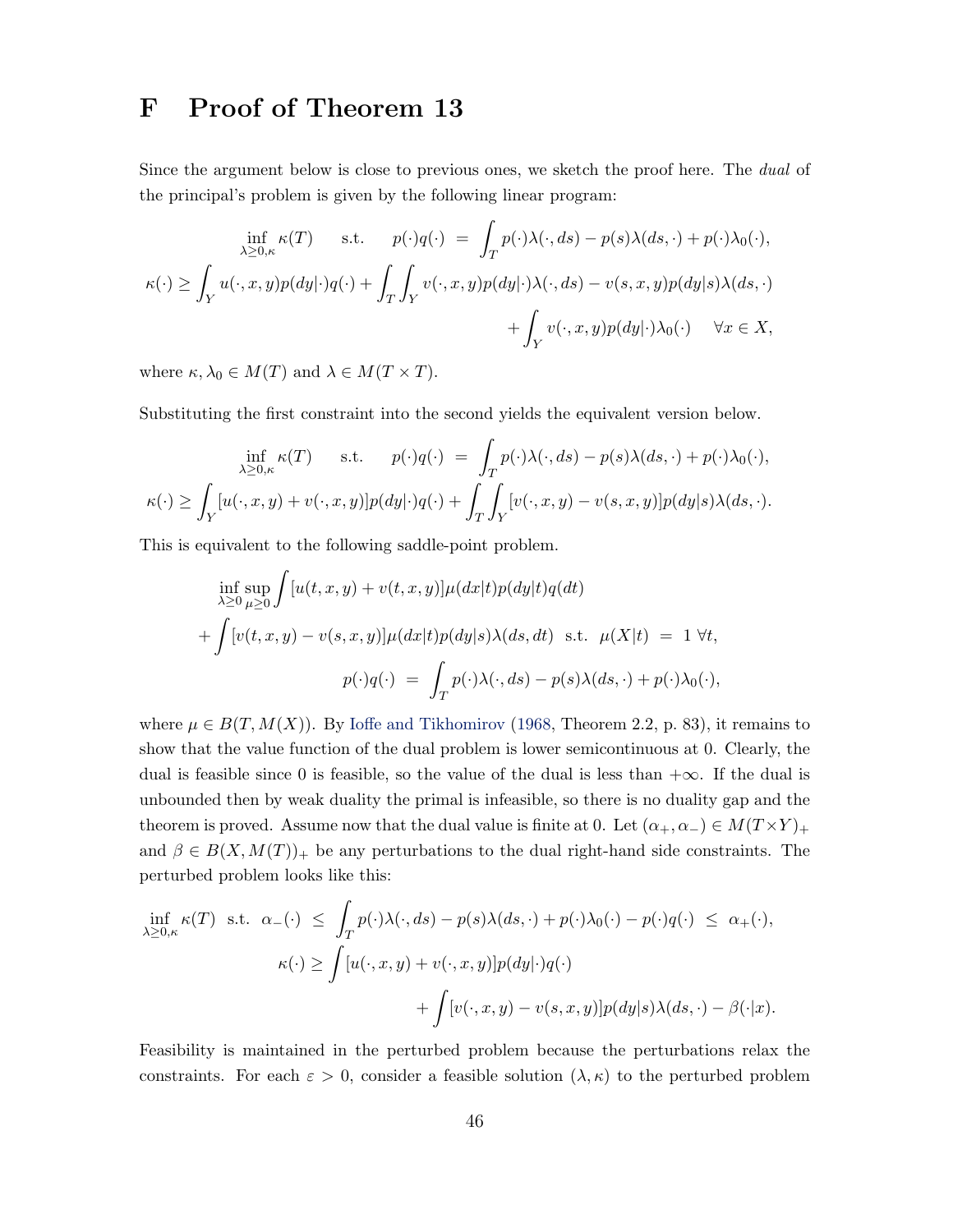such that  $\kappa(T)$  is within  $\varepsilon$  of the value of this perturbed dual. Now, as the perturbations diminish, i.e., as  $(\alpha_{+}, \beta) \rightarrow 0$ , notice that

$$
\kappa(T) \ge \sup_{\mu \ge 0} \int [u(t, x, y) + v(t, x, y)] \mu(dx|t) p(dy|t) q(dt)
$$
  
+ 
$$
\int [v(t, x, y) - v(s, x, y)] \mu(dx|t) p(dy|s) \lambda(ds, dt) - \int \mu(dx|t) \beta(dt|x) \ge
$$
  

$$
\sup_{\mu \ge 0} \int [u(t, x, y) + v(t, x, y)] \mu(dx|t) p(dy|t) q(dt)
$$
  
+ 
$$
\int [v(t, x, y) - v(s, x, y)] \mu(dx|t) p(dy|s) \hat{\lambda}(ds, dt) - 2 ||v|| ||\lambda - \hat{\lambda}|| - ||\beta|| \rightarrow
$$
  

$$
\sup_{\mu \ge 0} \int [u(t, x, y) + v(t, x, y)] \mu(dx|t) p(dy|t) q(dt)
$$
  
+ 
$$
\int [v(t, x, y) - v(s, x, y)] \mu(dx|t) p(dy|s) \hat{\lambda}(ds, dt),
$$

where  $V = \inf_{\eta} ||\eta - \lambda||$  subject to  $\eta$  satisfying  $p(\cdot)q(\cdot) = \int_T p(\cdot)\eta(\cdot, ds) - p(s)\eta(ds, \cdot) + p(\cdot)\lambda_0$ for some  $\lambda_0 \geq 0$  and  $\hat{\lambda}$  satisfies  $\|\hat{\lambda} - \lambda\| - V < \|\alpha\| \varepsilon$ . Intuitively,  $\hat{\lambda}$  is arbitrarily close to a "projection" of  $\lambda$  onto the set of feasible solutions to the unperturbed equality constraints. Notice that for any  $\lambda$ , V is bounded above by  $\|\alpha\|$ , so the limit claimed above now follows. Therefore, the limit of value of the perturbed problems is greater than or equal to the value of the unperturbed problem. Hence, the value function is lower semicontinuous, as required.

### References

- <span id="page-46-3"></span>AFRIAT, S. (1963): "The system of inequalities  $a_{rs} > X_r - X_s$ ," in *Mathematical Proceedings* of the Cambridge Philosophical Society, vol. 59, 125. [23](#page-22-1)
- <span id="page-46-1"></span> $(1967)$ : "The construction of utility functions from expenditure data," *International* Economic Review, 67–77. [4,](#page-3-4) [23,](#page-22-1) [25](#page-24-0)
- <span id="page-46-2"></span>ALIPRANTIS, C. AND K. BORDER (2006): Infinite dimensional analysis: a hitchhiker's guide, Springer Verlag. [21](#page-20-4)
- <span id="page-46-4"></span>Clark, S. A. (2006): "Necessary and Sufficient Conditions for Infinite-Dimensional Linear Inequalities," Positivity, 10, 475–489. [32](#page-31-3)
- <span id="page-46-5"></span>Conway, J. B. (1990): A Course in Functional Analysis, Graduate Texts in Mathematics, New York: Springer, second ed. [33](#page-32-2)
- <span id="page-46-0"></span>Cremer, J. and R. McLean (1988): "Full Extraction of the Surplus in Bayesian and Dominant Strategy Auctions," Econometrica, 56, 1247–1257. [4,](#page-3-4) [17,](#page-16-1) [18,](#page-17-1) [19,](#page-18-3) [44](#page-43-1)